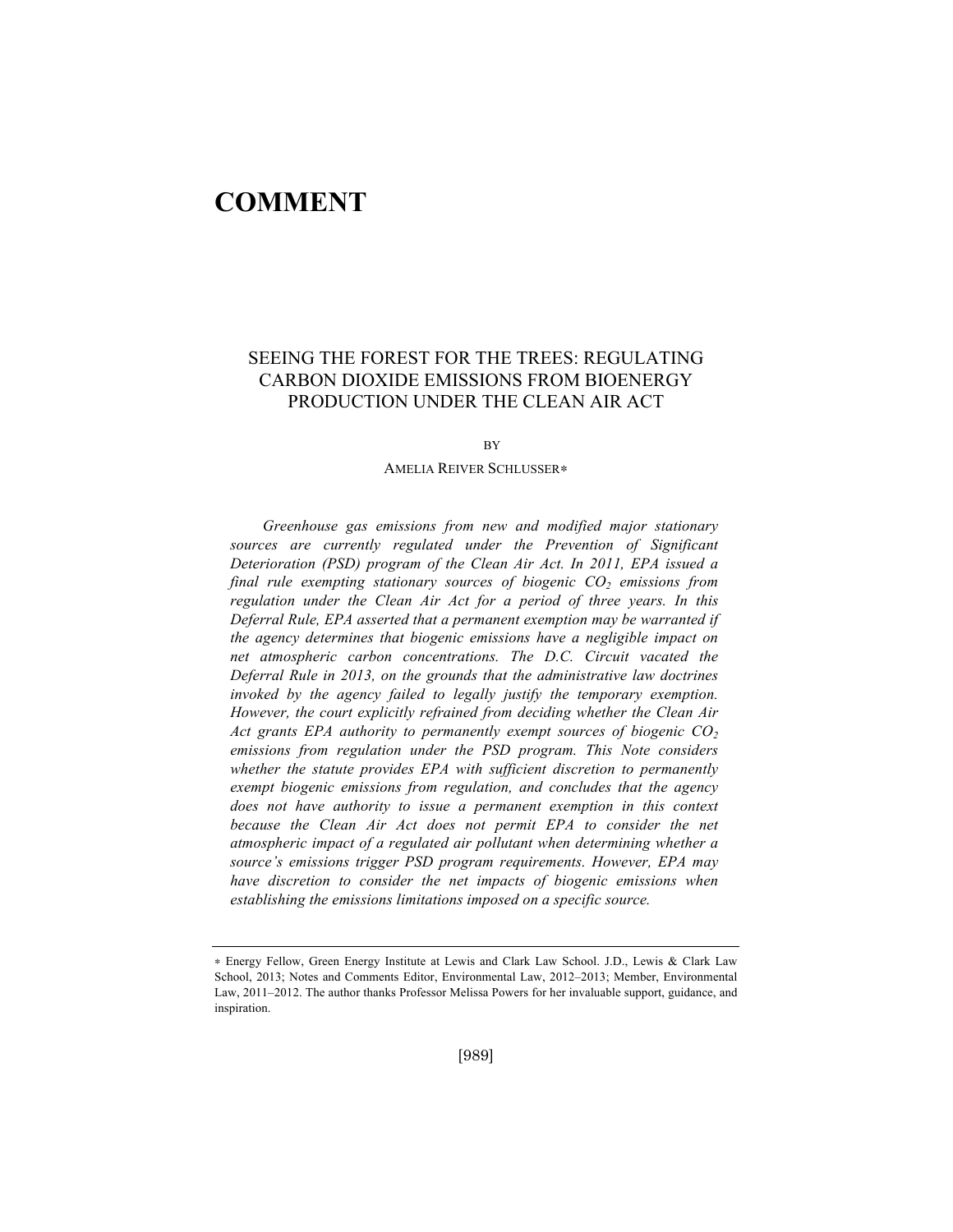990 *ENVIRONMENTAL LAW* [Vol. 43:989

| II. REGULATING GREENHOUSE GAS EMISSIONS UNDER THE CLEAN AIR ACT  995             |  |
|----------------------------------------------------------------------------------|--|
|                                                                                  |  |
|                                                                                  |  |
|                                                                                  |  |
|                                                                                  |  |
|                                                                                  |  |
|                                                                                  |  |
| B. Can EPA Consider Offsite Sequestration in PSD Applicability                   |  |
|                                                                                  |  |
|                                                                                  |  |
|                                                                                  |  |
|                                                                                  |  |
|                                                                                  |  |
|                                                                                  |  |
|                                                                                  |  |
| V. BIOMASS AS THE BEST AVAILABLE CONTROL TECHNOLOGY FOR BIOGENIC CO <sub>2</sub> |  |
|                                                                                  |  |
|                                                                                  |  |
|                                                                                  |  |
|                                                                                  |  |
|                                                                                  |  |

### I. INTRODUCTION

Biomass is the black sheep of the renewable energy family. In the context of energy production, "biomass" refers to a broad variety of biologically based  $f$ eedstocks<sup>1</sup> that provide fuel for bioenergy generation.<sup>2</sup> Bioenergy represents an appealing renewable energy source for a variety of reasons: Biomass is globally

<sup>1</sup> Biologically based feedstocks or materials are defined as "non-fossilized and biodegradable organic material originating from modern or contemporarily grown plants, animals, or microorganisms (including products, byproducts, residues, and wastes from agriculture, forestry, and related industries, as well as the non-fossilized and biodegradable organic fractions of industrial and municipal wastes, including gases and liquids recovered from the decomposition of non-fossilized and biodegradable organic material). It does not include materials such as peat, coal, petroleum, natural gas, and products that are ultimately derived from biologic materials but are not renewable on policy-relevant time frames." EPA, ACCOUNTING FRAMEWORK FOR BIOGENIC CO2 EMISSIONS FROM STATIONARY SOURCES 1 n.3 (2011), *available at* http://www.epa.gov/

climatechange/Downloads/ghgemissions/Biogenic-CO2-Accounting-Framework-

Report-Sept-2011.pdf [hereinafter ACCOUNTING FRAMEWORK].

<sup>2</sup> For the purposes of this note, "bioenergy" is electricity generated through combustion, digestion, fermentation, or decomposition of biomass. *See id.* Emissions resulting from bioenergy production are referred to as "biogenic emissions." *Id.*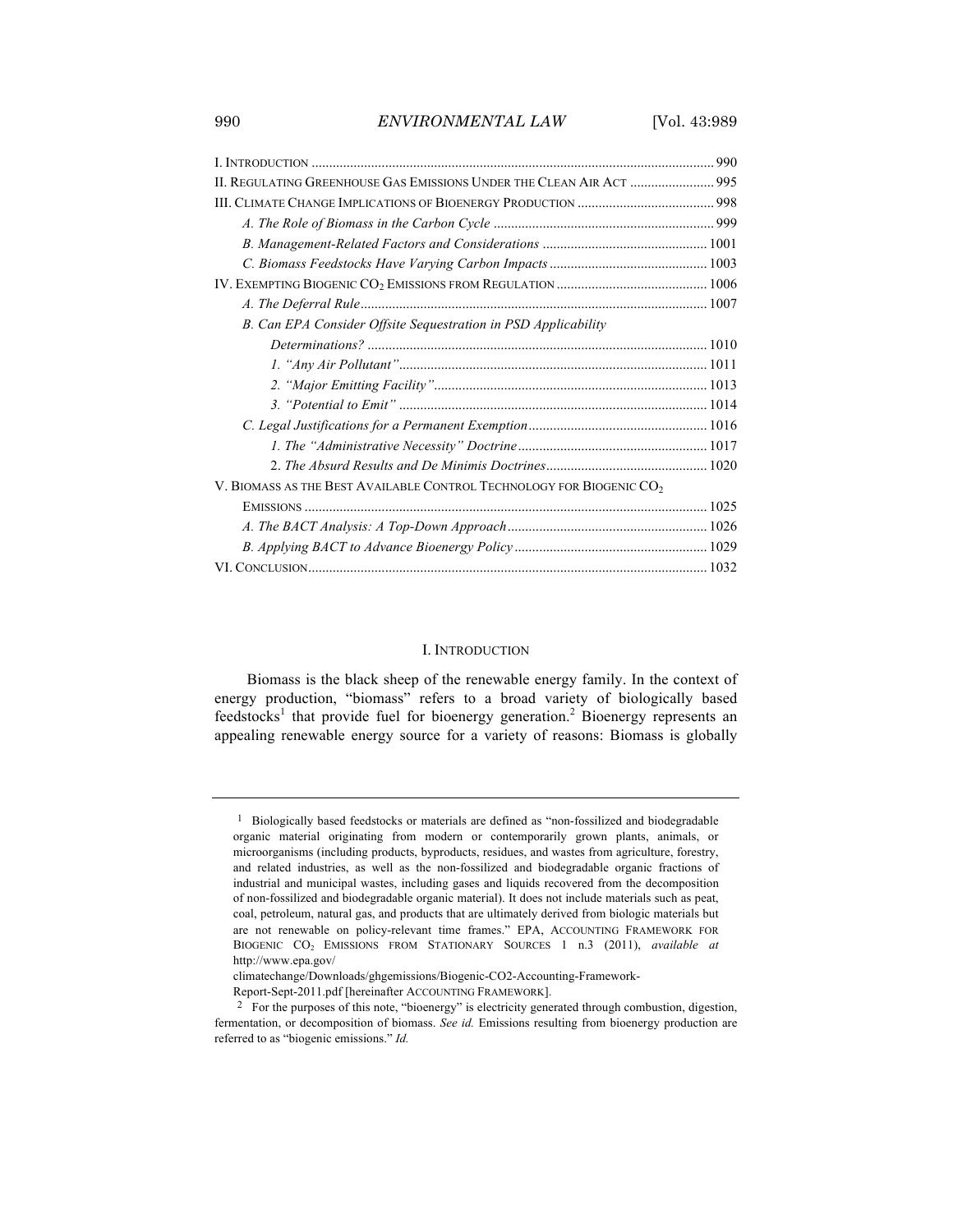abundant and is replenished through cycles of harvest and regrowth.<sup>3</sup> Bioenergy can be generated from a wide variety of feedstocks, eighty areas of the country have access to locally sourced fuel supplies.<sup>4</sup> Moreover, because bioenergy is typically generated through combustion, existing infrastructure currently used to generate fossil fuel-fired electricity may be easily converted for bioenergy generation.5 In addition, the ability to store excess bioenergy feedstocks allows bioenergy to serve as a source of baseload power.<sup>6</sup> However, bioenergy production has negative implications as well: Biomass production may require large amounts of land and thus may compete with other beneficial land uses, such as food production.<sup>7</sup> In addition, the combustion of biomass generates a significant amount of emissions that contribute to air pollution and climate change.<sup>8</sup> Biomass is therefore a controversial energy source, and it is unclear how existing Clean Air Act (CAA) regulations should apply to biogenic  $CO<sub>2</sub>$  emissions.<sup>9</sup>

Concerns over climate change and the environmental impacts associated with fossil fuel emissions influence renewable energy policy in the United States.<sup>10</sup> In 2007, the Supreme Court determined that greenhouse gases (GHGs) meet the definition of "air pollutant" under the CAA, and held that the U.S. Environmental Protection Agency (EPA or the Agency) must regulate GHG emissions under the CAA if the Agency determined that these emissions contribute to climate change.<sup>11</sup> In accordance with this mandate, EPA determined that anthropogenic GHG emissions contribute to air pollution that endangers public health and welfare, $^{12}$  and subsequently issued an "Endangerment Finding," a necessary prerequisite to regulating GHG emissions under the CAA.<sup>13</sup> In 2010, EPA finalized rules

7 *See* ACCOUNTING FRAMEWORK, *supra* note 1, at 19–20.

8 EPA, REGULATORY IMPACT ANALYSIS FOR THE PROPOSED STANDARDS OF PERFORMANCE FOR GREENHOUSE GAS EMISSIONS FOR NEW STATIONARY SOURCES: ELECTRIC UTILITY GENERATING UNITS 4*–*10 (2012), *available at* http://www.epa.gov/ttnecas1/regdata/RIAs/egughgnspspro posalria0326.pdf [hereinafter REGULATORY IMPACT ANALYSIS].

9 Clean Air Act, 42 U.S.C. §§ 7401–7671q (2006). SAB REVIEW, *supra* note 3; ACCOUNTING FRAMEWORK, *supra* note 1, at 1. "Biogenic emissions" are defined as "CO<sub>2</sub> emissions directly resulting from the combustion, decomposition, or processing of biologically based materials." *Id.*

<sup>10</sup> *See* Deferral for CO<sub>2</sub> Emissions from Bioenergy and Other Biogenic Sources Under the Prevention of Significant Deterioration (PSD) and Title V Programs, 76 Fed. Reg. 43,492 (July 20, 2011) (to be codified at 40 CFR pts. 51, 52, 70, and 71) [hereinafter Deferral Rule].

11 Massachusetts v. EPA, 549 U.S. 497, 534 (2007).

12 Endangerment and Cause or Contribute Findings for Greenhouse Gases Under Section 202(a) of the Clean Air Act, 74 Fed. Reg. 66,496 (Dec. 15, 2009) (codified at 40 C.F.R. ch. I) [hereinafter Endangerment Finding].

<sup>3</sup> *See* SCIENCE ADVISORY BOARD, EPA, SAB REVIEW OF EPA'S ACCOUNTING FRAMEWORK FOR BIOGENIC CO2 EMISSIONS FROM STATIONARY SOURCES 1 (2012), *available at* http://yosemite.epa.gov/sab/sabproduct.nsf/0/57B7A4F1987D7F7385257A87007977F6/\$File /EPA-SAB-12-011-unsigned.pdf [hereinafter SAB REVIEW].

<sup>4</sup> *See id.*

<sup>5</sup> *See* NAT'L RENEWABLE ENERGY LAB., BIOMASS CO-FIRING: A RENEWABLE ALTERNATIVE FOR UTILITIES (2000), *available at* www.nrel.gov/docs/fy00osti/28009.pdf.

<sup>6</sup> *See* R.L. BAIN ET AL., NAT'L RENEWABLE ENERGY LAB., BIOPOWER TECHNICAL ASSESSMENT: STATE OF THE INDUSTRY AND TECHNOLOGY 4-4, 5-4 (2003), *available at* http://www.fs. fed.us/ccrc/topics/urban-forests/docs/Biopower\_Assessment.pdf (noting that biomass currently provides baseload power in the United States, and that "[a]ll biomass combustion systems require feedstock storage and handling systems").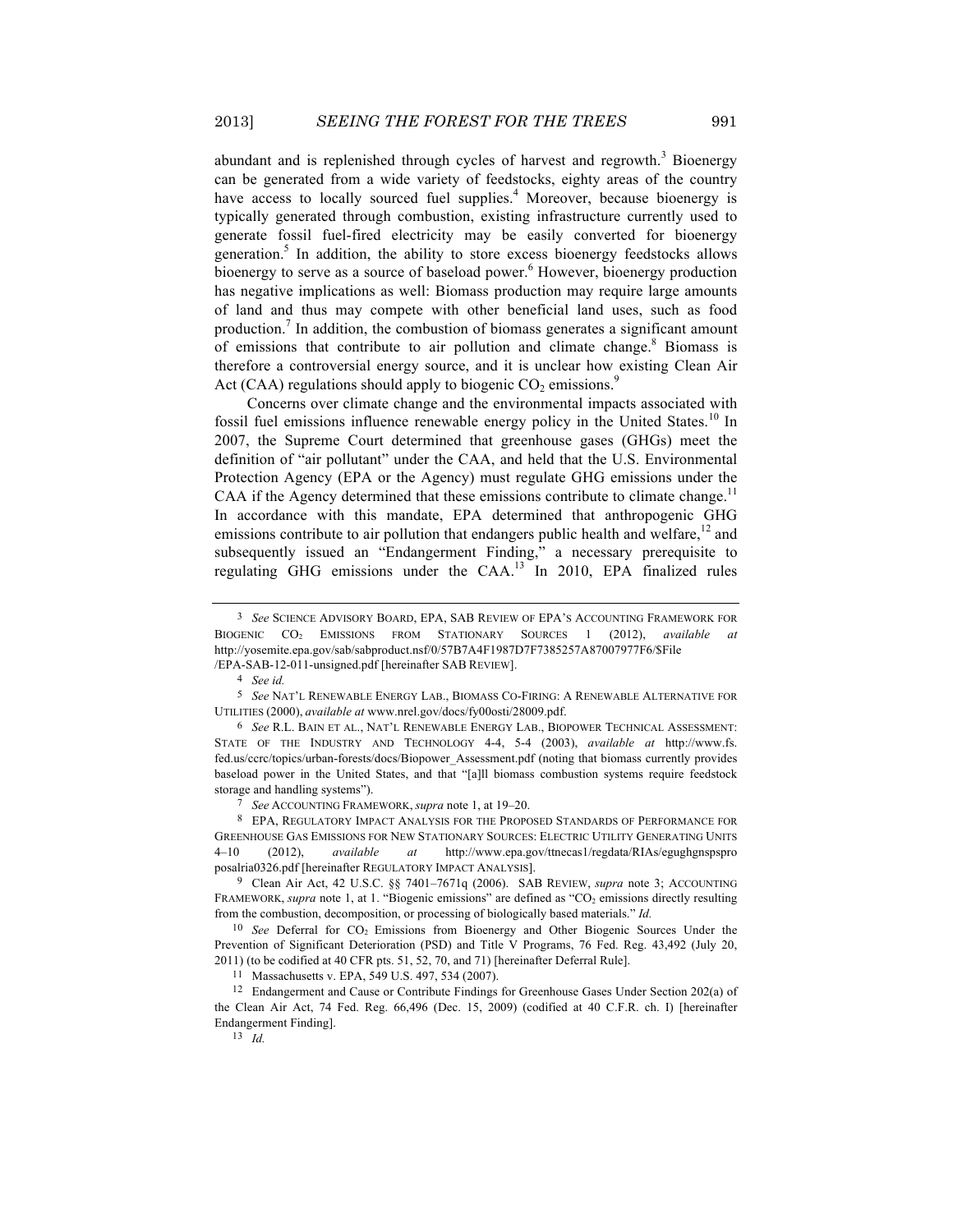regulating GHG emissions from motor vehicles and stationary sources.<sup>14</sup> The Prevention of Significant Deterioration (PSD) and Title V Greenhouse Gas Tailoring Rule (Tailoring Rule) adjusted the applicability requirements of the CAA's PSD program to make regulation of GHG emissions administratively feasible.<sup>15</sup> The PSD program regulates emissions from new or modified "major emitting" stationary sources in areas that are in attainment of National Ambient Air Quality Standards (NAAQS).<sup>16</sup> The Tailoring Rule applies the program's requirements to new and modified major stationary sources with potential to emit GHGs above a specific regulatory threshold; accordingly, these sources must now obtain PSD permits prior to commencing construction and must apply the "best available control technology" (BACT) to each regulated air pollutant they may emit. $17$ 

The final Tailoring Rule applies to emissions of six well-mixed GHGs and does not differentiate between  $CO<sub>2</sub>$  emissions resulting from fossil fuel combustion or those from combustion of biomass feedstocks.<sup>18</sup> In response, EPA received a number of comments from stakeholders requesting that the Agency exempt biogenic emissions from PSD requirements.<sup>19</sup> The stakeholders argued that the production of biomass resources acts as a carbon sink, and therefore bioenergy production does not increase atmospheric GHG concentrations.<sup>20</sup> One basis for these assertions involved the United States' annual GHG inventory, in which EPA reported that the Land Use and Land Use Change and Forestry (LULUCF) sector which includes bioenergy production—constitutes a net carbon sink.<sup>21</sup> After reviewing available data regarding the GHG implications of bioenergy production, EPA concluded that "at least some biomass feedstocks . . . have a negligible impact on the net carbon cycle, or possibly even a positive net effect."<sup>22</sup> This created a dilemma for the Agency: If it proceeded to regulate biogenic emissions under the PSD program, it would impose regulatory burdens on bioenergy sources that may have a negligible impact on net atmospheric GHG levels.<sup>23</sup> If, on the other hand, EPA decided to categorically exempt bioenergy facilities from the PSD program, it risked exempting stationary sources that had the potential to emit significant quantities of  $GHGs.<sup>24</sup>$  Instead, EPA decided to defer application of the Tailoring Rule to biomass facilities for a period of three years, to provide the Agency time to

<sup>14</sup> Prevention of Significant Deterioration (PSD) and Title V Greenhouse Gas Tailoring Rule, 75 Fed. Reg. 31,514, 31,519 (June 3, 2010) (codified at 40 C.F.R. pts. 51*–*52, 70*–*71) [hereinafter Tailoring Rule].

<sup>15</sup> *See id.* "Stationary source" is defined in § 111 of the CAA as "any building, structure, facility, or installation which emits or may emit any air pollutant." 42 U.S.C. § 7411(a)(3) (2006).

<sup>16</sup> Prevention of Significant Deterioration of Air Quality, 42 U.S.C. §§ 7470–7492 (2006).

<sup>17</sup> Tailoring Rule, *supra* note 14, at 31,516–18.

<sup>18</sup> *Id.* at 31,518.

<sup>19</sup> *Id.* at 31,590.

<sup>20</sup> *Id.* at 31,590–91.

<sup>21</sup> EPA, PSD AND TITLE V PERMITTING GUIDANCE FOR GREENHOUSE GASES 10 (2011), *available at* http://www.epa.gov/nsr/ghgdocs/ghgpermittingguidance.pdf [hereinafter GHG GUIDANCE].

<sup>22</sup> Deferral Rule, *supra* note 10, at 43,499.

<sup>23</sup> *Id.*

<sup>24</sup> *Id.*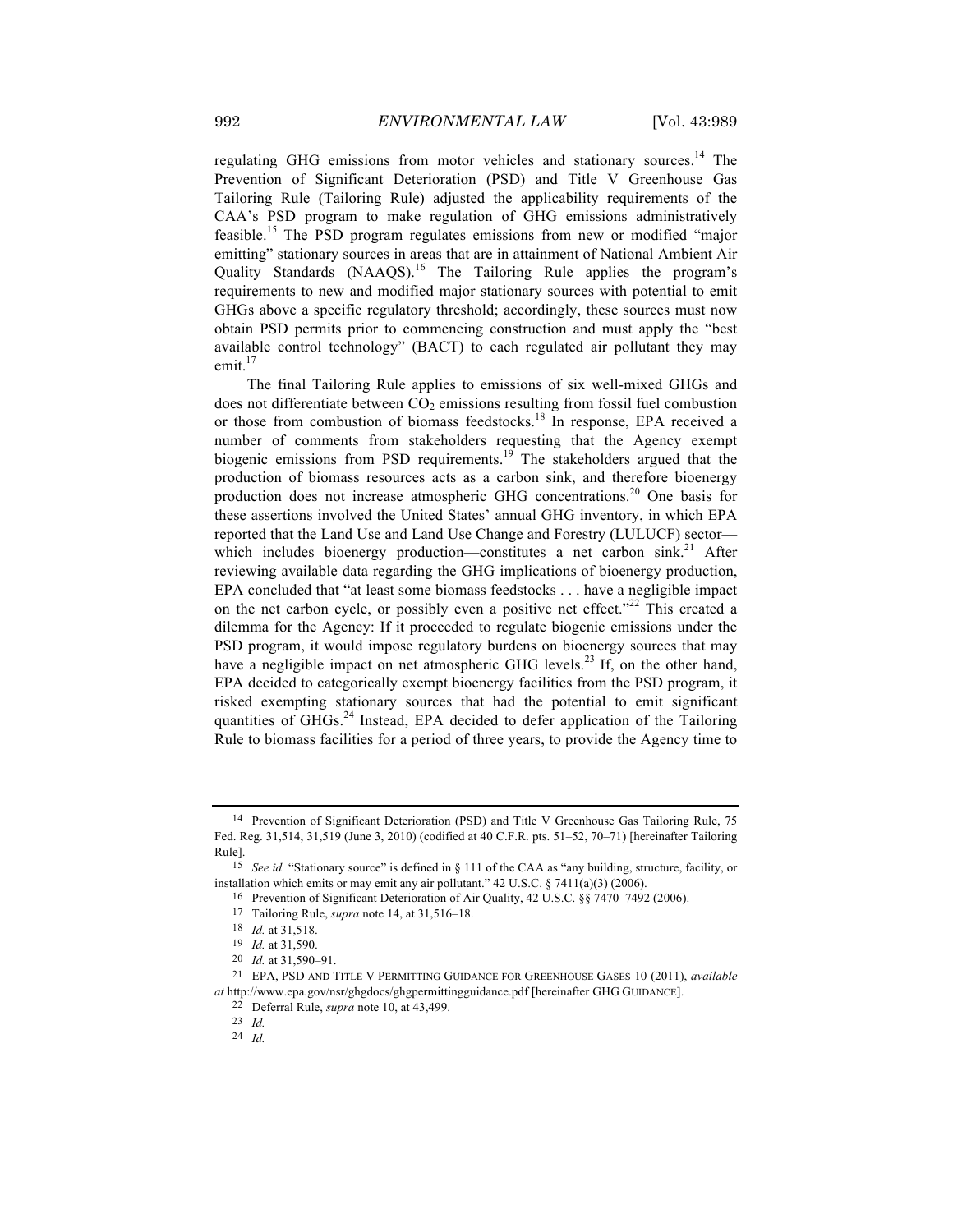conduct a thorough scientific evaluation on the net GHG impacts of biogenic  $CO<sub>2</sub>$ emissions.<sup>25</sup>

The basis for deferring regulation of biogenic  $CO<sub>2</sub>$  emissions involved EPA's assumption that biogenic  $CO<sub>2</sub>$  emissions are offset by  $CO<sub>2</sub>$  sequestration in living biomass.<sup>26</sup> EPA determined that biogenic  $CO<sub>2</sub>$  emissions require special consideration because living biomass sequesters atmospheric carbon over relatively short periods of time, and thus may function as a net carbon sink rather than a net carbon source.<sup>27</sup> Underlying policy objectives influenced the final Deferral Rule as well—EPA generally considers biomass a renewable fuel source and "recognize[d] that use of certain types of biomass can be part of the national strategy to reduce dependence on fossil fuels."<sup>28</sup> The Agency noted that a number of states have adopted policies that encourage bioenergy production as a means of reducing GHG emissions and promoting renewable energy production.<sup>29</sup> Taking these considerations into account, EPA concluded that regulation of biogenic  $CO<sub>2</sub>$ emissions may not be warranted; however, the Agency first needed to evaluate the best available science before it could justify permanently excluding biogenic  $CO<sub>2</sub>$ emissions based on the negligible impact these emissions have on net atmospheric carbon levels.<sup>30</sup>

The final Deferral Rule went into effect in  $2011$ .<sup>31</sup> The Rule operated by excluding biogenic  $CO<sub>2</sub>$  from the group of six well-mixed GHGs that in the aggregate constitute an air pollutant subject to regulation under the  $CAA$ <sup>32</sup> In doing so, the Rule temporarily exempted biogenic  $CO_2$ -emitting stationary sources from the PSD program's applicability requirements,  $33$  which are the "set of conditions that determine which sources and modifications are subject to the agency's permitting requirements."<sup>34</sup> The Center for Biological Diversity and several other environmental groups petitioned the U.S. Court of Appeals for the D.C. Circuit to review the Deferral Rule on the grounds that EPA acted arbitrarily and capriciously in issuing the temporary exemption.<sup>35</sup> EPA asserted that the Rule was justified under the "one-step-at-a-time," "administrative necessity," "absurd results," and "de minimis" doctrines.<sup>36</sup> The D.C. Circuit held that these doctrines failed to justify the temporary deferral, and vacated the Rule.<sup>37</sup> However, the court explicitly refrained from deciding whether the CAA allows for a permanent exemption; the opinion "leaves for another day the question whether the agency has authority under the Clean Air Act to permanently exempt biogenic carbon dioxide

<sup>25</sup> *Id.* at 43,492.

<sup>26</sup> *Id.* at 43,499.

<sup>27</sup> EPA, GUIDANCE FOR DETERMINING BEST AVAILABLE CONTROL TECHNOLOGY FOR REDUCING CARBON DIOXIDE EMISSIONS FROM BIOENERGY PRODUCTION 6 (2011), *available at* http://www.epa.gov/nsr/ghgdocs/bioenergyguidance.pdf [hereinafter BIOMASS BACT GUIDANCE].

<sup>28</sup> Deferral Rule, *supra* note 10, at 43,492.

<sup>29</sup> *Id.*

<sup>30</sup> *Id.* at 43,495, 43,497.

<sup>31</sup> *Id.* at 43,492, 43,495.

<sup>32</sup> *Id.* at 43,497.

<sup>33</sup> *Id.*

<sup>34</sup> Coal. for Responsible Regulation v. EPA, 684 F.3d 102, 115 (D.C. Cir. 2012).

<sup>35</sup> Ctr. for Biological Diversity v. EPA, No. 11-1101, slip op. at 2–3 (D.C. Cir. July 12, 2013).

<sup>36</sup> Deferral Rule, *supra* note 10, at 43,496–99.

<sup>37</sup> *Center for Biological Diversity*, No. 11-1101, slip op. at 18–19.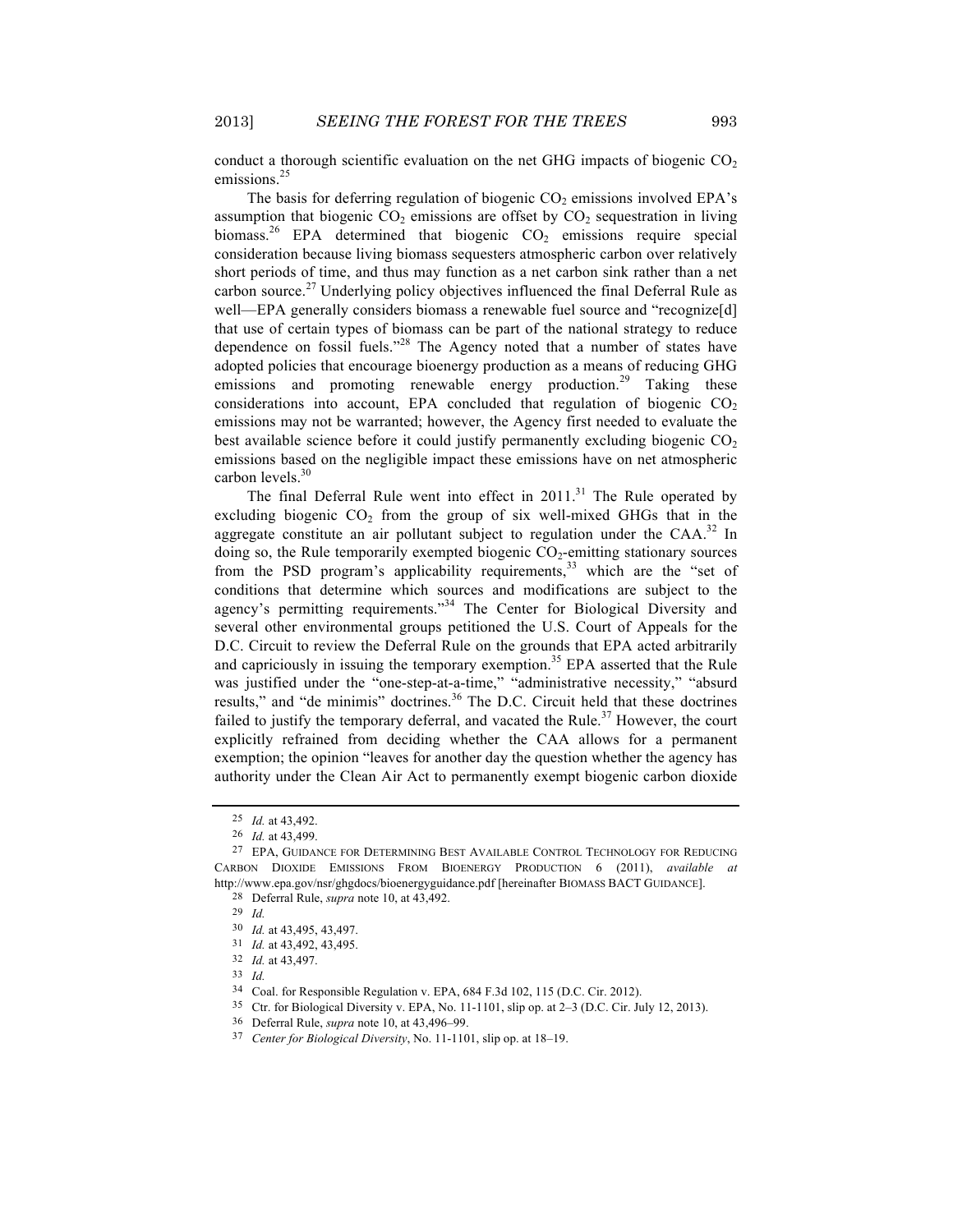sources from the PSD permitting program."<sup>38</sup> Moreover, the court's analysis seems to indicate that the Agency could potentially justify a permanent exemption under the "administrative necessity," "absurd results," and "de minimis" doctrines.<sup>39</sup>

This Note concludes that the CAA does not grant EPA discretion to exempt biogenic  $CO<sub>2</sub>$  from regulation under the CAA because the net atmospheric impact of biogenic  $CO<sub>2</sub>$  is not a permissible factor to consider in determining whether a source's GHG emissions trigger PSD applicability.<sup>40</sup> EPA may, however, have discretion to consider the net effects of biogenic  $CO<sub>2</sub>$  emissions when determining the emissions limitations sources are ultimately subject to. $41$  In the preamble to the final Deferral Rule, EPA maintained that the BACT provisions of the CAA are sufficiently flexible to allow a permitting authority to take into account the net GHG impacts of biogenic  $CO_2$  emissions.<sup>42</sup> In a 2010 guidance document, EPA stated: "There are compelling public health and welfare reasons for BACT to require all GHG reductions that are achievable, considering economic impacts and the other listed statutory factors."<sup>43</sup> The PSD program mandates that potential energy, economic, and environmental impacts associated with available pollution control options are taken into account when making BACT determinations.<sup>44</sup> EPA interprets this provision to "enable permitting authorities to consider the potential sequestration of carbon in biogenic resources outside the boundaries of the facility when evaluating BACT for greenhouse gases."<sup>45</sup> In addition, EPA encourages permitting authorities to take relevant renewable energy policies into account when making BACT determinations.<sup>46</sup> Permitting authorities may therefore conclude that use of biomass is itself BACT for a bioenergy facility.<sup>47</sup> The process of conducting an accurate accounting of the net impacts associated with a source's biogenic  $CO<sub>2</sub>$ emissions will likely impose additional burdens on permitting authorities. However, incorporating this accounting into the BACT analysis will help ensure that sources with negligible net climate impacts avoid unnecessarily stringent regulatory obligations, while also ensuring that sources with negative net impacts will be subject to adequate emissions controls.

This Note examines the regulatory and policy implications associated with bioenergy production and corresponding biogenic  $CO<sub>2</sub>$  emissions within the context of the PSD program of the CAA. Part II provides an overview of the current GHG regulatory regime under the CAA. Part III discusses the climate change implications of bioenergy production and explains the factors, conditions, and feedstocks that may influence net carbon cycle impacts. Part IV analyzes the potential legal implications of a permanent regulatory exemption, concluding that the statute does not grant EPA the discretion to issue a permanent exemption and the "administrative necessity," "absurd results," and "de minimis" doctrines do not

<sup>38</sup> *Id.*

<sup>39</sup> *See id.* at 13, 16, 18.

<sup>40</sup> *See* discussion *infra* Part IV.C.

<sup>41</sup> *See* discussion *infra* Part V.

<sup>42</sup> Deferral Rule, *supra* note 10, at 43,495.

<sup>43</sup> GHG GUIDANCE, *supra* note 21, at 40.

<sup>44</sup> 42 U.S.C. § 7479(3) (2006).

<sup>45</sup> CLEAN AIR ACT BIOMASS BACT GUIDANCE, *supra* note 27, at 21.

<sup>46</sup> *Id.* at 25.

<sup>47</sup> *Id.* at 5.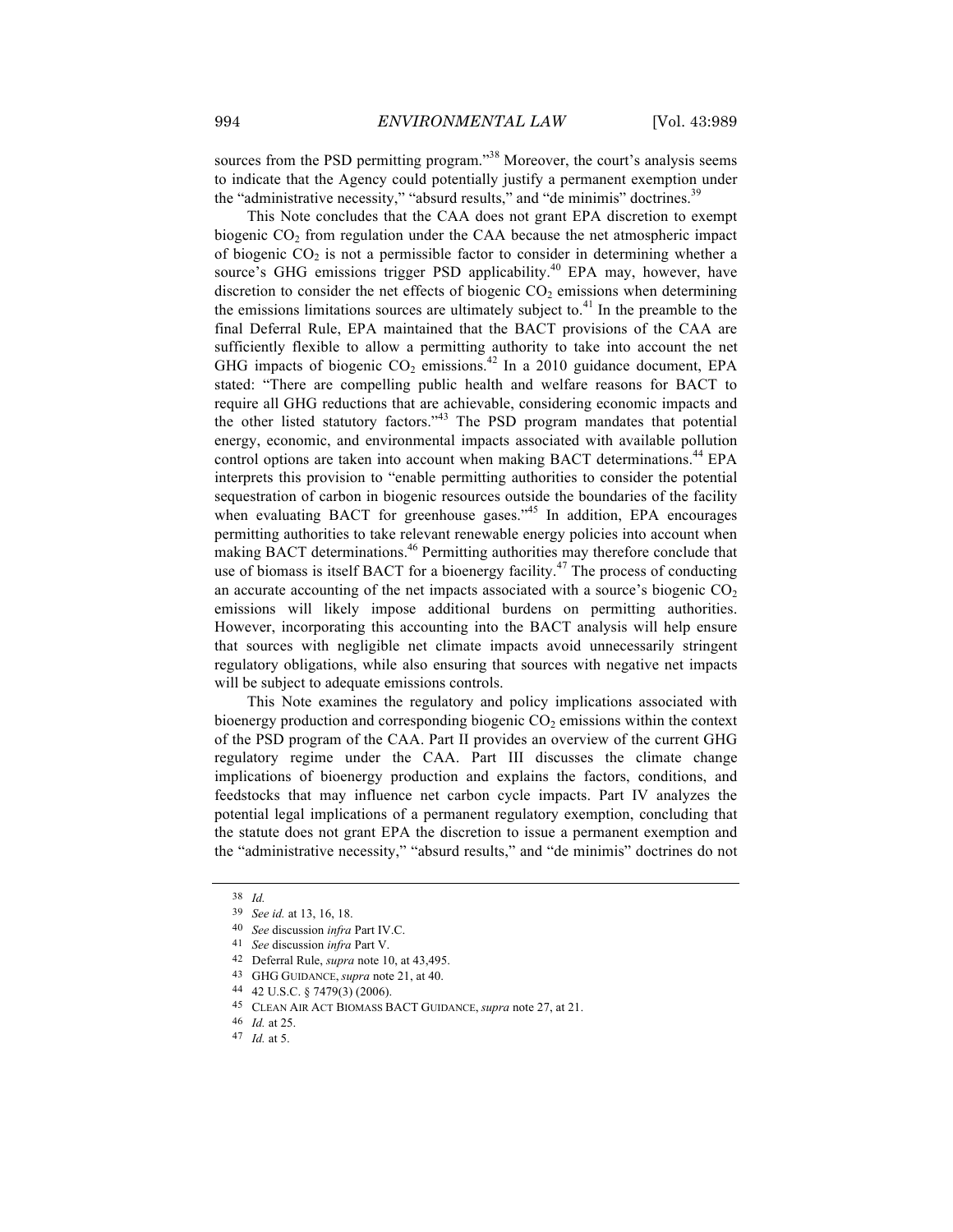legally justify permanently exempting biogenic  $CO<sub>2</sub>$  emissions from regulation under the PSD program. Part V examines the potential for permitting agencies to designate biomass as BACT for  $CO<sub>2</sub>$  emissions from bioenergy facilities, and briefly explains the accounting process that permitting authorities must conduct to determine the net impacts these emissions will have on atmospheric GHG concentrations. This Note concludes that EPA cannot categorically exempt biogenic  $CO<sub>2</sub>$  emissions from regulation under the PSD program; however, the Agency can minimize the regulatory burdens imposed on bioenergy facilities on a case-by-case basis by determining that specific types of feedstocks are BACT for biogenic  $CO<sub>2</sub>$  emissions.

#### II. REGULATING GREENHOUSE GAS EMISSIONS UNDER THE CLEAN AIR ACT

GHG officially became subject to regulation under the CAA on January 2, 2011,<sup>48</sup> but the initial impetus for regulation arose in 2007 with the Supreme Court decision *Massachusetts v. EPA*.<sup>49</sup> Prior to 2007, EPA did not consider  $CO_2$  to be an "air pollutant" under the  $CAA$ ,<sup>50</sup> which the statute defines as "any air pollution agent or combination of such agents, including any physical, chemical . . . substance or matter which is emitted into or otherwise enters the ambient air."<sup>51</sup> The Supreme Court, however, found this definition to encompass all airborne compounds, and held that EPA may regulate GHGs as air pollutants under the  $CAA$ <sup>52</sup> Under section 202(a)(1) of the CAA, EPA is required to promulgate standards for new motor vehicles emissions that "cause, or contribute to, air pollution which may reasonably be anticipated to endanger public health or welfare."<sup>53</sup> The Court held that this provision requires EPA to regulate GHG emissions unless the Agency determines that GHG emissions do not contribute to climate change, and directed EPA to make an endangerment finding for GHGs.<sup>54</sup>

In accordance with the Court's directive, EPA issued an Endangerment Finding in 2009, which concluded that "greenhouse gases in the atmosphere may reasonably be anticipated both to endanger public health and to endanger public welfare."<sup>55</sup> The Agency supported this finding with extensive scientific evidence on the effects of rising atmospheric GHG concentrations on global temperatures.<sup>56</sup> EPA concluded that elevated atmospheric GHG concentrations are the "root cause" of climate change, and that motor vehicle emissions of six well-mixed  $GHGs<sup>57</sup>$  are

<sup>48</sup> Reconsideration of Interpretation of Regulations that Determine Pollutants Covered by Clean Air Act Permitting Programs, 75 Fed. Reg. 17,004, 17,019 (Apr. 2, 2010) (codified at 40 C.F.R. pts. 50, 51, 70, and 71) [hereinafter Timing Rule]

<sup>49</sup> 549 U.S. 497 (2007).

<sup>50</sup> *Id.* at 528.

<sup>51</sup> Clean Air Act, 42 U.S.C. § 7602(g) (2006).

<sup>52</sup> *Massachusetts*, 549 U.S. at 529.

<sup>53</sup> 42 U.S.C. § 7521(a)(1) (2006).

<sup>54</sup> *Massachusetts*, 549 U.S. at 533–34.

<sup>55</sup> Endangerment Finding, *supra* note 12, at 66,497.

<sup>56</sup> *Id.* at 66,510–512, 66,518.

<sup>57</sup> The Administrator defines GHGs as a single air pollutant, "the aggregate group of the same six long-lived and directly-emitted greenhouse gases: Carbon dioxide, methane, nitrous oxide, hydrofluorocarbons, perfluorocarbons, and sulfur hexafluoride." *Id.* at 66,536–37. EPA measures these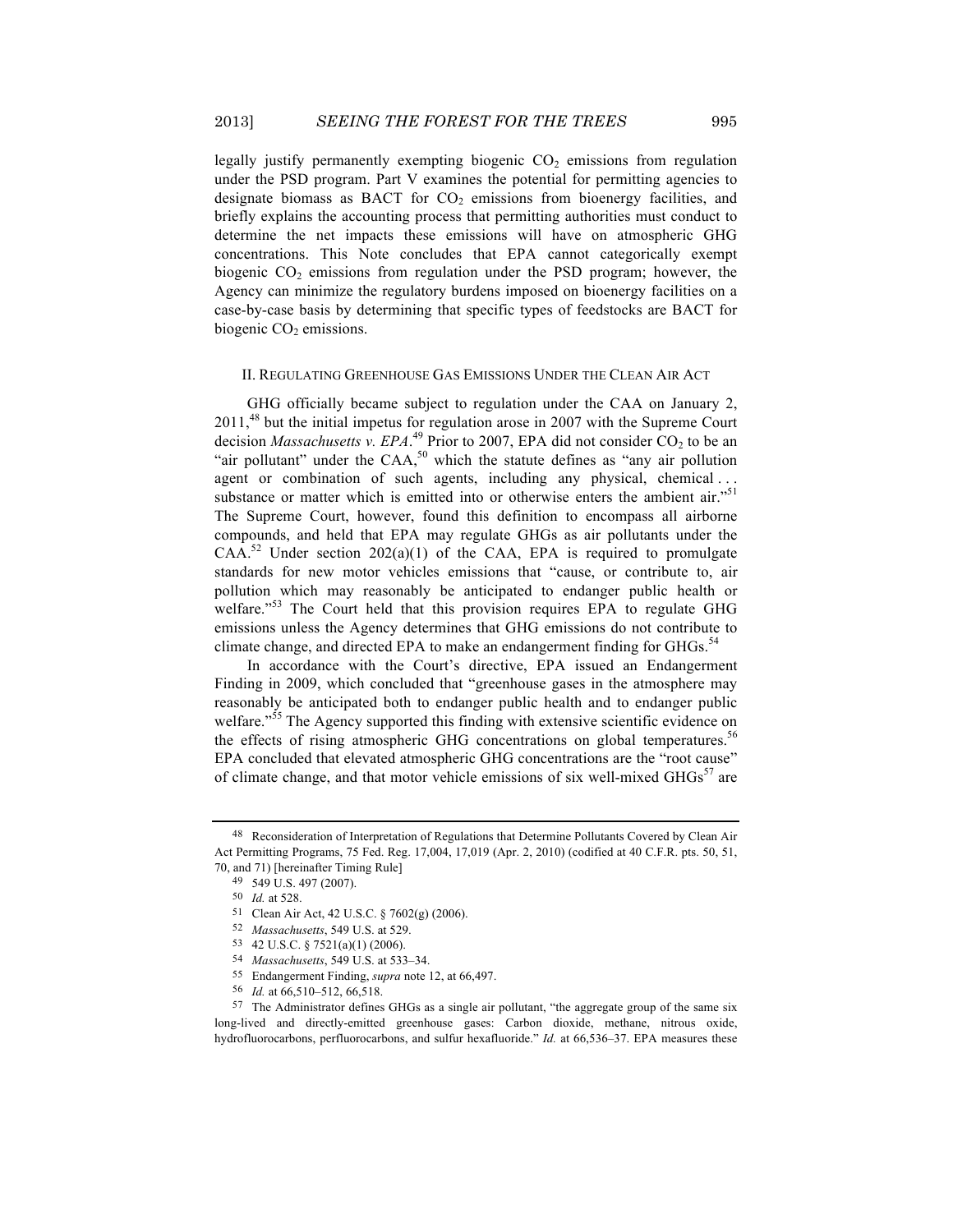endangering public health and welfare by causing or contributing to climate change.<sup>58</sup> This conclusion triggered the Agency's mandate to establish motor vehicle emissions standards under section  $202(a)(1)$ ,<sup>59</sup> and EPA subsequently promulgated the Tailpipe Rule, establishing GHG emissions standards for cars and light trucks. $60$ 

Following promulgation of the Tailpipe Rule, the six well-mixed GHGs officially became a regulated air pollutant under the CAA. Under EPA regulations, once a pollutant is subject to regulation under any CAA provision, it automatically becomes regulated under the PSD and Title V programs.<sup>61</sup> Stationary sources with the potential to emit GHGs above the relevant emissions thresholds must therefore obtain permits under these programs. $62$  Title V requires stationary sources with the potential to emit 100 tons per year (tpy) of any air pollutant to obtain a state-issued operating permit.<sup>63</sup> Under the PSD program, stationary sources must obtain a PSD permit prior to commencing construction if the source has the potential to emit 250 tpy of any air pollutant, or 100 tpy of any pollutant if the source category is listed under section  $169(1)$ .<sup>64</sup> In addition, sources must apply the "best available control" technology" (BACT) for every pollutant they may emit.<sup>65</sup>

Stationary sources typically emit GHGs in quantities that far exceed the statutory emissions thresholds of 100 and 250 tpy, and immediately subjecting these sources to the PSD requirements would impose substantial burdens on sources and permitting authorities alike.<sup>66</sup> In an effort to reduce these burdens, EPA decided to phase in GHG emissions regulations for stationary sources.<sup>67</sup> First, EPA issued the so called Timing Rule, which established the date upon which GHGs officially become "subject to regulation."<sup>68</sup> The EPA determined that GHGs would become subject to regulation on January 2, 2011, the date the Tailpipe Rule would enter into effect, and therefore GHG emissions would be subject to PSD and Title V regulation on that date as well.<sup>69</sup> Next, EPA issued the Tailoring Rule, which established the GHG emissions thresholds that would trigger PSD and Title V applicability.<sup>70</sup> The underlying impetus for the Tailoring Rule involved the

- 64 *Id.* §§ 7475, 7479(1).
- 65 *Id.* § 7475 (a)(4).
- 66 Tailoring Rule, *supra* note 14, at 31,536.
- 67 *Id.*
- 68 Timing Rule, *supra* note 48, at 17,019.
- 69 *Id.*
- 70 Tailoring Rule, *supra* note 14, at 31,516–17.

six aggregate gases according to their  $CO<sub>2</sub>$  equivalent ( $CO<sub>2</sub>e$ ), which is based on each gases' "warming effect relative to carbon dioxide . . . over a specified timeframe." *Id.* at 66,519.

<sup>58</sup> *Id.* at 66,499, 66,518.

<sup>59</sup> Clean Air Act, 42 U.S.C. § 7521(a)(1) (2006).

<sup>60</sup> Light–Duty Vehicle Greenhouse Gas Emission Standards and Corporate Average Fuel Economy Standards, 75 Fed. Reg. 25,324 (May 7, 2010) (codified at 40 C.F.R. pts. 85, 86, 600, and 49 C.F.R. pts. 531, 533, 536, 537, and 538) [hereinafter Tailpipe Rule].

<sup>61</sup> PSD requirements apply to a "major emitting facility," 42 U.S.C. § 7475(a) (2006), which is defined as a source that emits 100 or 250 tons of "any air pollutant." *Id.* § 7479(1). EPA has interpreted "any air pollutant" to mean any "regulated NSR pollutant," which is further defined as any pollutant "subject to regulation" under any CAA provision. 40 C.F.R. §§ 52.21(b)(50)(iv), § 52.21(b)(2) (2012). Title V also applies to major sources that emit "any air pollutant," 42 U.S.C. 7661(a).

<sup>62</sup> 42 U.S.C. §§ 7475, 7479(1), 7602(j) (2006).

<sup>63</sup> *Id.* §§ 7602(j), 7661a(a).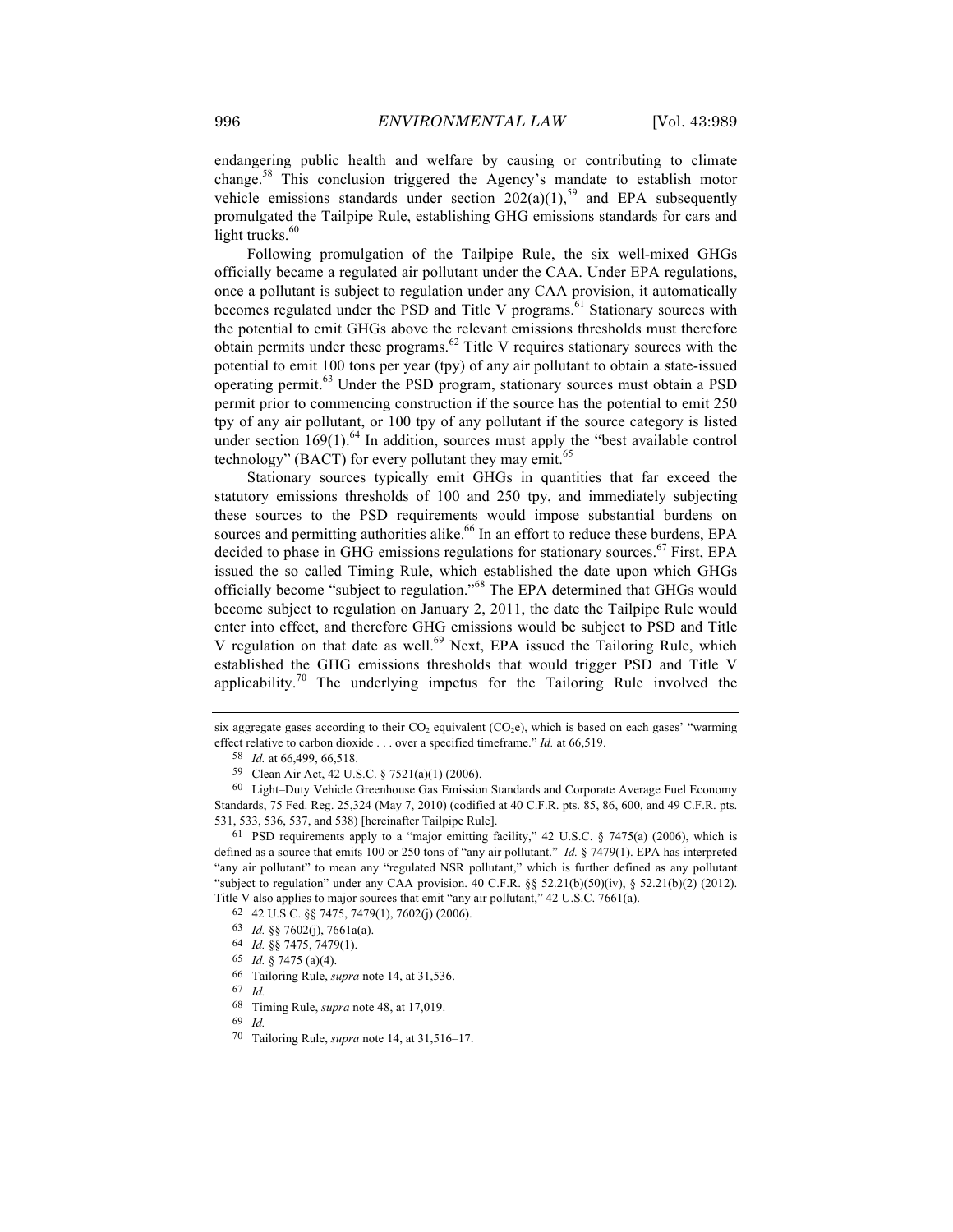discrepancy between the statutorily prescribed "major source" thresholds and the practical reality of stationary source GHG emissions.<sup>71</sup> In the final rule, EPA explained that the major source thresholds of 100 and 250 tpy were far too low for GHGs, which sources typically emit in much higher volumes than other air pollutants.<sup>72</sup> The EPA estimated that approximately six million sources have the potential to emit more than 100 tpy of GHGs.<sup>73</sup> Because maintaining the current thresholds would impose incredible costs on permitting authorities and regulated stationary sources, EPA moved to reduce this permitting burden by increasing the threshold for GHG emissions.<sup>74</sup> Under the Tailoring Rule, new stationary sources with the potential to emit 100,000 tpy of any GHG, calculated according to the gases'  $CO_2$  equivalent ( $CO_2e$ ), and with the potential to emit 100 or 250 tpy of any regulated air pollutant on a mass basis, are subject to  $PSD<sup>75</sup>$  Existing sources that undergo a modification increasing net GHG emissions by  $75,000$  tpy  $CO<sub>2</sub>e$  also trigger PSD.<sup>76</sup>

EPA received several requests to exempt biogenic emissions and biomass combustion activities from PSD requirements, but it declined to create such an exemption through the Tailoring Rule.<sup>77</sup> In the Rule, EPA had justified its departure from the statutorily prescribed emissions thresholds under the "absurd results," "administrative necessity," and "one-step-at-a-time" doctrines, $^{78}$  and did not believe these doctrines provided sufficient legal justification for exempting biogenic  $CO<sub>2</sub>$  emissions from PSD at the time it promulgated the Tailoring Rule.<sup>79</sup> However, EPA noted that this decision did not preclude it from creating such an exclusion at a later date, $80$  and on January 12, 2011, EPA Administrator Lisa Jackson announced the Agency's intention to defer application of PSD to biogenic  $CO<sub>2</sub>$  emissions for a period of three years.<sup>81</sup>

On July 20, 2011, EPA issued a final rule deferring biogenic  $CO<sub>2</sub>$  emissions from regulation under the PSD and Title V programs.<sup>82</sup> This Deferral Rule exempted biogenic  $CO<sub>2</sub>$  emissions from PSD and Title V applicability determinations for a three-year period.<sup>83</sup> EPA reported that it had gathered additional information regarding biomass and biogenic emissions following finalization of the Tailoring Rule, and had subsequently determined that the complexity and uncertainty associated with accounting for the net impacts of biogenic emissions warranted further consideration.<sup>84</sup> EPA established the threeyear deferral period to provide itself sufficient time to conduct a detailed scientific

81 Letter from Lisa Jackson, Adm'r, EPA, to Sen. Jeff Merkley, U.S. Senate (Jan. 12, 2011), *available at* http://www.epa.gov/NSR/ghgdocs/MerkleyBiomass.pdf.

82 Deferral Rule, *supra* note 10.

83 *Id.* at 43,490.

84 *Id.* at 43,496.

<sup>71</sup> *Id.*

<sup>72</sup> *Id.* at 31,534–36.

<sup>73</sup> *Id.* at 31,536.

<sup>74</sup> *Id.* at 31,516.

<sup>75</sup> *Id.* at 31,523.

<sup>76</sup> *Id.* at 31,541.

<sup>77</sup> *Id.* at 31,590–91.

<sup>78</sup> *Id.* at 31,516.

<sup>79</sup> *Id.* at 31,591.

<sup>80</sup> *Id.*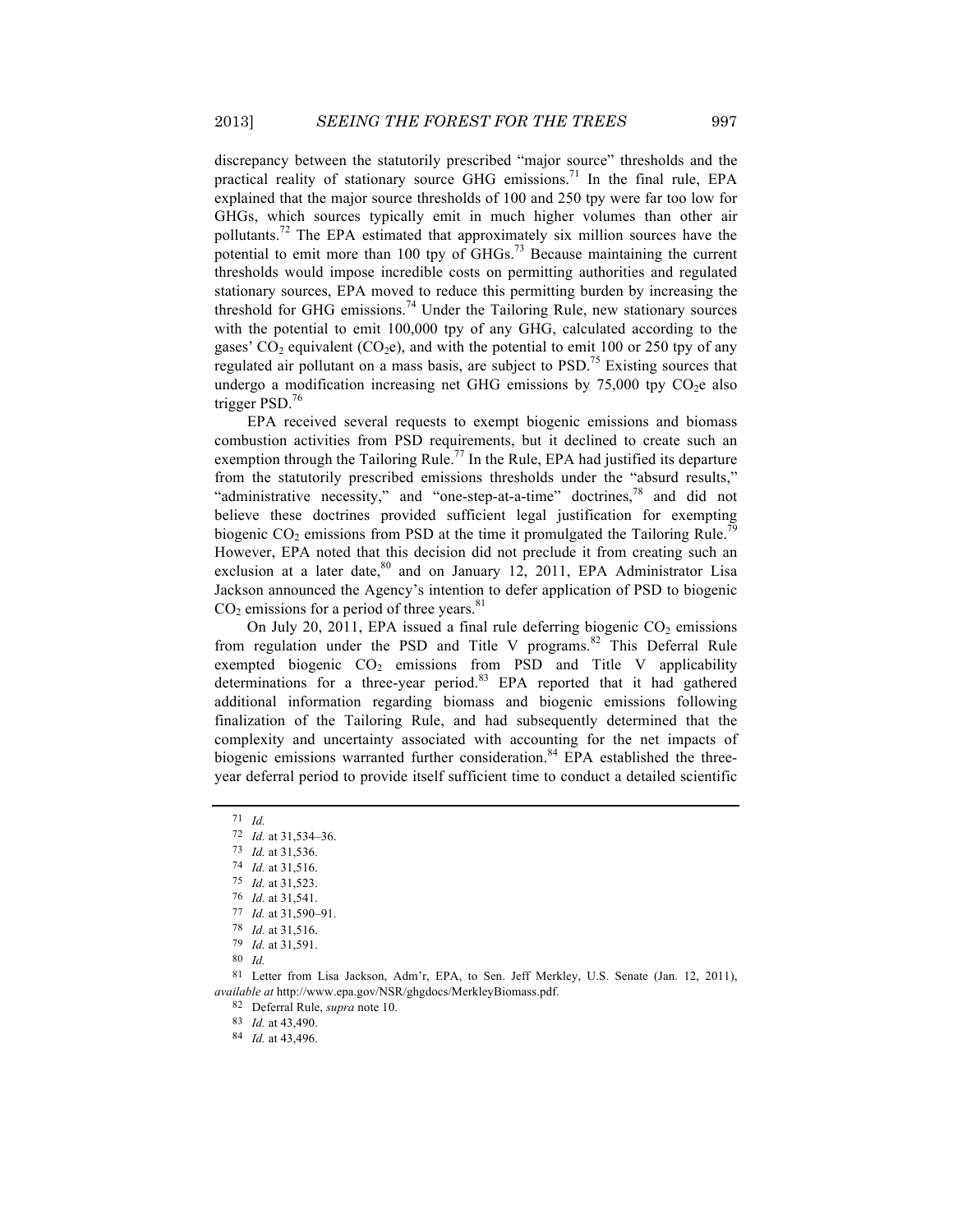examination and develop a clearer understanding of the net atmospheric impact of biogenic  $CO<sub>2</sub>$  emissions.<sup>85</sup> EPA disclosed that it would explore whether a permanent exemption would be appropriate, but also emphasized that it would not pursue a permanent exemption if it concluded that biogenic  $CO<sub>2</sub>$  emissions have a significant net impact on the global carbon cycle.<sup>86</sup>

The underlying premise of the final Deferral Rule reflects the presumption that carbon sequestration in living bioenergy feedstocks may entirely or substantially offset a source's biogenic  $CO<sub>2</sub>$  emissions.<sup>87</sup> Bioenergy has unique implications in the context of climate change due to the potential for biomass to act as both a source and a sink of GHG emissions.<sup>88</sup> Part III of this Note provides an overview of the potential impacts bioenergy production may have on atmospheric GHG concentrations, and discusses the factors and conditions that may influence the net GHG effects of bioenergy. Parts IV and V examine the legal and policy implications of a permanent exemption for biogenic  $CO<sub>2</sub>$  emissions from regulation under the CAA.

#### III. CLIMATE CHANGE IMPLICATIONS OF BIOENERGY PRODUCTION

Bioenergy production presents unique implications in the context of climate change due to the fact that biomass can function as both a source and a sink in the global carbon cycle.<sup>89</sup> Biomass acts as a carbon "sink" when it removes  $CO<sub>2</sub>$  from the ambient air and sequesters it in growing plant material.<sup>90</sup> Biomass subsequently becomes a carbon source when plant material breaks down and releases previously sequestered carbon.<sup>91</sup> Biomass' unique role in the global carbon cycle has a significant impact on atmospheric  $CO<sub>2</sub>$  concentrations, and therefore on climate change.<sup>92</sup> From a renewable energy standpoint, it is theoretically possible to generate energy from biomass in a carbon-neutral manner, where living feedstocks sequester an equal amount of carbon as the previous harvest emitted during combustion.<sup>93</sup> However, a number of factors can disrupt this carbon balance and cause a carbon-neutral energy source to become a net source of GHG emissions.<sup>94</sup> The type of feedstock significantly influences the net carbon impact of bioenergy as well.<sup>95</sup> Bioenergy policies must consider these implications and account for any variables that may increase biogenic  $CO<sub>2</sub>$  emissions. The following sections examine biomass's role in the carbon cycle and discuss the various factors that

<sup>85</sup> *Id.* at 43,497–98.

<sup>86</sup> *Id.* at 43,498.

<sup>87</sup> *Id.* at 43,499.

<sup>88</sup> SAB REVIEW, *supra* note 3, at 1.

<sup>89</sup> *Id.*

<sup>90</sup> *Id.*

<sup>91</sup> *Id.*

<sup>92</sup> EPA 430-R-12-001, INVENTORY OF U.S. GREENHOUSE GAS EMISSIONS AND SINKS: 1990*–*2010, at ES-13 (2012), *available at* http://www.epa.gov/climatechange/Downloads/ghgemissions /US-GHG-Inventory-2012-ES.pdf [hereinafter 2012 GHG INVENTORY].

<sup>93</sup> ACCOUNTING FRAMEWORK, *supra* note 1, at 6, 18.

<sup>94</sup> *See*, *e.g.*, *id.* at 6.

<sup>95</sup> *See*, *e.g.*, SAB REVIEW, *supra* note 3, at 7.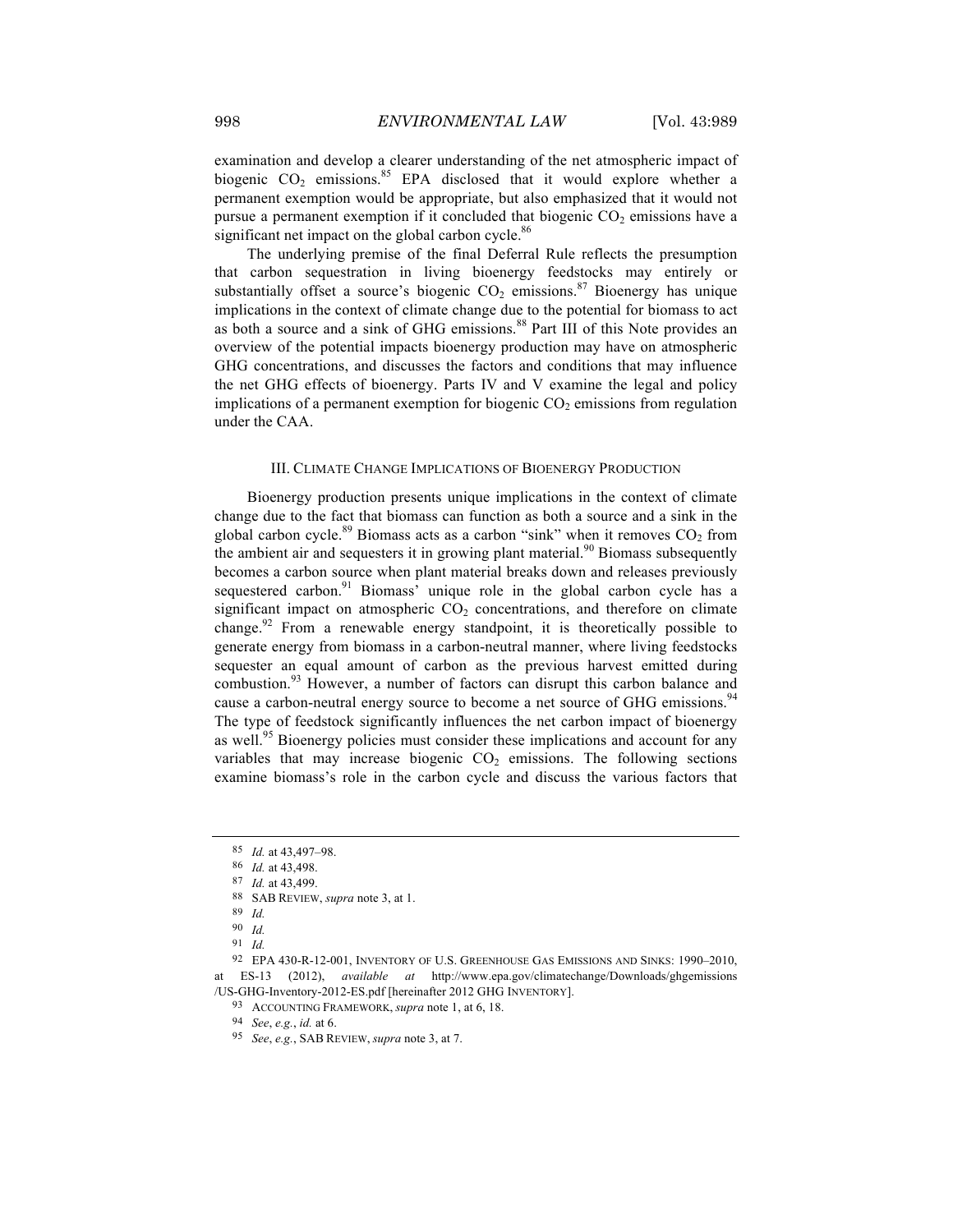influence the carbon intensity and related climate impacts associated with bioenergy generation.

#### *A. The Role of Biomass in the Carbon Cycle*

The carbon cycle refers to the flow of carbon molecules as they continuously circulate among terrestrial, oceanic, and atmospheric carbon reservoirs throughout the Earth.<sup>96</sup> Atmospheric carbon predominantly exists as  $CO<sub>2</sub>$ , though it is also a component of methane and carbon monoxide, which occur in lower concentrations.<sup>97</sup> On land, carbon resides in five terrestrial carbon pools: surface biomass, subsurface biomass, dead wood, plant litter, and soil carbon.<sup>98</sup> Plants take up aerial carbon through photosynthesis, and may sequester carbon in living or dead plant matter for a finite period of time. <sup>99</sup> This process allows plants to act as carbon sinks, because they remove  $CO<sub>2</sub>$  from the atmosphere.<sup>100</sup> When plant matter is destroyed through combustion or decomposition, $101$  sequestered carbon returns to the atmosphere, at which point the biomass becomes a source of biogenic  $CO<sub>2</sub>$ emissions.<sup>102</sup>

Due to its role in the carbon cycle—including the ability to serve as a carbon sink—biomass has a significant impact on atmospheric carbon concentrations.<sup>103</sup> According to the 2012 National GHG Inventory, emissions and removals from land use, land use change, and forestry (LULUCF) activities sequestered a net 1,074.7 billion metric tons  $CO_2$  equivalent (Tg  $CO_2$  Eq.) in 2010, which represents 18.8% of the total U.S.  $CO_2$  emissions that year.<sup>104</sup> Land use activities can have a positive or negative impact on carbon concentrations in any of the five terrestrial carbon pools, and land use changes can have a significant net impact on atmospheric GHG concentrations, particularly if the rate of removal or destruction exceeds new growth rates.<sup>105</sup> Trees and other biomass feedstocks may sequester carbon at a faster rate during earlier stages of growth,<sup>106</sup> which suggests that land managers could intentionally manage LULUCF activities to maximize sequestration potential.<sup>107</sup>

As a potential energy source, biomass differs from fossil fuels in a number of significant ways. First, biomass constitutes a renewable resource: careful management involving sequential harvesting and planting rotations can allow for

<sup>96</sup> ACCOUNTING FRAMEWORK, *supra* note 1, at 4.

<sup>97</sup> *Id.*

<sup>98</sup> *Id.* at 5.

<sup>99</sup> *Id.* at 4.

<sup>100</sup> The UNFCCC defines "sink" as "any process, activity or mechanism which removes a greenhouse gas, an aerosol or a precursor of a greenhouse gas from the atmosphere." United Nations Framework Convention on Climate Change art. I, para. 8, 1994, S. Treaty Doc. No. 102-38, 1771 U.N.T.S. 107 [hereinafter UNFCCC].

<sup>101</sup> ACCOUNTING FRAMEWORK, *supra* note 1, at 4.

<sup>102</sup> UNFCCC, *supra* note 100, art. I, para. 9.

<sup>103</sup> *See* ACCOUNTING FRAMEWORK, *supra* note 1, at 5 (discussing the multiple ways in which biomass affects carbon cycles, suggesting that biomass has a significant impact upon carbon cycles).

<sup>104</sup> 2012 GHG Inventory, *supra* note 92, at ES-13.

<sup>105</sup> ACCOUNTING FRAMEWORK, *supra* note 1, at 5.

<sup>106</sup> *Id.*

<sup>107</sup> *See id.* at 10.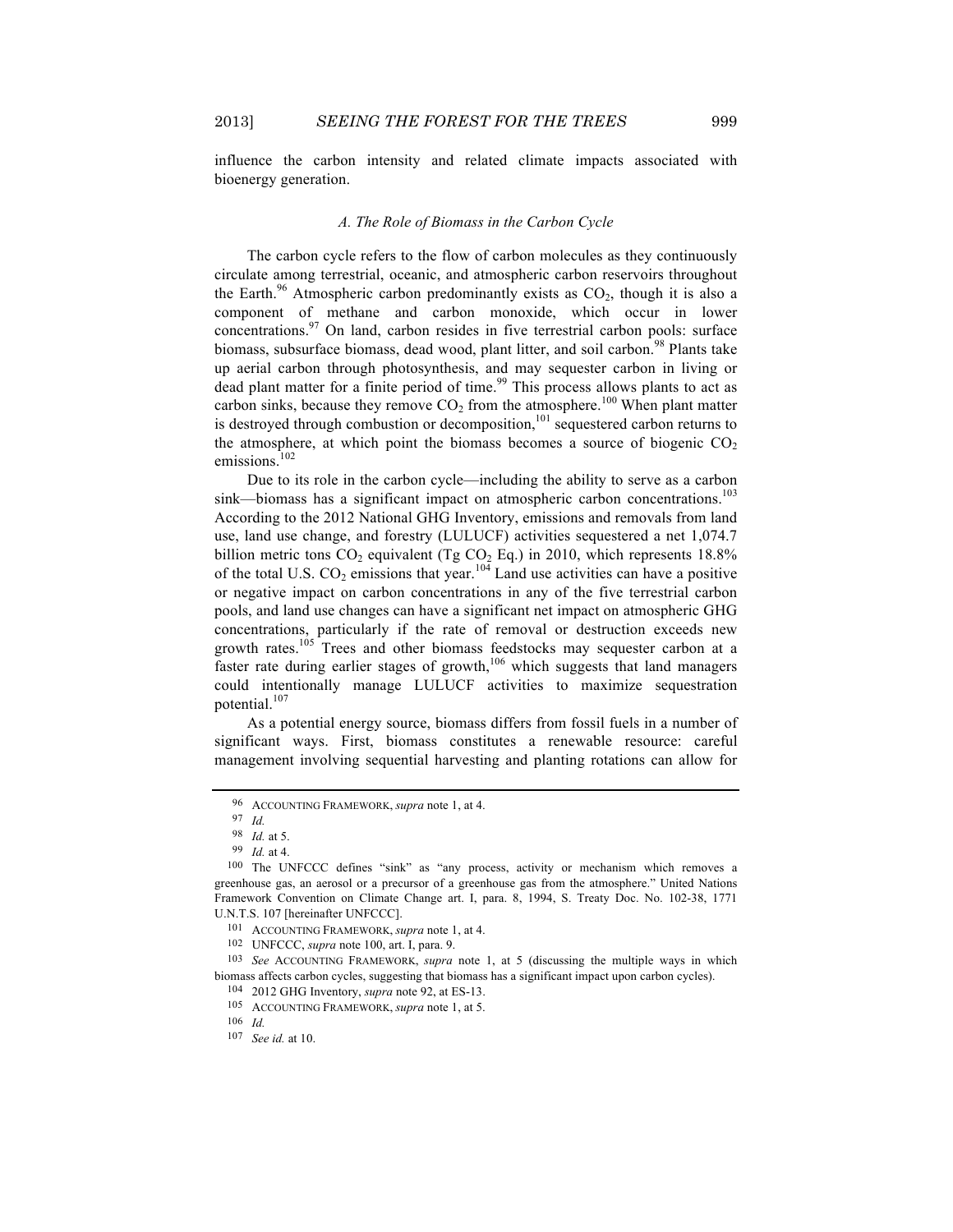sustainable extraction and regrowth.<sup>108</sup> Second, living biogenic feedstocks sequester carbon during growth and then emit it during combustion.<sup>109</sup> Because the quantity of carbon sequestered equals the quantity of carbon emitted, biogenic feedstocks can potentially be produced and combusted in a carbon-neutral manner.<sup>110</sup> In addition, when feedstocks are replanted after harvest, new growth may partially or entirely offset emissions from the previous harvest.<sup>111</sup> In contrast, fossil fuel emissions will always contribute additional  $CO<sub>2</sub>$  into the atmosphere because fossil fuel reservoirs contain carbon that was removed from the atmosphere over the course of millions of years.<sup>112</sup> EPA considers these fundamental differences between biogenic and fossil fuels in terms of a "policy-relevant time scale," which is "the timeframe of concern required for stabilization of atmospheric GHG concentrations to avoid 'dangerous anthropogenic interference with the climate system'". <sup>113</sup> According to EPA, fossil fuel combustion circulates carbon over geological timescales, and thus will increase atmospheric carbon concentrations over the policy-relevant time scale.<sup>114</sup> Biogenic emissions, on the other hand, may increase atmospheric carbon concentrations over the policyrelevant time scale, but subsequent sequestration may partially or completely offset emissions during this period.<sup>115</sup>

While biomass comprises a unique energy source due to its ability to offset previous emissions, biomass-fired electricity generates  $CO<sub>2</sub>$  emissions at a rate comparable to coal-fired power.<sup>116</sup> Biogenic  $CO<sub>2</sub>$  emissions are physically identical to  $CO<sub>2</sub>$  emissions from fossil fuel combustion and contribute equally to climate change.<sup>117</sup> Moreover, while bioenergy production is carbon neutral under certain circumstances, some bioenergy feedstocks may be carbon intensive, especially when lifecycle emissions are taken into account.<sup>118</sup> A number of conditions can shift the balance between emissions and sequestration: If land managers fail to replant feedstocks after harvest, or production practices generate additional nonbiogenic emissions or waste substantial quantities of combustible feedstock, energy generation will likely result in a net increase in emissions.<sup>119</sup> The capacity for bioenergy to lead to net additions or reductions in atmospheric  $CO<sub>2</sub>$ concentrations depends on: 1) management-related factors and conditions, such as land use changes, and 2) feedstock-specific characteristics, such as regeneration times.

<sup>108</sup> SAB REVIEW, *supra* note 3, at 1.

<sup>109</sup> *Id.*

<sup>110</sup> ACCOUNTING FRAMEWORK, *supra* note 1, at 6, 18.

<sup>111</sup> *Id.* at 1.

<sup>112</sup> *Id.* at 6.

<sup>113</sup> *Id.* at 1 n.4. EPA notes that the parties to the UNFCCC agreed to use 100 years as the time scale for determining global warming potential, so this presumably is a policy-relevant time scale. *Id.* at 1 n.4.

<sup>114</sup> *Id.* at 1, 6.

<sup>115</sup> *Id.* at 1.

<sup>&</sup>lt;sup>116</sup> EPA modeling estimates  $CO<sub>2</sub>$  emissions from coal average from 205–217 lbs/MMbtu, while  $CO<sub>2</sub>$ emissions from biomass average 195 lbs/MMbtu. REGULATORY IMPACT ANALYSIS, *supra* note 8, at 4*–* 10.

<sup>117</sup> ACCOUNTING FRAMEWORK, *supra* note 1, at 7.

<sup>118</sup> *See* SAB REVIEW, *supra* note 3, at 3.

<sup>119</sup> ACCOUNTING FRAMEWORK, *supra* note 1, at 6.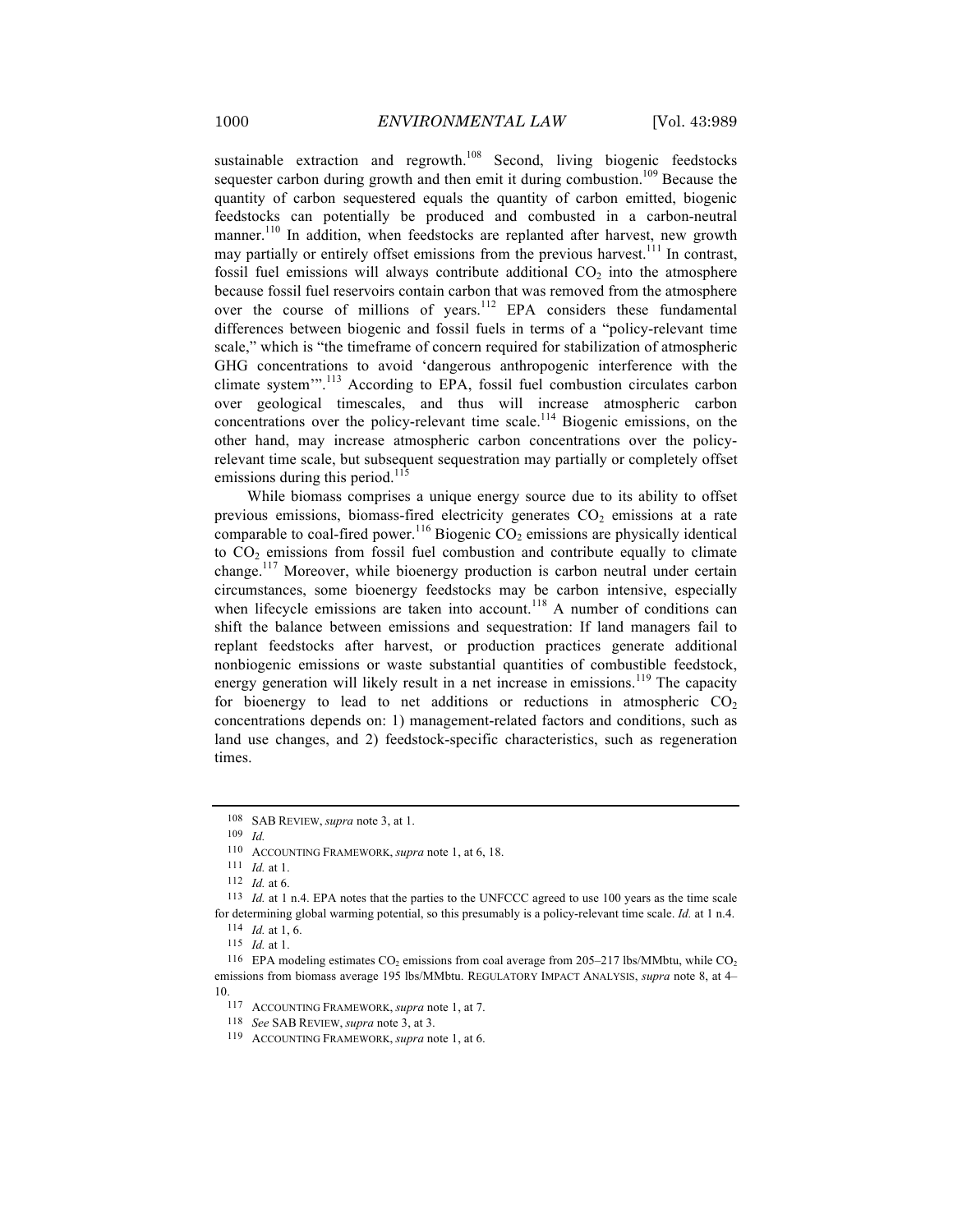#### *B. Management-Related Factors and Considerations*

Management practices significantly influence the net emissions from a specific feedstock. In general, feedstocks that regenerate quickly, and therefore allow for short rotation periods, sequester carbon at a faster rate than feedstocks that regenerate slowly.<sup>120</sup> Cultivated energy crops that either directly or indirectly result in conversions of forest land into agricultural land will have higher net emissions than feedstocks that do not induce land use changes.<sup>121</sup> If energy intensive management practices generate emissions during feedstock production or processing, these lifecycle emissions must be taken into account.<sup>122</sup> Similarly, if a feedstock significantly displaces additional emissions that would occur under a business as usual scenario, these emissions should be taken into account as well.<sup>123</sup> These factors and considerations are explored in more detail below.

Bioenergy production will only result in a reduction in atmospheric GHG concentrations if biomass feedstocks sequester more carbon during growth than bioenergy emits during power generation. The length of time required for a feedstock to regrow to preharvest levels can significantly influence the climate impacts of bioenergy production.<sup>124</sup> For agricultural energy crops with short (typically annual) rotation periods, the net GHG impact may be minimal or even neutral because each new crop will sequester an equivalent amount of carbon to that which was emitted by the preceding year's crop.<sup>125</sup> Generating bioenergy from forest mass may have a much more negative impact on GHG levels, because decades may pass before a new forest stand reaches its pre-harvest capacity to sequester carbon.<sup>126</sup> In other words, combusting one fifty-year old tree to produce bioenergy instantly releases fifty years of sequestered carbon, and another fifty years will pass before a new tree will offset those emissions. Therefore, generating bioenergy from feedstocks with long rotation times may not be justified from a policy standpoint, where the ultimate goal may be to reduce atmospheric GHG concentrations within a fifty- or 100-year time frame.<sup>127</sup>

Land management is a very important component of bioenergy production. Bioenergy feedstock production can cause land use changes that result in significant additional emissions.<sup>128</sup> Direct land use changes occur when land being used for another purpose is converted for feedstock production.<sup>129</sup> If feedstock production displaces other commercial land uses—such as food production leakage may occur.<sup>130</sup> Leakage comprises "the indirect impact that a targeted activity in a certain place at a certain time has on carbon storage at another place or

<sup>120</sup> *Id.* at 18.

<sup>121</sup> *Id.* at 19–20.

<sup>122</sup> *See* SAB REVIEW, *supra* note 3, at 16.

<sup>123</sup> *See*, *e.g.*, ACCOUNTING FRAMEWORK, *supra* note 1, at 37.

<sup>124</sup> *See* SAB REVIEW, *supra* note 3, at 2.

<sup>125</sup> ACCOUNTING FRAMEWORK, *supra* note 1, at 18.

<sup>126</sup> Tara W. Hudiburg et al., *Regional Carbon Dioxide Implications of Forest Energy Production*, 1 NATURE CLIMATE CHANGE 419, 419 (2011).

<sup>127</sup> SAB REVIEW, *supra* note 3, at 2.

<sup>128</sup> ACCOUNTING FRAMEWORK, *supra* note 1, at 18.

<sup>129</sup> *Id.* at 19.

<sup>130</sup> *Id.* at 20.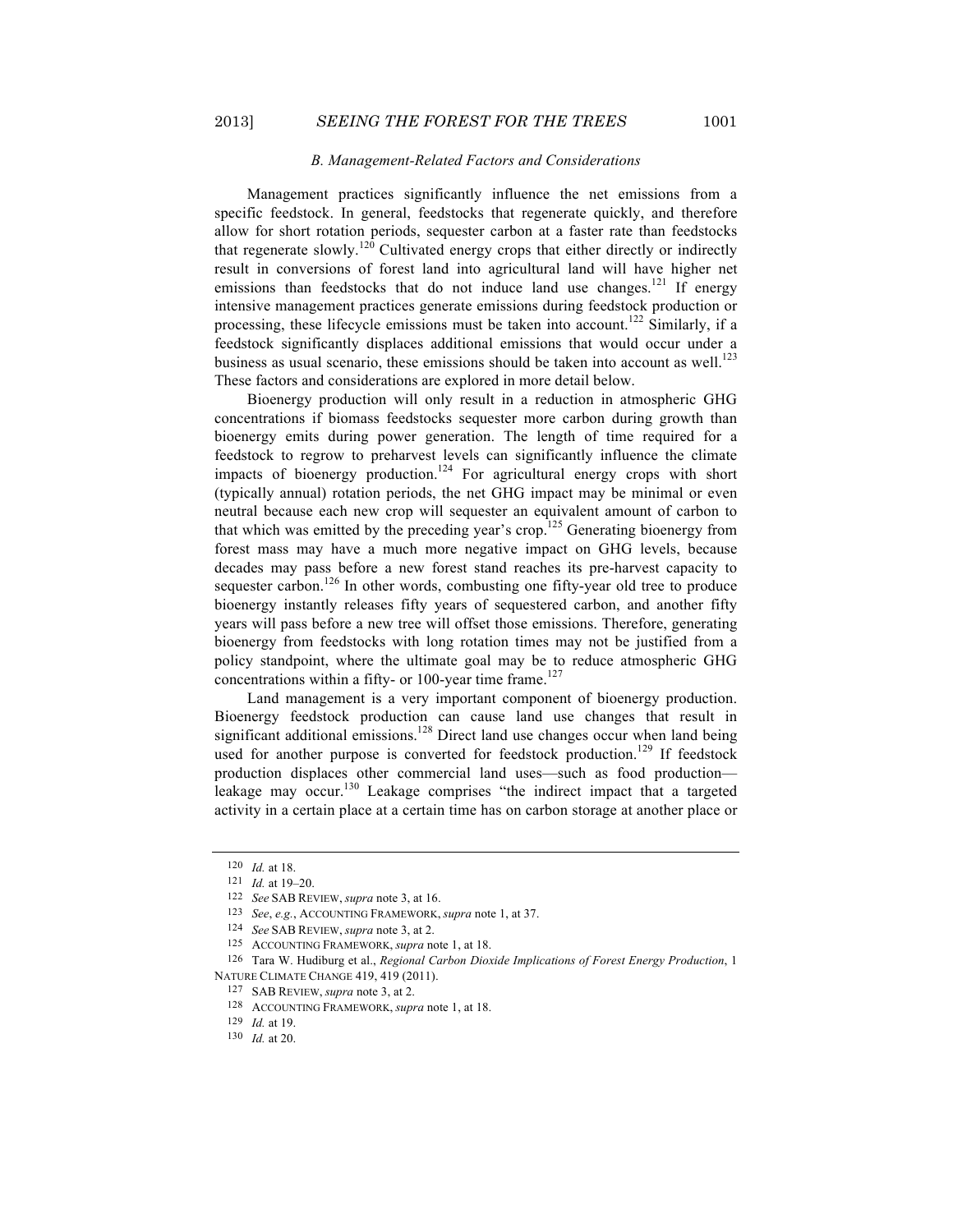time."<sup>131</sup> Leakage is closely related to the concept of "carbon debt," which refers to the situation where managers clear land containing substantial stocks of sequestered carbon to produce bioenergy feedstocks.<sup>132</sup> EPA defines carbon debt as "the net GHG implications of conversion of lands with substantial carbon stocks to intensive production of an annual feedstock."<sup>133</sup> The feedstock production may be carbon neutral meaning subsequent growth sequesters an equal amount of carbon to that emitted from the previous harvest—but the future crop production does not sufficiently offset the carbon released from the initial land use change.<sup>134</sup> To avoid excess indirect GHG emissions resulting from land use changes, biomass production must identify and account for any leakage or carbon debts that may occur.

Bioenergy production can also have a net climate impact as a result of indirect lifecycle emissions. The CAA defines "lifecycle greenhouse gas emissions" as

the aggregate quantity of greenhouse gas emissions (including direct emissions and significant indirect emissions such as significant emissions from land use changes)... related to the full fuel lifecycle, including all stages of fuel and feedstock production and distribution, from feedstock generation or extraction through the distribution and delivery and use of the finished fuel to the ultimate consumer.<sup>135</sup>

In the context of bioenergy feedstocks, lifecycle emissions may include fossil fuel emissions generated during harvest, transport, or processing of feedstocks;<sup>136</sup> carbon emissions from soil disturbances caused by harvest practices; $137$  and fertilizer applications.<sup>138</sup> Because lifecycle emissions include carbon in addition to the amount sequestered in the feedstock itself, any feedstock with excess lifecycle emissions cannot be carbon neutral.<sup>139</sup>

While land use changes and lifecycle emissions may lead to additional GHG emissions for certain feedstocks, other types of feedstocks may prevent or displace emissions that would occur under a business-as-usual scenario. For example, waste material will eventually emit carbon as it decays.<sup>140</sup> Organic waste will emit the same amount of carbon regardless of whether it decays naturally or is combusted to generate electricity, so neither of these outcomes have a significant climate benefit from an emissions standpoint. However, because the waste material was initially removed from the land for economic purposes unrelated to bioenergy production, the emissions associated with the harvest and transport of the biomass should not

137 ACCOUNTING FRAMEWORK, *supra* note 1, at 19.

139 *See* Colin R. Hagan, *Closing the Gap Using the Clean Air Act to Control Lifecycle Greenhouse Gas Emissions From Energy Facilities*, 30 UCLA J. ENVTL. L. & POL'Y 247, 257 (2012).

<sup>131</sup> *Id.* at 71.

<sup>132</sup> *Id.* at 21.

<sup>133</sup> *Id.* at 21, n.28.

<sup>134</sup> *Id.* at 22.

<sup>135</sup> Clean Air Act, 42 U.S.C. § 7545(o)(1)(H) (2006).

<sup>136</sup> CARRIE LEE ET AL., STOCKHOLM ENVTL. INST., GREENHOUSE GAS AND AIR POLLUTANT EMISSIONS OF ALTERNATIVES FOR WOODY BIOMASS RESIDUES at 7 (2011), *available at* http://data.orcaa.org/files/7913/0927/5799/SEI\_WoodyBiomassEmissions\_final\_v2.pdf [hereinafter SEI REPORT].

<sup>138</sup> SAB REVIEW, *supra* note 3, at 16.

<sup>140</sup> ACCOUNTING FRAMEWORK, *supra* note 1, at 18–19.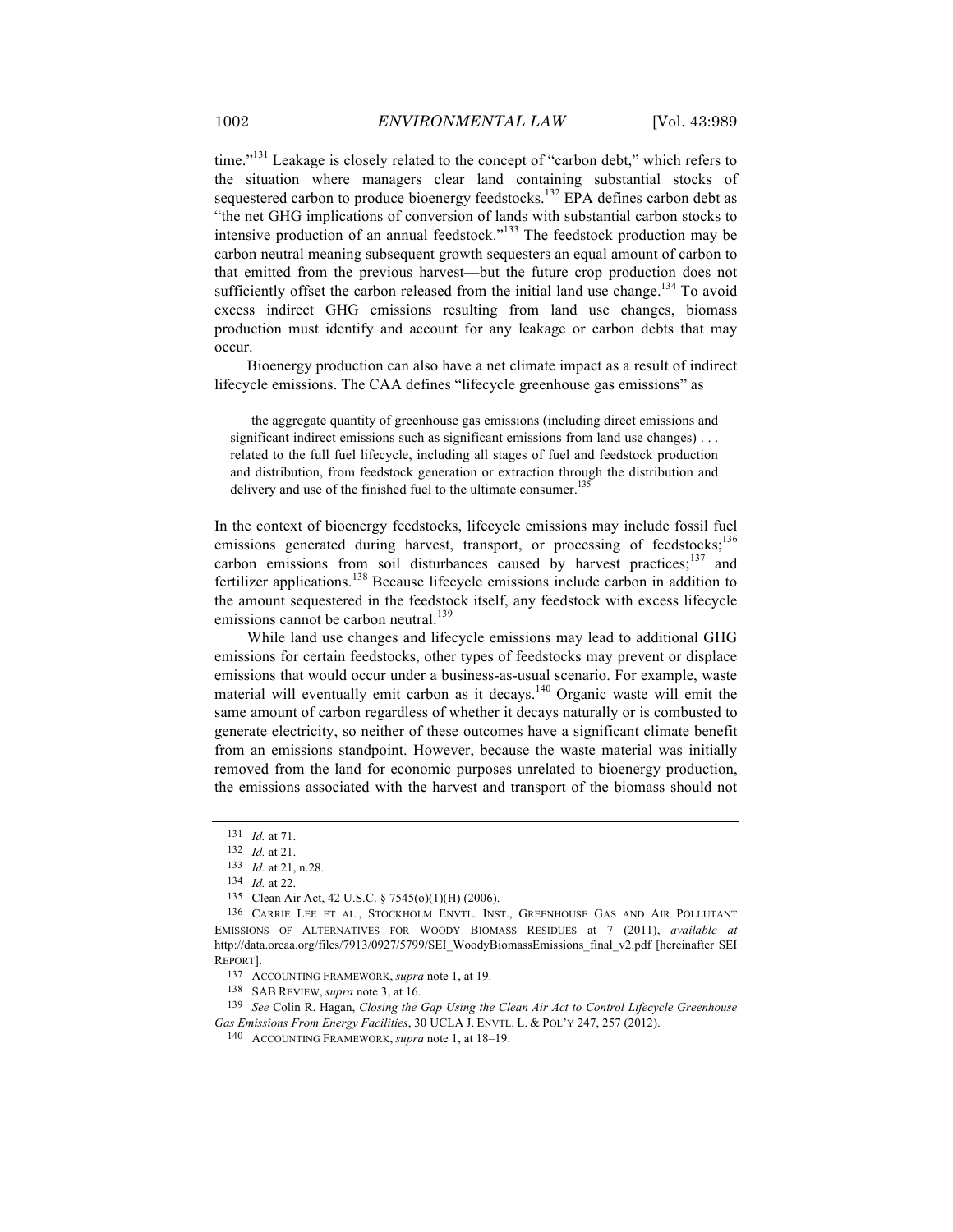be viewed as additional.<sup>141</sup> Moreover, bioenergy generation may prevent additional emissions if waste material displaces fossil fuel as an energy source. It is important to consider what the fate of a specific feedstock would be under a business-as-usual scenario in order to determine the full climate implications of bioenergy production.

#### *C. Biomass Feedstocks Have Varying Carbon Impacts*

Bioenergy is generated from a variety of feedstocks that can be broadly categorized as agricultural energy crops, forest mass (including live trees), agricultural and forestry residues and processing byproducts (including mill waste), and municipal and industrial waste. $142$  The type of feedstock greatly influences the net GHG impact of bioenergy production; different feedstocks have varying energy densities, and the length of time required for a stock to regrow to preharvest levels can have significant climate implications.<sup>143</sup> From a climate change perspective, agricultural and forestry residues, clean municipal wastes, and certain energy crops have been identified as "beneficial" or carbon neutral bioenergy feedstocks.<sup>144</sup> Production of bioenergy from living forest mass, on the other hand, is projected to result in an increase in GHG emissions over time.<sup>145</sup>

Energy crops are an attractive bioenergy feedstock because of their short rotation times and their capacity to grow on marginal agricultural land.<sup>146</sup> Switchgrass, for example, is resistant to flooding and drought, grows well in nutrient-poor soil, and does not require extensive fertilizer use.<sup>147</sup> However, energy crop production may result in negative land use changes if existing forest or grassland is converted into cropland.<sup>148</sup> Similarly, leakage may occur if energy crops displace other beneficial agricultural crops, or if energy crops compete with other crops for arable land.<sup>149</sup> In general, energy crops will have negative climate implications if crop production leads to the destruction of other carbon-rich ecosystems.<sup>150</sup> In addition, energy crops may require processing and storage to provide consistent energy generation.<sup>151</sup>

Forest mass is a highly controversial bioenergy source. As discussed above, trees typically regenerate over the course of decades, rather than months or years, and therefore may not offset biogenic emissions within a policy-relevant time

<sup>141</sup> *See, e.g.*, *id.* at 37.

<sup>142</sup> *See*, *e.g.*, SAB REVIEW, *supra* note 3, at 7; Union of Concerned Scientists, *How Biomass Energy Works*, http://www.ucsusa.org/clean\_energy/our-energy-choices/renewable-energy/how-biomassenergy-works.html (last visited Nov. 23, 2013).

<sup>143</sup> *See* Hudiburg et al., *supra* note 126.

<sup>144</sup> Union of Concerned Scientists, *supra* note 142; ACCOUNTING FRAMEWORK, *supra* note 1, at 39.

<sup>145</sup> Hudiburg et al., *supra* note 126; MANOMET CENTER FOR CONSERVATION SCIENCES, BIOMASS SUSTAINABILITY AND CARBON POLICY STUDY 6–7 (2010), *available at* http://www.mass.gov/eea /docs/doer/renewables/biomass/manomet-biomass-report-full-hirez.pdf [hereinafter MANOMET STUDY].

<sup>146</sup> Union of Concerned Scientists, *supra* note 142.

<sup>147</sup> *Id.*

<sup>148</sup> ACCOUNTING FRAMEWORK, *supra* note 1, at 33–34.

<sup>149</sup> *Id.* at 35.

<sup>150</sup> Union of Concerned Scientists, *supra* note 142.

<sup>151</sup> ACCOUNTING FRAMEWORK, *supra* note 1, at 34.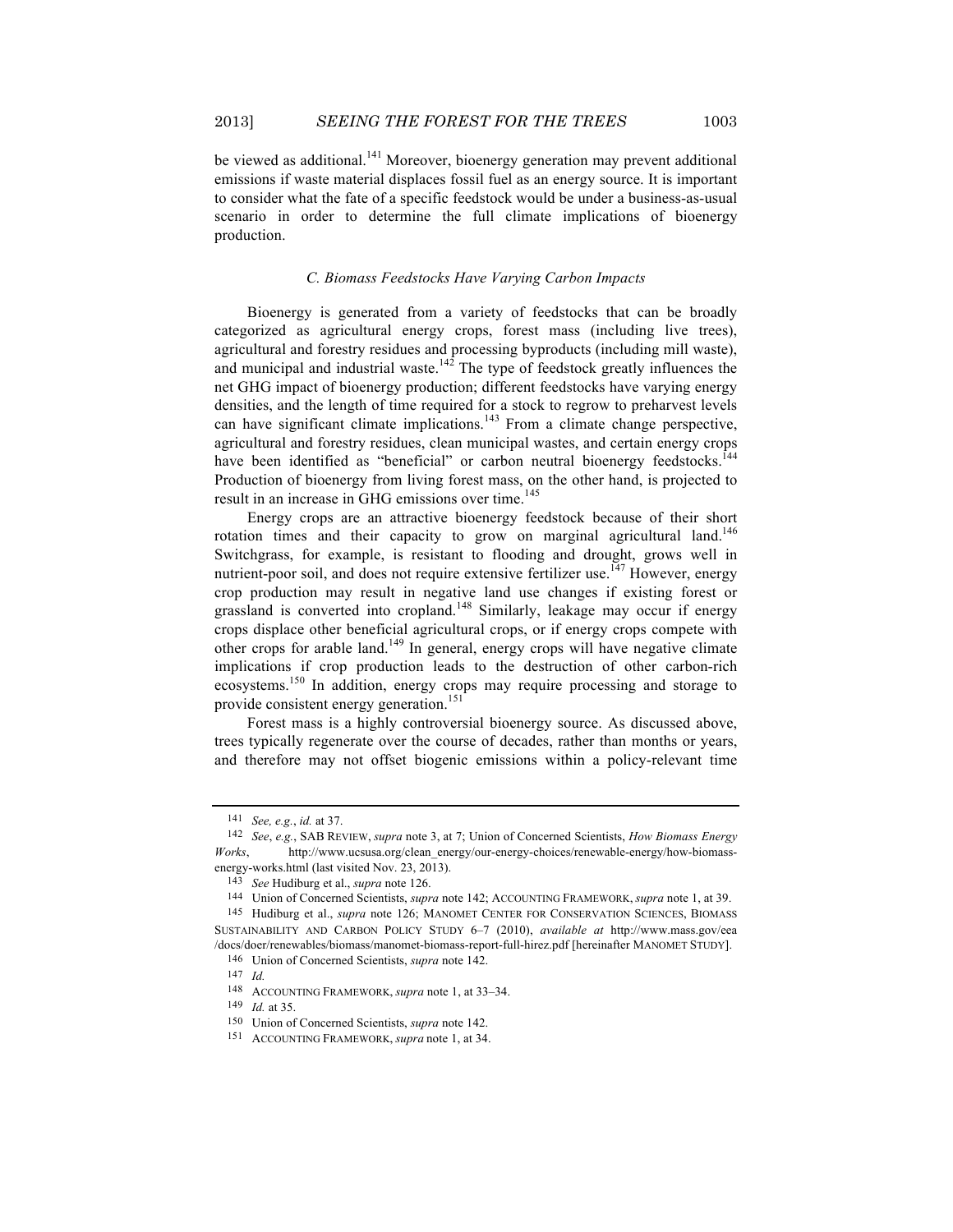frame.<sup>152</sup> In a recent study on the  $CO<sub>2</sub>$  implications of forest bioenergy production, researchers at Oregon State University concluded that harvesting forest mass for bioenergy production would result in a  $2-14\%$  increase in  $CO<sub>2</sub>$  emissions over current forest management practices in the Pacific Northwest.<sup>153</sup> A study conducted by the Manomet Center for Conservation Sciences made comparable findings, and determined that bioenergy produced from forest biomass would begin to offset emissions from displaced coal after twenty years, but would not offset emissions from displaced natural gas for at least ninety years.<sup>154</sup>

However, other stakeholders argue that generating electricity from forest mass is justified for reasons beyond emissions reductions. The executive director of the Forest Research Institute reportedly argued that forests in eastern Oregon contain such large amounts of biomass that they must be actively managed to prevent "catastrophic wildfire."<sup>155</sup> The Union of Concerned Scientists notes that bioenergy can create demand for unmarketable forest mass, and that income from the sale of this biomass could help offset forest management costs.<sup>156</sup>

Leakage represents a significant concern when live trees are harvested for energy production. Bioenergy produced from commercial-sized timber may result in leakage issues if the demand for timber leads to an increase in harvesting in other areas.<sup>157</sup> Nonmarketable forest biomass should not have the same leakage impacts;<sup>158</sup> however, harvesting small diameter trees for bioenergy production may not be cost effective, and landowners may simultaneously harvest larger, commercially valuable timber to increase profit margins.<sup>159</sup>

Alternatively, bioenergy generated from forestry residues may have a lesser climate impact than energy generated from living timber. Forest residue is primarily a byproduct of timber production,<sup>160</sup> and therefore landowners can use existing infrastructure to collect and transport residues to bioenergy generation facilities.<sup>161</sup> As a waste product, forest residue will decompose naturally within ten to fifteen years, at which point the carbon it contains will enter the terrestrial carbon cycle.<sup>162</sup> From a sustainability standpoint, removing excess forest residues can negatively impact soil chemistry and reduce soil carbon stores.<sup>163</sup> However,

<sup>152</sup> *See* discussion *supra* Part III.A.

<sup>153</sup> Hudiburg et al., *supra* note 126, at 419.

<sup>154</sup> MANOMET STUDY, *supra* note 145, at 7.

<sup>155</sup> Eric Mortenson, *Using Oregon's Forests for Bioenergy Production Has a Down Side: Increased Carbon Emissions*, OREGONIAN, Oct. 23, 2011, http://www.oregon live.com/environment/index.ssf/2011/10/using\_oregons\_forests\_for\_bioe.html (last visited Nov. 23, 2013).

<sup>156</sup> Union of Concerned Scientists, *supra* note 142.

<sup>157</sup> ACCOUNTING FRAMEWORK, *supra* note 1, at 31.

<sup>158</sup> *Id.* at 30.

<sup>159</sup> *Id.* at 32.

<sup>160</sup> Every ton of timber harvested in the Pacific Northwest generates on average one-third of a ton of forest residue. SEI REPORT, *supra* note 136, at 18.

<sup>161</sup> BIOMASS BACT GUIDANCE, *supra* note 27, at 28.

<sup>162</sup> *Id.* at 29.

<sup>163</sup> OREGON DEP'T OF FORESTRY, REPORT: ENVTL. EFFECTS OF FOREST BIOMASS REMOVAL 5, 41, 55 (2008), *available at* http://www.oregon.gov/odf/pubs/docs/odf\_biomass\_removal\_ effects\_report.pdf [hereinafter ODF REPORT]; ACCOUNTING FRAMEWORK, *supra* note 1, at 19.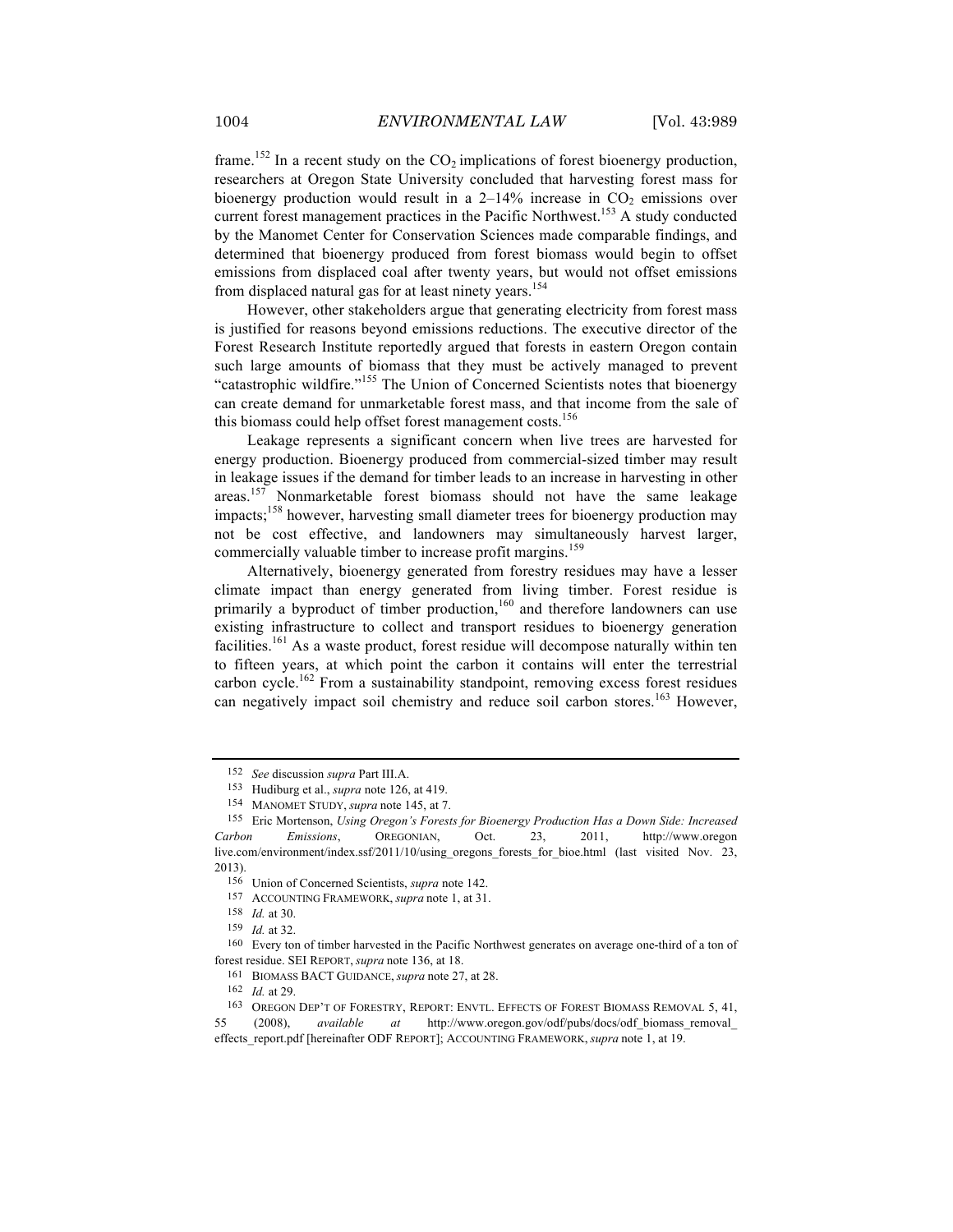leaving large amounts of residue on the forest floor can increase wildfire risk,<sup>164</sup> and forest managers may burn forest residue (referred to as "slash") to reduce forest fire risks.<sup>165</sup> Slash burning produces large amounts of smoke and emits particulate matter, nitrogen oxide, and carbon monoxide in addition to  $CO<sub>2</sub>$ .<sup>166</sup> Burning forest residue to generate bioenergy produces  $CO<sub>2</sub>$ , but particulate matter, nitrogen oxide, and carbon monoxide emissions are greatly reduced by pollution control technologies.<sup>167</sup> A recent study by the Stockholm Environmental Institute compared lifecycle emissions resulting from various fates of woody biomass residues.<sup>168</sup> The researchers found that when forest residues replaced fossil fuels in an industrial boiler, the net GHG emissions were 20% lower than emissions from onsite combustion or decomposition of forest residues.<sup>169</sup> In addition, pre-processing emissions, including emissions from gathering, chipping, and transporting forest residues, were found to make up less than  $4\%$  of the total lifecycle emissions.<sup>170</sup> However, unprocessed forest biomass contains a significant amount of water by weight, and thus is not very energy dense; therefore, transporting forest residues to generation facilities more than fifty miles from the feedstock source is not very cost effective.<sup>171</sup> Nevertheless, it appears that generating bioenergy from forest residues may have a positive climate impact in comparison to the business-as-usual scenario, as long as sufficient quantities of forest residue are left to decompose naturally onsite.

In addition to forest residue, a wide variety of agricultural residues and processing byproducts are also potential bioenergy feedstocks. Wood byproducts from timber milling and paper making offer another promising source of bioenergy; EPA believes that the climate impacts of bioenergy generated from mill residue are negligible because these waste residues are otherwise left to decompose naturally.<sup>172</sup> Crop residues can be collected from fields after harvest without creating any negative land use changes.<sup>173</sup> Byproducts from agricultural processing can be combusted rather than discarded as waste. A gasification facility in Arkansas, for example, substitutes natural gas with biogas produced from waste rice hulls, and a sugar cane processing facility in Florida generates enough electricity from waste sugar cane stalks to power the facility and  $60,000$  homes.<sup>174</sup>

From a policy standpoint, responsibly managed bioenergy production represents a promising renewable energy source with the potential to replace fossil fuels as a source of baseload and peakload power.<sup>175</sup> Energy generation from the

<sup>164</sup> ODF REPORT, *supra* note 163, at 5.

<sup>165</sup> Mortenson, *supra* note 155, at 2.

<sup>166</sup> ODF REPORT, *supra* note 163, at 6.

<sup>&</sup>lt;sup>167</sup> *Id.* CO emissions may be reduced by more than 93%, and  $PM<sub>25</sub>$  emissions may be reduced by more than 85%. SEI REPORT, *supra* note 136, at 38.

<sup>168</sup> SEI REPORT, *supra* note 136, at 38.

<sup>169</sup> *Id.* at 12.

<sup>170</sup> *Id.* at 16.

<sup>171</sup> Union of Concerned Scientists, *supra* note 142.

<sup>172</sup> BIOMASS BACT GUIDANCE, *supra* note 27, at 23.

<sup>173</sup> ACCOUNTING FRAMEWORK, *supra* note 1, at 34.

<sup>174</sup> Union of Concerned Scientists, *supra* note 142.

<sup>175</sup> *See* BAIN ET AL. *supra* note 6, at 4-4 (noting that a number of bioenergy facilities entered into power purchase agreements with California's electric utility companies in the late 1980s; these facilities provide both baseload and peakload generating capacity, especially during the hot summer months).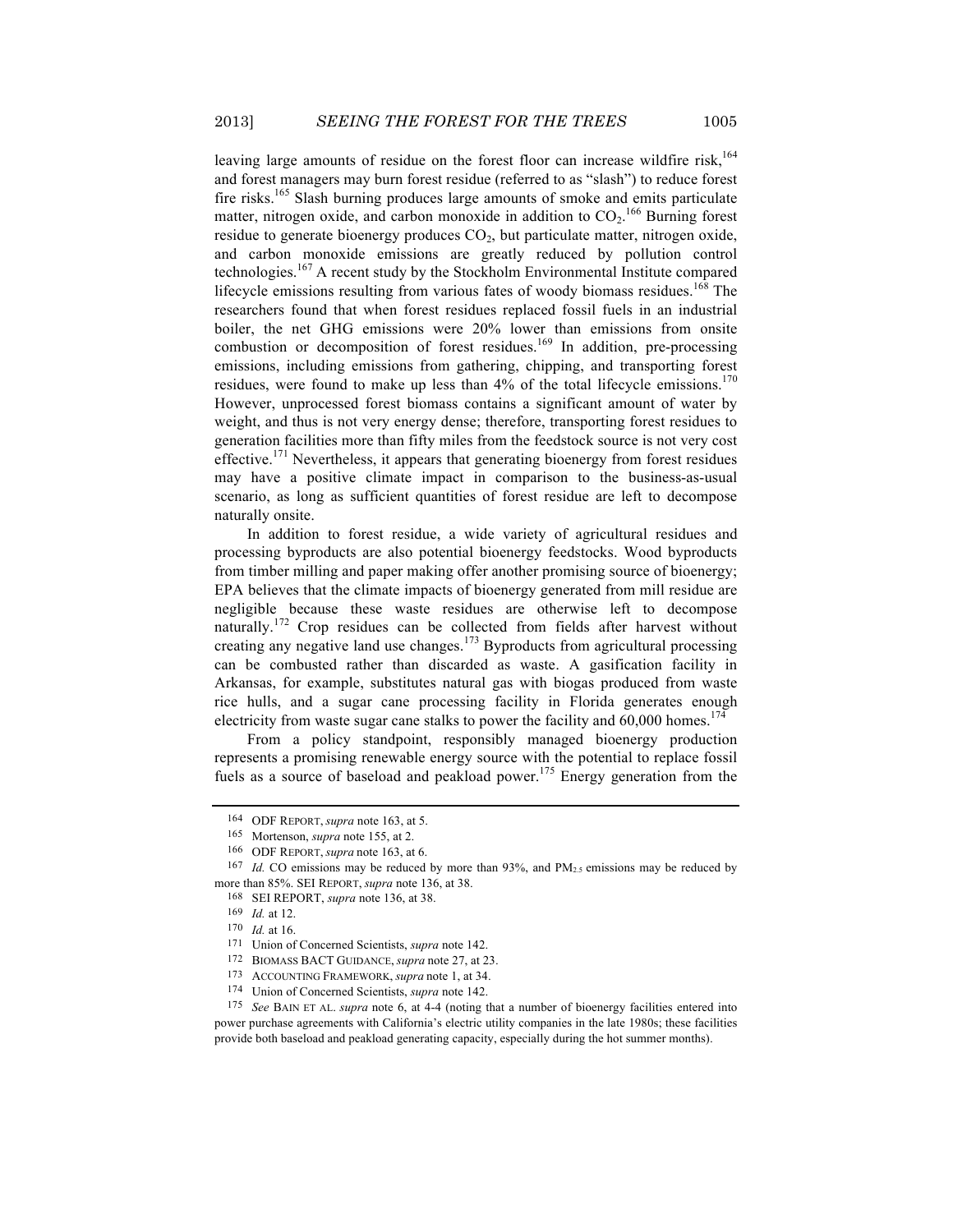combustion of fossil fuels is the driving force behind climate change: In 2010, fossil fuel combustion generated 85% of the energy consumed in the United States and contributed 87% of the national GHG emissions during that year.<sup>176</sup> EPA "recognizes that use of certain types of biomass can be part of the national strategy to reduce dependence on fossil fuels," $177$  and the Agency thus believes that sources generating bioenergy from feedstocks with negligible carbon cycle impacts should not be subjected to "unnecessary regulation."<sup>178</sup> These policy objectives played a significant role in the promulgation of the final Deferral Rule.<sup>179</sup> However, EPA's desire to achieve a specific policy goal does not grant it authority to ignore or discount statutory mandates.<sup>180</sup> The following Part assesses this issue and discusses the legal and policy implications of exempting biogenic emissions from the applicability requirements of the PSD program.

#### IV. EXEMPTING BIOGENIC CO<sub>2</sub> EMISSIONS FROM REGULATION

EPA's Deferral Rule temporarily exempted biogenic  $CO<sub>2</sub>$  emissions from the applicability requirements of the PSD program by excluding these emissions from the "air pollutant" that is "subject to regulation" in the PSD and Title V implementing regulations.<sup>181</sup> The Rule was only set to be effective for a period of three years and would have expired on July 20, 2014.<sup>182</sup> However, EPA reserved the authority to permanently exempt some or all biogenic  $CO<sub>2</sub>$  emissions from regulation if it concludes that bioenergy emissions do not significantly contribute to atmospheric GHG concentrations.<sup>183</sup> The D.C. Circuit vacated the temporary Deferral Rule on July 12, 2013, but the court did not decide whether a permanent exemption would be permissible under the CAA.<sup>184</sup> In *Center for Biological Diversity v. EPA*, EPA attempted to justify the temporary exemption under the "administrative necessity," "absurd results," and "de minimis" doctrines.<sup>185</sup> While the D.C. Circuit determined that these doctrines failed to justify the temporary exemption, the court did not determine whether these doctrines could adequately support a permanent exemption.<sup>186</sup> However, these legal doctrines only help justify an agency's interpretation of an ambiguous statutory provision; if the statutory requirements are clear, the agency must comply with text. This Note concludes that the PSD applicability requirements are unambiguous and do not grant EPA discretion to categorically exempt major sources of air pollutants on the basis of fuel type. Moreover, even if the text of the PSD provision can be construed to grant

<sup>176</sup> 2012 GHG INVENTORY, *supra* note 92, at ES-12.

<sup>177</sup> Deferral Rule, *supra* note 10, at 43,492.

<sup>178</sup> *Id.*

<sup>179</sup> *Id.*

<sup>180</sup> *See*, *e.g.*, Ala. Power Co. v. Costle, 636 F.2d 323, 360–61 (D.C. Cir. 1979).

<sup>181</sup> Deferral Rule, *supra* note 10, at 43,507–08 (amending the definition of "subject to regulation" under 40 C.F.R. §§ 51.166(b)(48), 52.21(b)(49), 70.2(2), and 71.2(2)).

<sup>182</sup> *Id.* at 43,490.

<sup>183</sup> *Id.* at 43,498.

<sup>184</sup> Ctr. for Biological Diversity v. EPA, No. 11-1101, slip op. at 18–19 (D.C. Cir. July 12, 2013).

<sup>185</sup> Deferral Rule, *supra* note 10, at 43,496–99; Brief for Respondents at pt. III, *Ctr. for Biological Diversity*, No. 11-1101 (D.C. Cir. July 12, 2013).

<sup>186</sup> *Ctr. for Biological Diversity*, No. 11-1101, slip op. at 13, 16, 18–19.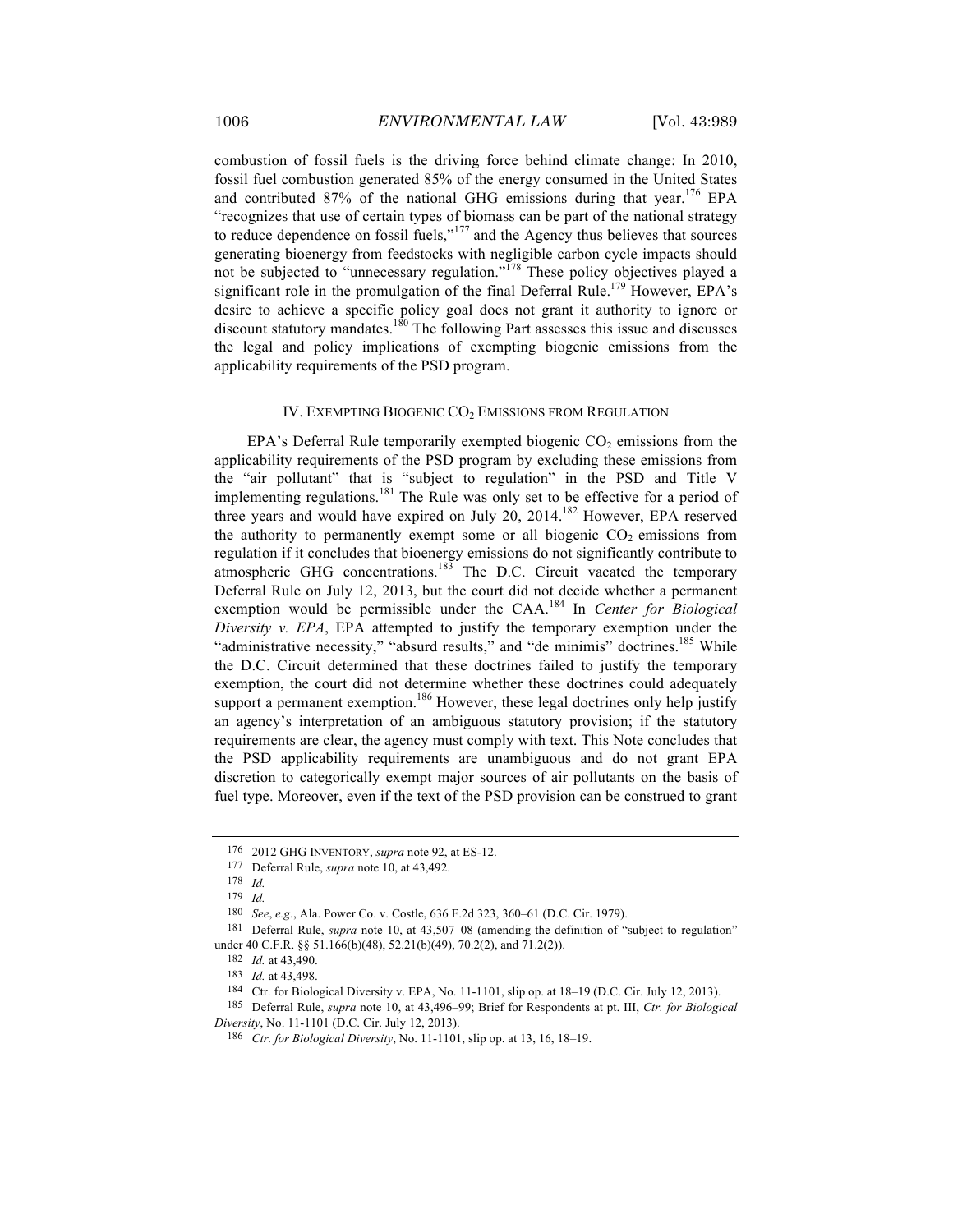the Agency discretion to construe the scope of the PSD applicability requirements, the administrative necessity, absurd results, and de minimis doctrines do not provide sufficient legal justification for a permanent regulatory exemption of biogenic  $CO<sub>2</sub>$  emissions. This Part discusses the statutory and regulatory frameworks encompassing the PSD applicability requirements and considers whether EPA's interpretations of the statutory provisions are permissible. Section A provides an overview of the relevant statutory and regulatory requirements within the context of the Deferral Rule. Section B considers whether Congress granted EPA discretion to consider lifecycle emissions and offsite sequestration in PSD applicability determinations. Finally, Section C examines whether the administrative necessity, absurd results, or de minimis doctrines sufficiently justify a permanent regulatory exemption for biogenic  $CO<sub>2</sub>$  emissions.

#### *A. The Deferral Rule*

 $EPA's$  Deferral Rule exempted biogenic  $CO<sub>2</sub>$  emissions from the PSD applicability requirements by differentiating biogenic  $CO<sub>2</sub>$  from the "air pollutant"  $CO<sub>2</sub>$  that is "subject to regulation" under the CAA. The exemption stems from the EPA's interpretation of the term "major emitting facility."<sup>187</sup> The PSD program of the CAA prohibits the construction of a "major emitting facility" unless the facility complies with specified requirements.<sup>188</sup> A "major emitting facility" is a stationary source with the potential to emit either 100 tpy or 250 tpy or more of "any air pollutant."<sup>189</sup> EPA's PSD implementing regulations have a slightly narrower scope: the regulations apply to "major stationary sources" with the potential to emit "any regulated NSR pollutant" in quantities that exceed the statutory thresholds of 100 or 250 tpy.<sup>190</sup> "Regulated NSR pollutants" include any pollutant "subject to regulation" under the CAA.<sup>191</sup>

The term "subject to regulation" has been subjected to a lengthy process of agency interpretation.<sup>192</sup> In 2008, EPA Administrator Stephen Johnson interpreted the phrase "subject to regulation" to refer to pollutants that are subject to actual emissions controls under the CAA or implementing regulations.<sup>193</sup> Pollutants that are only subject to monitoring or reporting requirements are not "subject to regulation."<sup>194</sup> EPA further refined this interpretation in the Timing Rule, which clarified that newly regulated pollutants—notably GHGs—become "subject to regulation" at the time regulatory emissions controls for the pollutant "take

<sup>187</sup> Clean Air Act, 42 U.S.C. §§ 7475(a), 7479(1) (2006).

<sup>188</sup> *Id.* § 7475(a).

<sup>189</sup> *Id.* § 7479(1).

<sup>190</sup> 40 C.F.R. §§ 52.21(a)(2), 52.21(b)(1) (2012). The regulations under § 52.21 apply to federal implementation of the PSD program; regulations for state implementation of the PSD program are located at 40 C.F.R. § 51.166 (2012). Both Parts limit applicability to emissions of "regulated NSR pollutants." *See* 40 C.F.R. §§ 52.21(b)(1), 51.166(b)(1) (2012). For the sake of simplicity, this Note references the federal implementing regulations unless otherwise noted.

<sup>191</sup> 40 C.F.R. § 52.21(b)(50) (2012).

<sup>192</sup> *See*, *e.g.*, Tailoring Rule, *supra* note 14, at 31,521–22.

<sup>193</sup> Timing Rule, *supra* note 48, at 17,005.

<sup>194</sup> *Id.*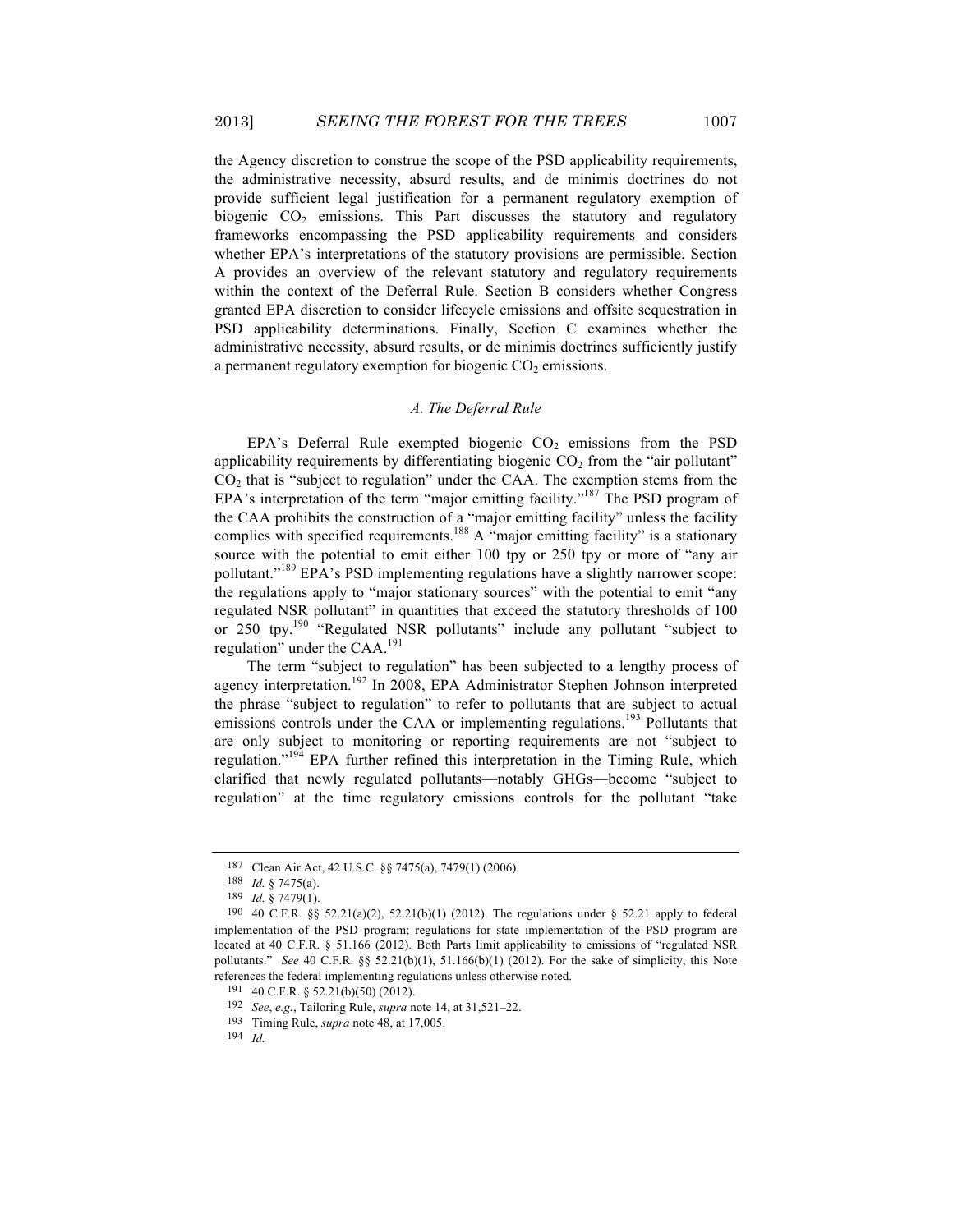effect."<sup>195</sup> At this time, the pollutant becomes a "regulated NSR pollutant," and thus subject to the requirements of the PSD program.<sup>196</sup> The Tailoring Rule codified EPA's interpretation by adding a definition of "subject to regulation" to the PSD implementing regulations.<sup>197</sup> The Rule added one exception to this definition: The statutory emissions thresholds would not apply to GHG emissions.<sup>198</sup> This exception codified GHG-specific emissions thresholds<sup>199</sup> and specified that a source's GHG emissions would be represented in tons per year of  $CO<sub>2</sub>$  equivalent emissions  $(CO<sub>2</sub>e)<sup>200</sup>$ 

The Tailoring Rule established that GHG emissions are subject to regulation under the PSD program, and therefore solidified the requirement that GHG emissions be considered when determining whether a stationary source triggers the PSD requirements.<sup>201</sup> As discussed above, the Tailoring Rule did not exempt biogenic emissions from PSD applicability determinations,<sup>202</sup> though EPA noted in the preamble to the final rule that it would consider the implications of biogenic  $CO<sub>2</sub>$  emissions on the net carbon cycle.<sup>203</sup> One year later, EPA issued the Final Rule deferring biogenic  $CO<sub>2</sub>$  emissions from PSD requirements.<sup>204</sup> The Deferral Rule amended the definition of "subject to regulation" by temporarily excluding biogenic  $CO<sub>2</sub>$  emissions from a source's total mass of GHG emissions in tons per year.<sup>205</sup>

EPA rationalized the Tailoring Rule under several administrative law doctrines: the "absurd results," "administrative necessity," and "one-step-at-a-time" doctrines.<sup>206</sup> These doctrines collectively allow the Agency to implement the PSD program "in a manner that is administratively feasible."<sup>207</sup> EPA relied on these same doctrines when promulgating the Deferral Rule, which it asserted was a continuation of the Tailoring Rule,<sup>208</sup> and "constitute a refinement of the approach EPA has taken to regulate GHG emissions from stationary sources through a phasein approach, based on an evolving understanding of the complexities, uncertainties,

<sup>195</sup> *Id.*

<sup>196</sup> *Id.*

<sup>&</sup>lt;sup>197</sup> "Subject to regulation means, for any air pollutant, the pollutant is subject to either a provision in the Clean Air Act, or a nationally-applicable regulation codified by the Administrator in subchapter C of this chapter, that requires actual control of the quantity of emissions of that pollutant, and that such a control requirement has taken effect and is operative to control, limit or restrict the quantity of emissions of that pollutant released from the regulated activity." Tailoring Rule, *supra* note 14, at 31,606–08; 40 C.F.R. § 52.21(b)(49) (2012).

<sup>198</sup> Tailoring Rule, *supra* note 14, at 31,606–08.

<sup>199</sup> Beginning January 2, 2011, sources that qualify as major stationary sources due to their potential to emit non-GHG regulated NSR pollutants and also have a potential to emit  $75,000$  tpy  $CO<sub>2</sub>e$  are subject to regulation. *Id.* Beginning July 1, 2011, any source with a potential to emit 100,000 tpy  $CO<sub>2</sub>e$ are subject to regulation. *Id.*

<sup>&</sup>lt;sup>200</sup> *Id.* CO<sub>2</sub>e is calculated by multiplying the mass of GHG emissions in tpy by the specific gas's global warming potential (GWP), as codified in Table A-1 of Subpart A of 40 C.F.R. Part 98. *Id.*

<sup>201</sup> Deferral Rule, *supra* note 10, at 43,493.

<sup>202</sup> *Id.* at 43,492.

<sup>203</sup> Tailoring Rule, *supra* note 14, at 31,590–91.

<sup>204</sup> Deferral Rule, *supra* note 10.

<sup>205</sup> *Id.* at 43,507–08.

<sup>206</sup> *Id.* at 43,496–99.

<sup>207</sup> Brief for Respondents *supra* note 185, at 7.

<sup>208</sup> *Id.*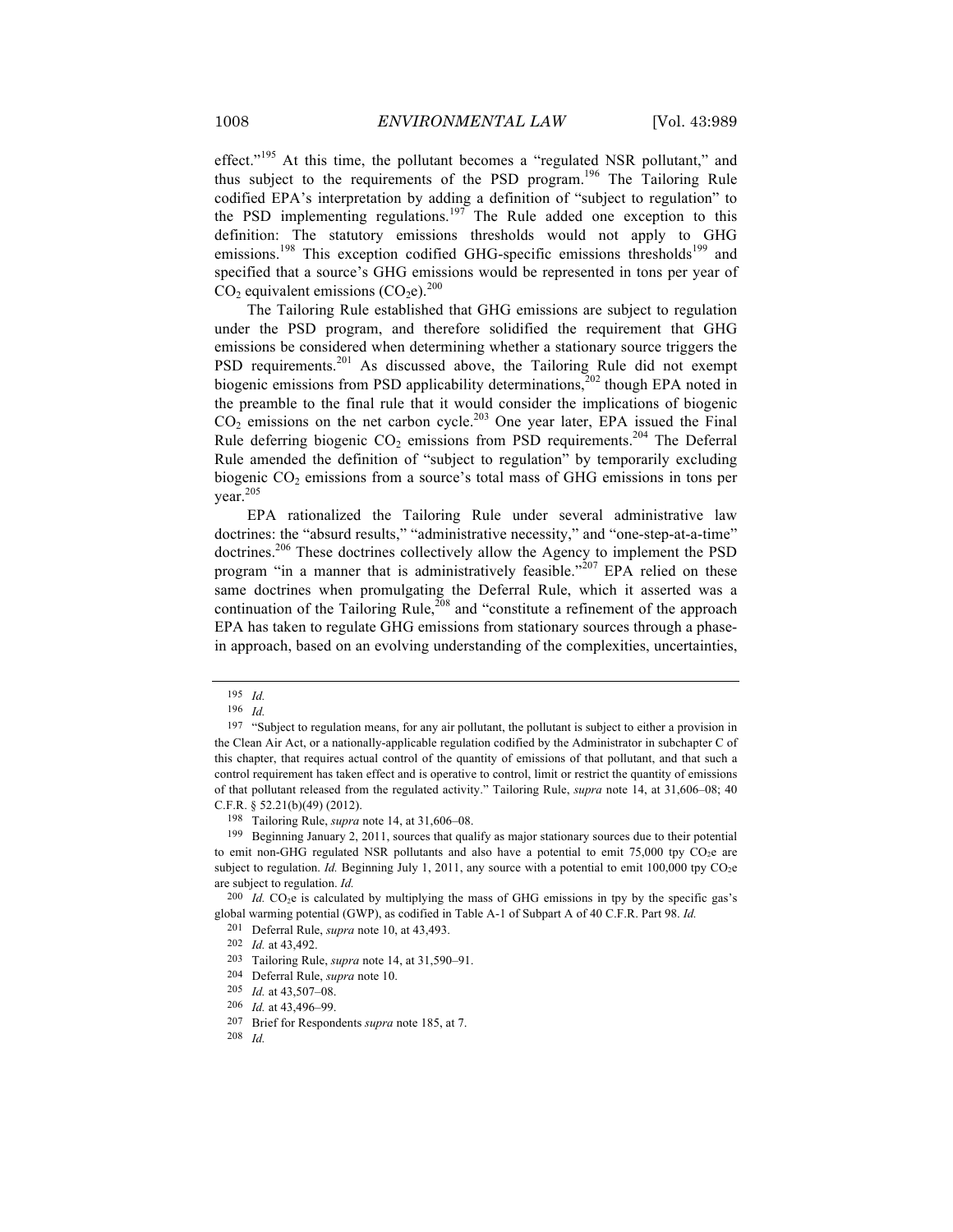and nuances associated with biogenic emissions."<sup>209</sup> The Agency argued that the Deferral Rule was necessary to avoid overwhelming administrative burdens associated with regulating biogenic GHG emissions, and avoid the absurd result of regulating emissions that have a trivial impact on atmospheric GHG concentrations.210 EPA is currently conducting a comprehensive assessment of the science associated with lifecycle emissions from biogenic sources to determine whether a permanent exemption is warranted for some or all types of bioenergy feedstocks.211 If it determines that these emissions have a negligible impact on the net carbon cycle, the Agency may undertake an additional rulemaking to permanently exempt these emissions from regulation.<sup>212</sup>

In August of 2011, a group of environmental organizations filed a lawsuit in the D.C. Circuit, requesting that the court overturn the Deferral Rule on the grounds that the three-year exemption was "arbitrary, capricious, an abuse of discretion, and otherwise not in accordance with the law."<sup>213</sup> The petitioners asserted that the PSD requirements of the CAA are unambiguous—PSD applicability determinations are entirely dependent on the quantity of air pollutants emitted from a stationary source, and it is unreasonable for EPA to allow offsite  $CO<sub>2</sub>$  sequestration to offset biogenic source emissions.<sup>214</sup> EPA responded that the CAA allows EPA to exercise scientific and technical expertise in administering the statute's requirements, and the scientific uncertainty surrounding the impacts of biogenic emissions warranted deferring regulation of these sources.<sup>215</sup> The Agency asserted that the Deferral Rule was justified under the administrative necessity, absurd results, and one-step-at-a-time doctrines, $216$  and maintained that the administrative necessity, absurd results, and de minimis doctrines may support a permanent exemption as well.<sup>217</sup> The D.C. Circuit heard oral arguments on April 8, 2013, and vacated the Rule in *Center for Biological Diversity v. EPA* on July 12,  $2013<sup>218</sup>$  However, while the decision vacated the temporary deferral, it left the door open for a permanent exemption of biogenic  $CO<sub>2</sub>$  emissions at some point in the future.<sup>219</sup>

EPA asserts that biogenic  $CO<sub>2</sub>$  emissions should be permanently exempted from regulation under the PSD program if these emissions have a negligible impact on net atmospheric GHG concentrations.<sup>220</sup> This assertion is premised on the inference that  $CO<sub>2</sub>$  emissions from biomass combustion are fundamentally different from  $CO<sub>2</sub>$  emissions from fossil fuel combustion, because future  $CO<sub>2</sub>$  sequestration

<sup>209</sup> Deferral Rule, *supra* note 10, at 43,496.

<sup>210</sup> *Id.* at 43,498.

<sup>211</sup> *Id.*

<sup>212</sup> *Id.*

<sup>213</sup> Press Release, Ctr. for Biological Diversity, Lawsuit Challenges Clean Air Act Exemption for Biomass Burners (Aug. 15, 2011); Brief for Petitioners at 20, *Ctr. for Biological Diversity*, No. 11-1101 (D.C. Cir. July 12, 2013) (quoting 42 U.S.C. § 7607(d)(9)(A), (C) (2006)).

<sup>214</sup> Brief for Petitioners, *supra* note 213, at 40.

<sup>215</sup> Brief for Respondents, *supra* note 185, at 24–25.

<sup>216</sup> *Id.* at 33.

<sup>217</sup> *Id.* at 34–35.

<sup>218</sup> *Ctr. for Biological Diversity*, No. 11-1101, slip op. at 18–19 (D.C. Cir. July 12, 2013).

<sup>219</sup> *Id.* at 19.

<sup>220</sup> Deferral Rule, *supra* note 10, at 43,498.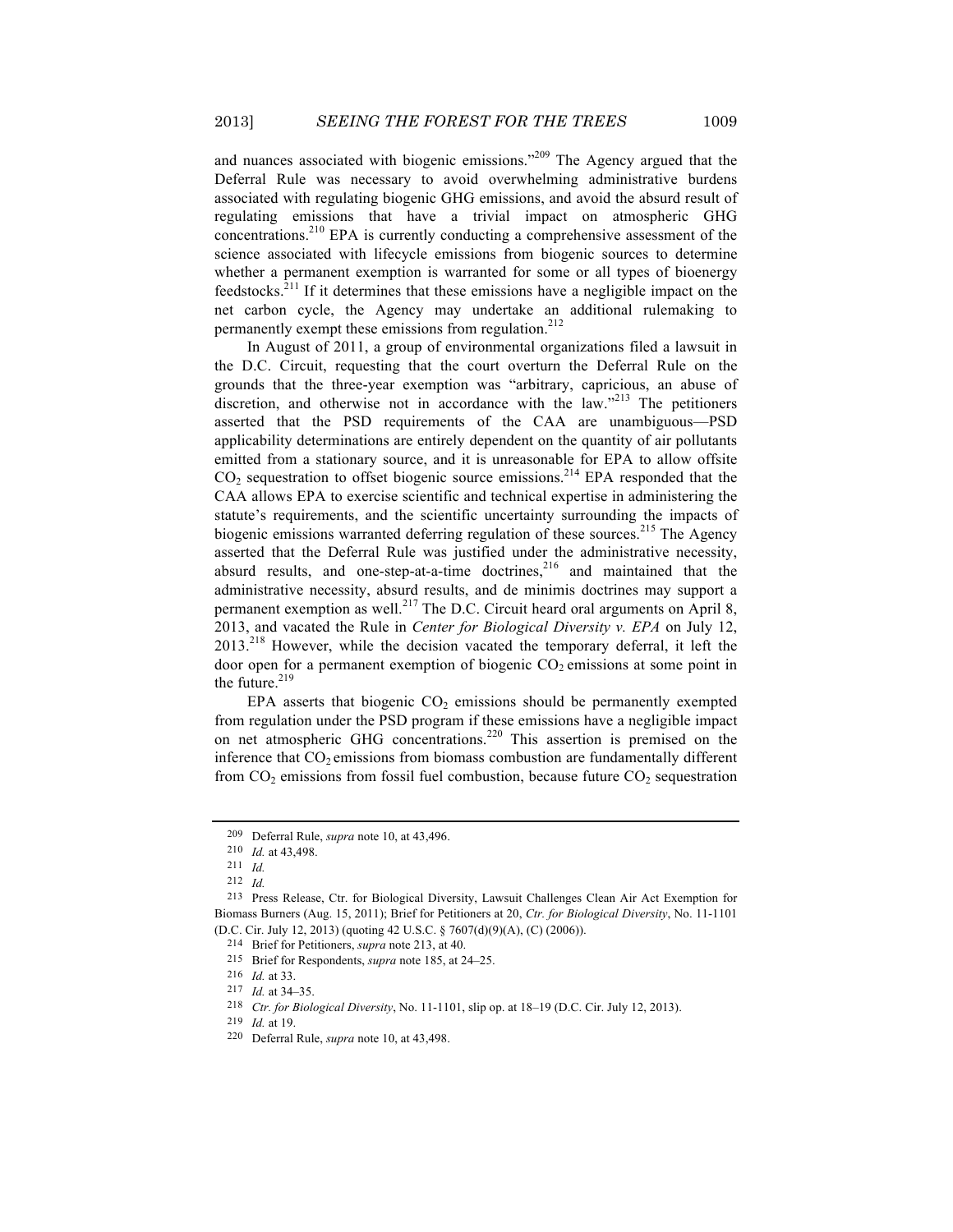in living biomass may offset the  $CO<sub>2</sub>$  emitted from current biomass combustion.<sup>221</sup> However, all  $CO<sub>2</sub>$  emissions—whether they result from combustion of fossil fuels or biomass—are physically and chemically identical, and contribute equally to climate change.<sup>222</sup> Moreover, EPA's presumption that biogenic  $CO<sub>2</sub>$  can be excluded from the body of air pollutants subject to regulation under the CAA assumes that offsite sequestration can be taken into account when determining whether a source's emissions trigger PSD applicability. The following sections consider whether the statutory provisions can be construed to allow for lifecycle emissions and offsite sequestration to be considered in PSD applicability determinations, and if so, whether the administrative necessity, absurd results, and de minimis doctrines justify permanently exempting major sources of biogenic  $CO<sub>2</sub>$ emissions from the PSD requirements.

#### *B. Can EPA Consider Offsite Sequestration in PSD Applicability Determinations?*

Congress delegated authority to EPA to administer the PSD program of the CAA and to promulgate regulations necessary to implement the statutory requirements.<sup>223</sup> The Supreme Court has long recognized agency authority to engage in administrative rulemaking to fill any gaps in the statute the agency is tasked with administering.<sup>224</sup> However, an agency does not have authority to issue its own construction of a clear and unambiguous statutory mandate, because both agencies and courts "must give effect to the unambiguously expressed intent of Congress."<sup>225</sup> When courts review an agency's interpretation of the statute it administers, they apply the familiar *Chevron* two-step analysis: First, a court determines "whether Congress has directly spoken to the precise question at issue. If the intent of Congress is clear, that is the end of the matter."<sup>226</sup> If, however, "the statute is silent or ambiguous," the court will move on to step two and determine "whether the agency's answer is based on a permissible construction of the statute."<sup>227</sup> The CAA's PSD provisions do not explicitly vest EPA with discretionary authority to make pollutant-specific applicability determinations; $^{228}$ therefore, EPA may only issue a permanent exemption for biogenic emissions if the statute's applicability requirements are ambiguous.<sup>229</sup>

PSD's preconstruction permitting requirements apply to any "major emitting facility" that commences construction or modification in an area that is designated

<sup>221</sup> *See id.* at 43,499.

<sup>222</sup> ACCOUNTING FRAMEWORK, *supra* note 1, at 7.

<sup>223</sup> Clean Air Act, 42 U.S.C. § 7601(a)(1) (2006); *see also id.* § 7471 (granting EPA authority to issue regulations establishing emissions limitations); *id.* § 7479(3) (granting EPA authority to make pollutant-specific BACT determinations).

<sup>224</sup> "The power of an administrative agency to administer a congressionally created . . . program necessarily requires the formulation of policy and the making of rules to fill any gap left, implicitly or explicitly, by Congress." *Chevron*, 467 U.S. 837, 843 (1984) (quoting Morton v. Ruiz, 415 U.S. 199, 231 (1974)).

<sup>225</sup> *Id.* at 842–43.

<sup>226</sup> *Id.* at 842.

<sup>227</sup> *Id.* at 843.

<sup>228</sup> *See* 42 U.S.C. §7475(a) (2006).

<sup>229</sup> *Chevron*, 467 U.S. at 843.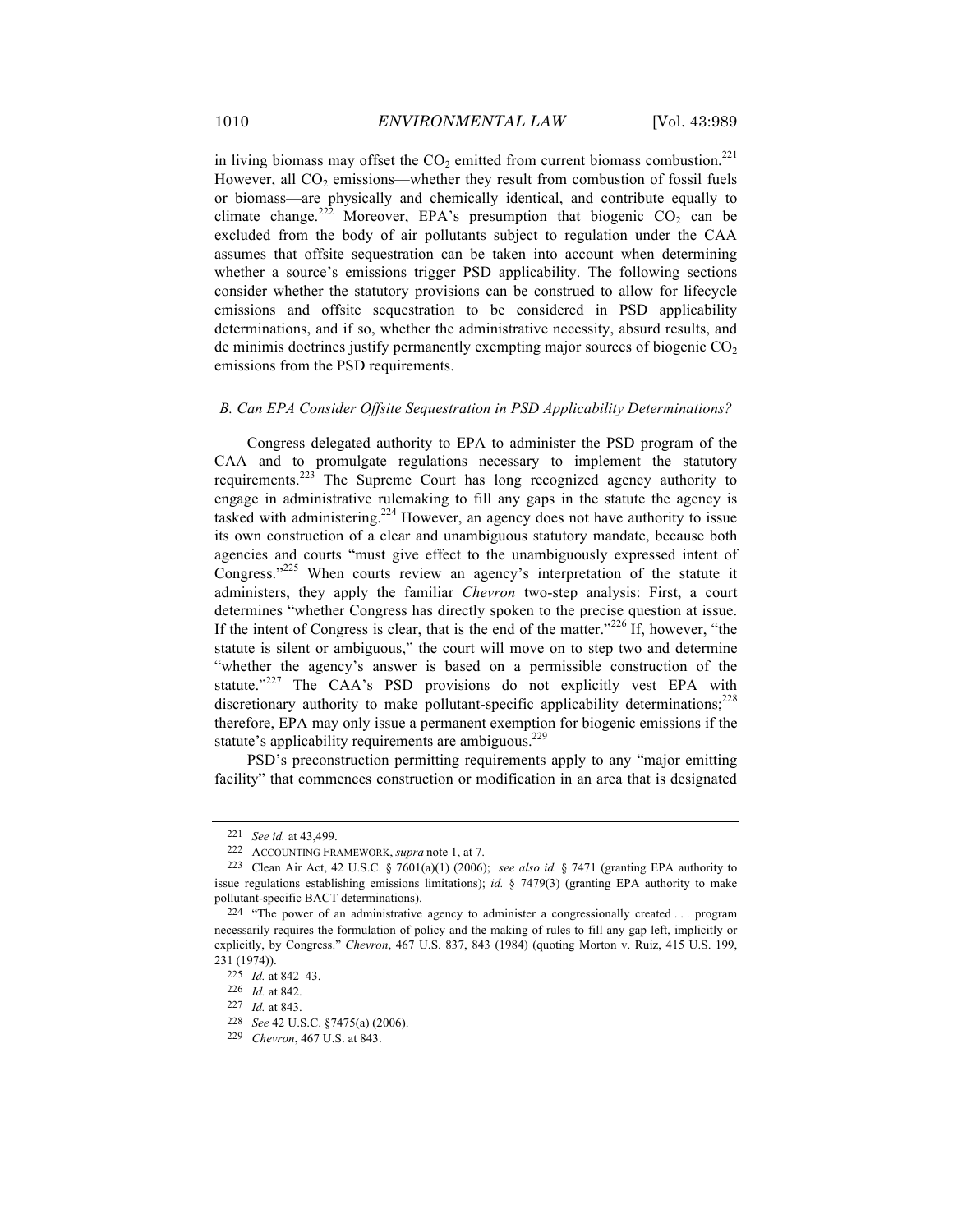as in attainment or unclassifiable under section 107 of the CAA.<sup>230</sup> "Major stationary source" means any stationary source listed under section 169 that emits or has the potential to emit "one hundred tons per year or more of any air pollutant," or "any other source with the potential to emit two hundred and fifty tons per year or more of any air pollutant."<sup>231</sup> For EPA to categorically exempt sources of biogenic  $CO<sub>2</sub>$  emissions from these applicability requirements, any or all of the statutory terms, including "major stationary source," "potential to emit," or "any air pollutant," must be ambiguous.<sup>232</sup> EPA asserts that it has "considerable discretion" to interpret how biogenic emissions affect PSD applicability because "Congress left a gap in the CAA that requires EPA to assess how to consider and measure increases in emissions covered by PSD."<sup>233</sup> However, while measuring emissions increases may provide EPA with discretion to determine whether a source has undergone a modification triggering PSD applicability, this discretion does not automatically extend to PSD applicability determinations in general.<sup>234</sup> The following sections consider whether the PSD applicability requirements are ambiguous, and thus grant EPA discretion to categorically exempt biogenic sources from PSD on the basis of lifecycle emissions and offsite sequestration. This Part concludes that the statutory text is unambiguous, and therefore EPA cannot interpret the terms "any air pollutant," "major emitting facility," and "potential to emit" to support a categorical exemption of biogenic  $CO<sub>2</sub>$  emissions.

#### *1. "Any Air Pollutant"*

To support a permanent categorical exemption of biogenic  $CO<sub>2</sub>$  emissions, the statutory term "any air pollutant" must support varying interpretation, depending on the source of a particular pollutant. The CAA imposes PSD preconstruction permitting requirements on any stationary source that emits or has the potential to emit "*any air pollutant*" in quantities exceeding the statutory thresholds.<sup>235</sup> EPA regulations interpret "any air pollutant" to mean any air pollutant "subject to regulation" under the CAA.<sup>236</sup> Carbon dioxide is one of the six well-mixed gases that comprise the air pollutant  $GHG<sub>,237</sub>$  which is an air pollutant subject to regulation under the CAA.<sup>238</sup> EPA further reduced the scope of its interpretation of "any air pollutant" in the Deferral Rule: "Prior to July 21, 2014, the mass of the greenhouse gas carbon dioxide shall not include carbon dioxide emissions resulting from the combustion or decomposition of non-fossilized and biodegradable organic

<sup>230</sup> 42 U.S.C. §§ 7471, 7475(a), 7479(1)(C) (2006).

<sup>231</sup> *Id.* § 7479(1).

<sup>232</sup> *See Chevron*, 467 U.S. at 842–43.

<sup>233</sup> Brief for Respondents, *supra* note 185, at 52.

<sup>234</sup> *See* New York v. EPA, 413 F.3d 3, 27 (D.C. Cir. 2005) (stating that when Congress enacted the modification provisions of the NSR program, it "did not specify how to calculate 'increases' in emissions, leaving EPA to fill in the gap while balancing the economic and environmental goals of the statute").

<sup>235</sup> *Id.* § 7479(1) (emphasis added).

<sup>236</sup> 40 C.F.R. § 52.21(b)(50).

<sup>237</sup> Tailoring Rule, *supra* note 14, at 31,518–19.

<sup>238</sup> *Id.* at 31,528.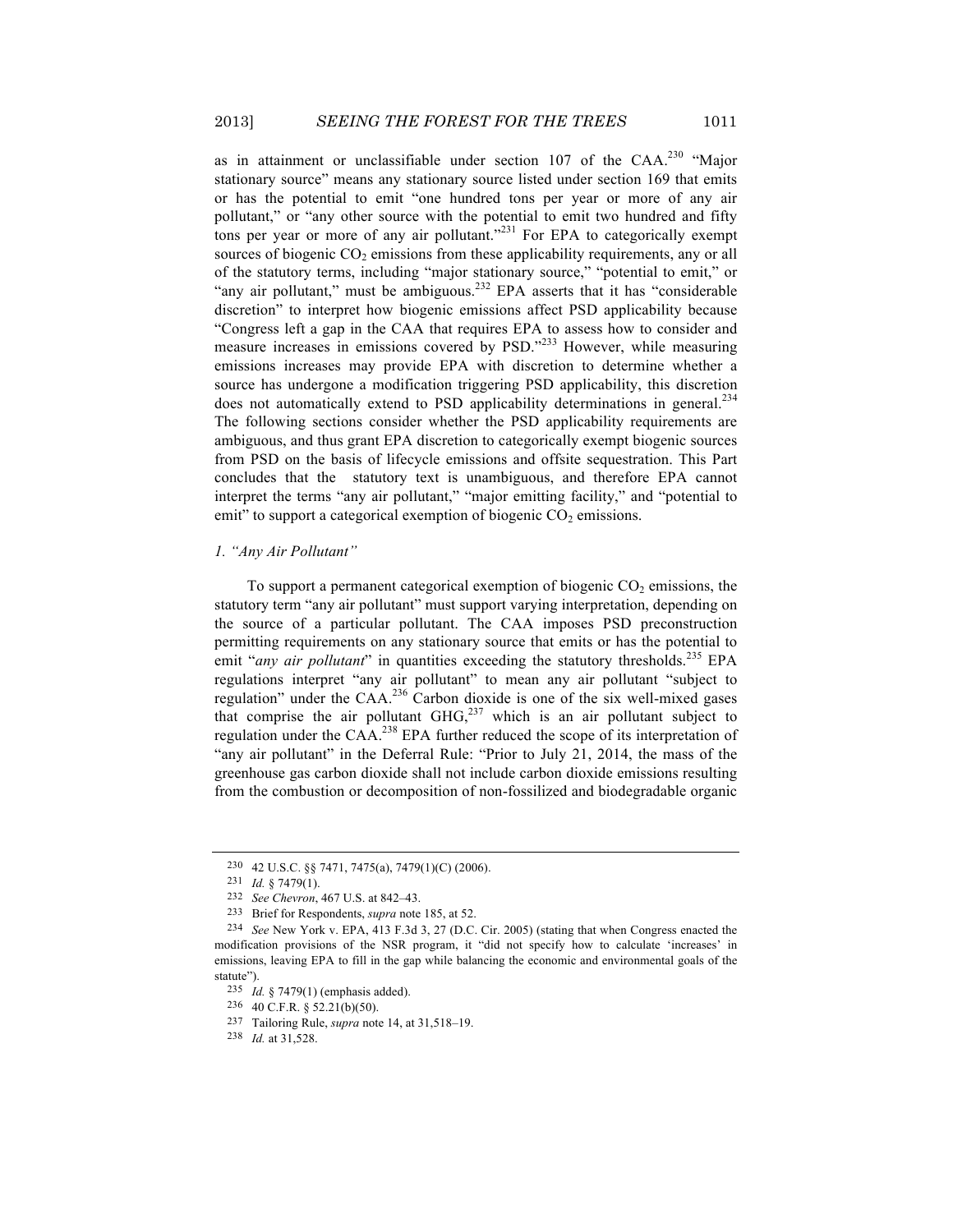material originating from plants, animals, or micro-organisms."<sup>239</sup> However, the CAA's reference to "any air pollutant" is unambiguous, and thus EPA does not have discretion to exclude biogenic  $CO<sub>2</sub>$  from the GHG  $CO<sub>2</sub>$  subject to regulation under the statute.

The D.C. Circuit recently examined the phrase "any air pollutant" in the definition of "major emitting facility" and concluded that the statute is unambiguous: "The phrase 'any air pollutant' includes *all* regulated air pollutants, including greenhouse gases."240 Thus, because *Chevron* requires an agency to "give effect to the unambiguously expressed intent of Congress,"<sup>241</sup> PSD requirements must apply to GHG emissions from "major emitting facilities."<sup>242</sup> In the preamble to the Proposed Deferral Rule, EPA acknowledged that biogenic  $CO<sub>2</sub>$  is a constituent of the regulated air pollutant GHG, and therefore "the terms of the CAA suggest that the PSD and Title V requirements should apply to  $CO<sub>2</sub>$  emissions from bioenergy or other biogenic sources."<sup>243</sup> However, the Agency asserted that it had implied authority to exclude biogenic  $CO<sub>2</sub>$  from the definition of "subject to regulation" under the de minimis doctrine.<sup>244</sup>

EPA's interpretation of "any air pollutant" in the Deferral Rule was a stark departure from its previous interpretation of "regulated NSR pollutant." In the preamble to the Tailoring Rule, EPA clarified that the regulatory term "regulated NSR pollutant" merely identifies pollutants subject to PSD as the same pollutants that are subject to other regulation under other provisions of the CAA:

The term is a simple cross-reference. It carries no implication that EPA, in identifying the pollutant to which PSD or title V apply, may redefine the pollutant that is regulated elsewhere in the Act. Whatever the pollutant is that is regulated elsewhere, it is that pollutant to which PSD and title V apply. $245$ 

Therefore, because the air pollutant GHG—as defined as the aggregate group of the six well-mixed GHGs—is subject to control under the Tailpipe Rule, this is the air pollutant that triggers PSD and Title V applicability.<sup>246</sup> The Agency emphasized that it "do[es] not have discretion to interpret the GHG 'air pollutant' differently for the purposes of PSD or title V. $^{247}$ 

In its challenge to the Deferral Rule, the Center for Biological Diversity maintained that EPA lacks authority to exempt biogenic  $CO<sub>2</sub>$  emissions from PSD requirements.<sup>248</sup> In response, EPA asserted: "The Deferral Rule does not address whether  $CO<sub>2</sub>$  emissions from biomass are, as a general matter, constituents of a

<sup>239</sup> Deferral Rule, *supra* note 10, at 43,507.

<sup>240</sup> Coal. for Responsible Regulation v. EPA, 684 F.3d 102, 134 (D.C. Cir. 2012).

<sup>241</sup> *Chevron*, 467 U.S. 837, 843 (1984).

<sup>242</sup> *Coal. for Responsible Regulation*, 684 F.3d 102, 134 (D.C. Cir. 2012).

<sup>&</sup>lt;sup>243</sup> Deferral for CO<sub>2</sub> Emissions from Bioenergy and Other Biogenic Sources Under the PSD and Title V Programs: Proposed Rule, 76 Fed. Reg. 15,249, 15,260 (Mar. 21, 2011) [hereinafter Proposed Deferral Rule].

<sup>244</sup> *Id.*

<sup>245</sup> *Id.*

<sup>246</sup> *Id.*

<sup>247</sup> *Id.*

<sup>248</sup> Brief for Petitioners, *supra* note 213, at 19.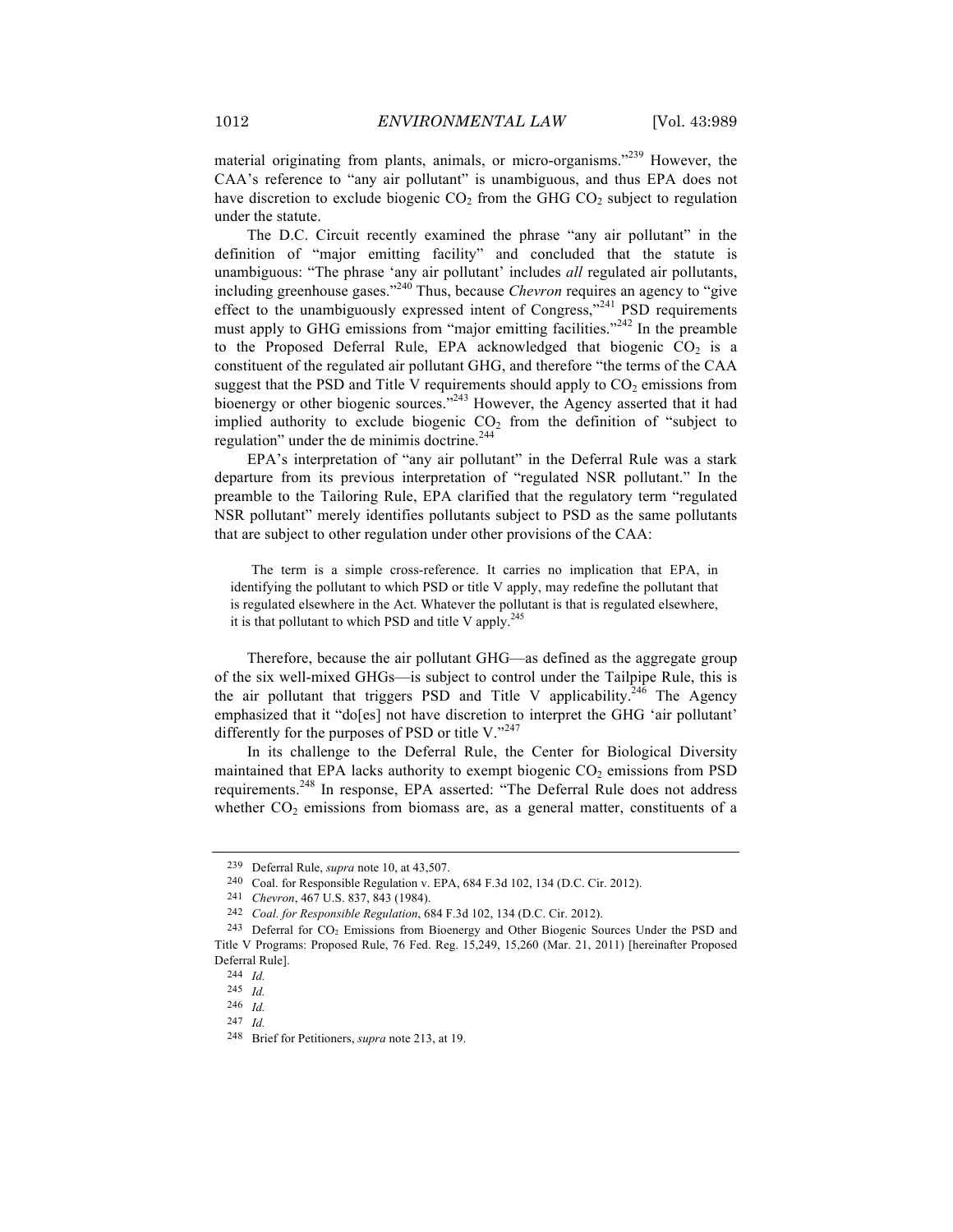regulated pollutant. Instead, the Rule seeks scientific data to shed light on the question of whether and to what extent  $CO<sub>2</sub>$  emitted from biomass should be counted in examining emissions (or increases thereof) under PSD and Title V."249 According to the Agency, the Deferral Rule was a permissible exercise of authority because Congress granted EPA discretion to calculate emissions within the PSD and Title V programs.<sup>250</sup> However, this explanation fails to justify the Agency's departure from an unambiguous statutory mandate: "Any air pollutant" means *any*  air pollutant, including biogenic  $CO<sub>2</sub>$ . While the statute does delegate authority to EPA to issue regulations establishing emissions limitations,<sup>251</sup> the statute does not grant the Agency authority to exclude  $CO<sub>2</sub>$  from biogenic sources from the mass of  $CO<sub>2</sub>$  that is subject to regulation under the CAA.<sup>252</sup>

The majority decision in *Center for Biological Diversity v. EPA* did not consider whether EPA has authority to exclude biogenic  $CO_2$  from the GHG  $CO_2$ subject to regulation under the  $CAA$ <sup>253</sup> Though the court noted that "the question" before us is whether EPA may exempt certain biogenic carbon dioxide *sources* not just the air pollutant itself—from the PSD program,<sup>3254</sup> the majority did not analyze whether the Deferral Rule violated the plain language of the CAA.<sup>255</sup> The court instead explored whether the Rule was justified under the administrative doctrines invoked by EPA.<sup>256</sup> The concurrence, however, asserted that "[these] doctrines do not trump the fact that EPA simply lacks statutory authority to distinguish biogenic carbon dioxide from other forms of carbon dioxide for purposes of the PSD and Title V permitting programs."<sup>257</sup> Thus, while the court recognized the inconsistency between the statutory language and the Agency's exemption, it determined that the Agency's failure to justify the Deferral Rule under any of its proffered administrative law doctrines was sufficient to invalidate the Rule. $258$ 

#### *2. "Major Emitting Facility"*

To support a permanent exemption, the definition of "major emitting facility" must allow for consideration of offsite  $CO<sub>2</sub>$  sequestration. A "major emitting facility" under the PSD provisions of the CAA is a "stationary source[] of air pollutants."<sup>259</sup> The CAA defines "stationary source" as "any building, structure, facility, or installation which emits or may emit any air pollutant subject to regulation under the Act."<sup>260</sup> EPA regulations define "building, structure, facility,

250 *Id.*

<sup>249</sup> Brief for Respondents, *supra* note 185, at 47.

<sup>251</sup> Clean Air Act 42 U.S.C. § 7471 (2006).

<sup>252</sup> *See id.* § 7479(1).

<sup>253</sup> *Ctr. for Biological Diversity*, No. 11-1101 slip op. (D.C. Cir. July 12, 2013).

<sup>254</sup> *Id.* at 11.

<sup>255</sup> *Id.* at 12.

<sup>256</sup> *Id.*

<sup>257</sup> *Id.* at 2 (Kavanaugh, J., concurring).

<sup>258</sup> *See*, *e.g*., *id.* at 14 ("[W]e need not decide . . . whether the Clean Air Act unambiguously requires the regulation of all carbon dioxide from whatever source because . . . EPA's invocation of the one-stepat-a-time doctrine was arbitrary and capricious.").

<sup>259</sup> 42 U.S.C. § 7479(1) (2006).

<sup>260</sup> *Id.* § 7411(a)(3).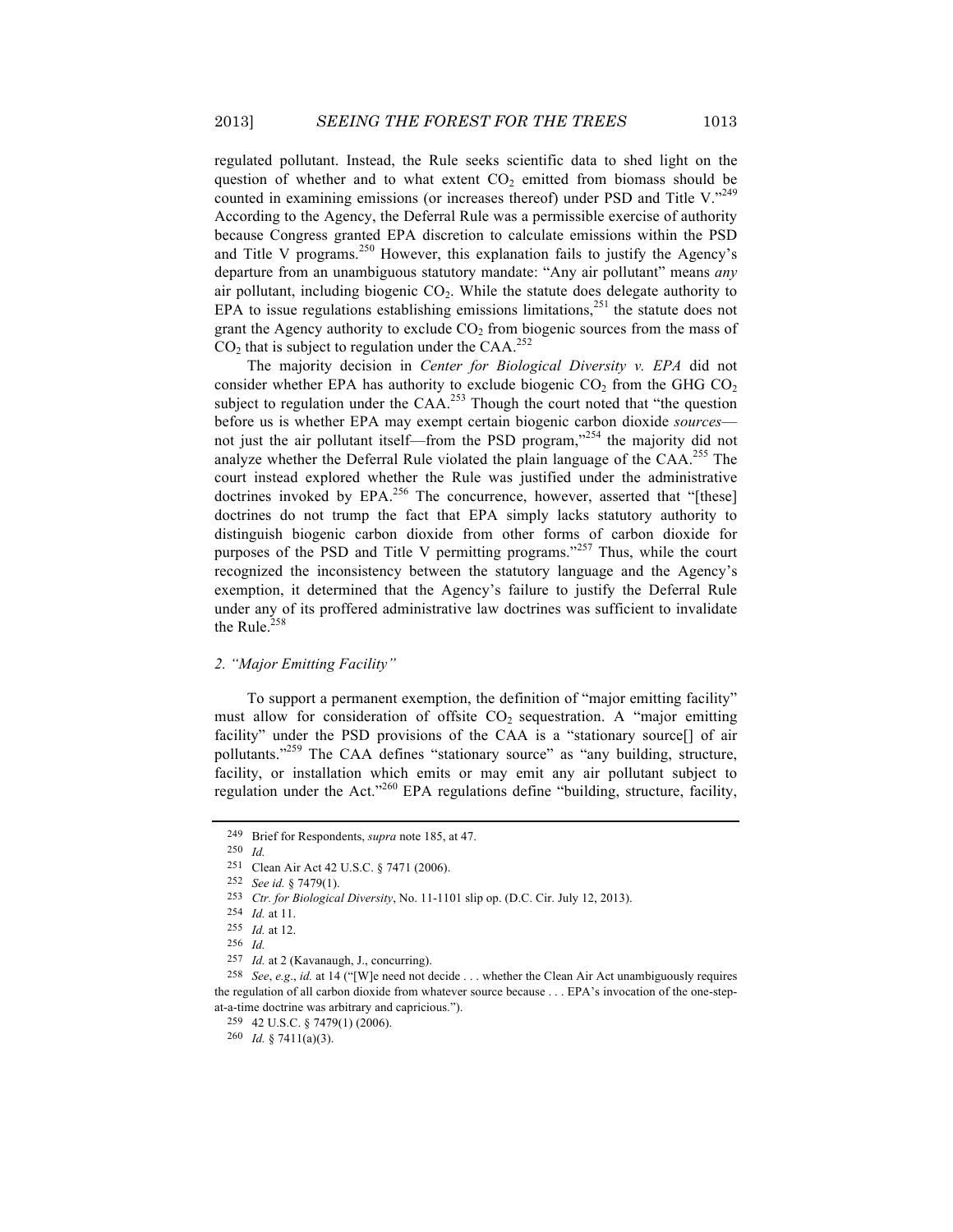or installation" as "all of the pollutant-emitting activities which belong to the same industrial grouping, are located on one or more contiguous or adjacent properties, and are under the control of the same person."<sup>261</sup> EPA interprets this plantwide definition to authorize a source's aggregate emissions to be "bubbled" when determining PSD applicability.<sup>262</sup> Under this interpretation, a stationary source's emissions are calculated as if the source were encased in a giant bubble; any emission reductions resulting from a modification in one area of the source can be subtracted from any emissions increases resulting from a modification in another area of the facility.<sup>263</sup> If the total emissions minus the total reductions are below the major source thresholds, the source is not subject to PSD.<sup>264</sup>

The regulatory definition of "building, structure, facility, or installation" appears broad enough to allow lifecycle emissions and sequestration to be taken into account under certain circumstances. EPA could potentially allow  $CO<sub>2</sub>$ sequestration in living biomass to offset a source's emissions if the living biomass and the emissions source are 1) "under common control of the same person;" 2) "located on one or more contiguous or adjacent properties;" and 3) "in a single major industrial grouping."<sup>265</sup> Permitting authorities ultimately determine whether emissions aggregation is appropriate on a case-by-case basis, and "no single determination can serve as an adequate justification for how to treat any other source determination for pollutant-emitting activities with different fact-specific circumstances."<sup>266</sup> Bioenergy facilities that grow bioenergy crops onsite or generate combustible waste materials may satisfy these aggregation requirements, but sources unable to produce their own bioenergy feedstocks cannot incorporate offsite sequestration into their aggregate emission calculations. Thus, while the definition of "major emitting facility" may allow limited consideration of lifecycle emissions, EPA cannot reasonably justify a permanent exemption of biogenic  $CO<sub>2</sub>$ emissions on the basis of general emissions aggregation.

#### *3. "Potential to Emit"*

If EPA issues a permanent categorical exemption for biogenic  $CO<sub>2</sub>$  emissions, the Agency must be authorized to exempt stationary source emissions that exceed the regulatory thresholds from PSD applicability. To constitute a "major emitting facility" under the PSD program, a stationary source must emit or have the potential to emit "PTE" air pollutants.<sup>267</sup> EPA's regulations define "PTE" as "the maximum capacity of a stationary source to emit a pollutant under its physical and operational design."<sup>268</sup> The regulatory definition further states that "[a]ny physical or operational limitation on the capacity of the source to emit a pollutant . . . shall

<sup>261</sup> 40 C.F.R. § 52.21(b)(6) (2012).

<sup>262</sup> *See Chevron*, 467 U.S. 837, 840 (1984).

<sup>263</sup> *Id.*

<sup>264</sup> *See id.*

<sup>265</sup> 40 C.F.R. § 52.21(b)(6) (2012).

<sup>266</sup> Gina McCarthy, Assistant Adm'r, EPA, Withdrawal of Source Determinations for Oil and Gas Industries (2009), *available at* http://www.epa.gov/region07/air/nsr /nsrmemos/oilgaswithdrawal.pdf.

<sup>267</sup> Clean Air Act, 42 U.S.C. §7479(1) (2006).

<sup>268</sup> 40 C.F.R. § 52.21(b)(4) (2012).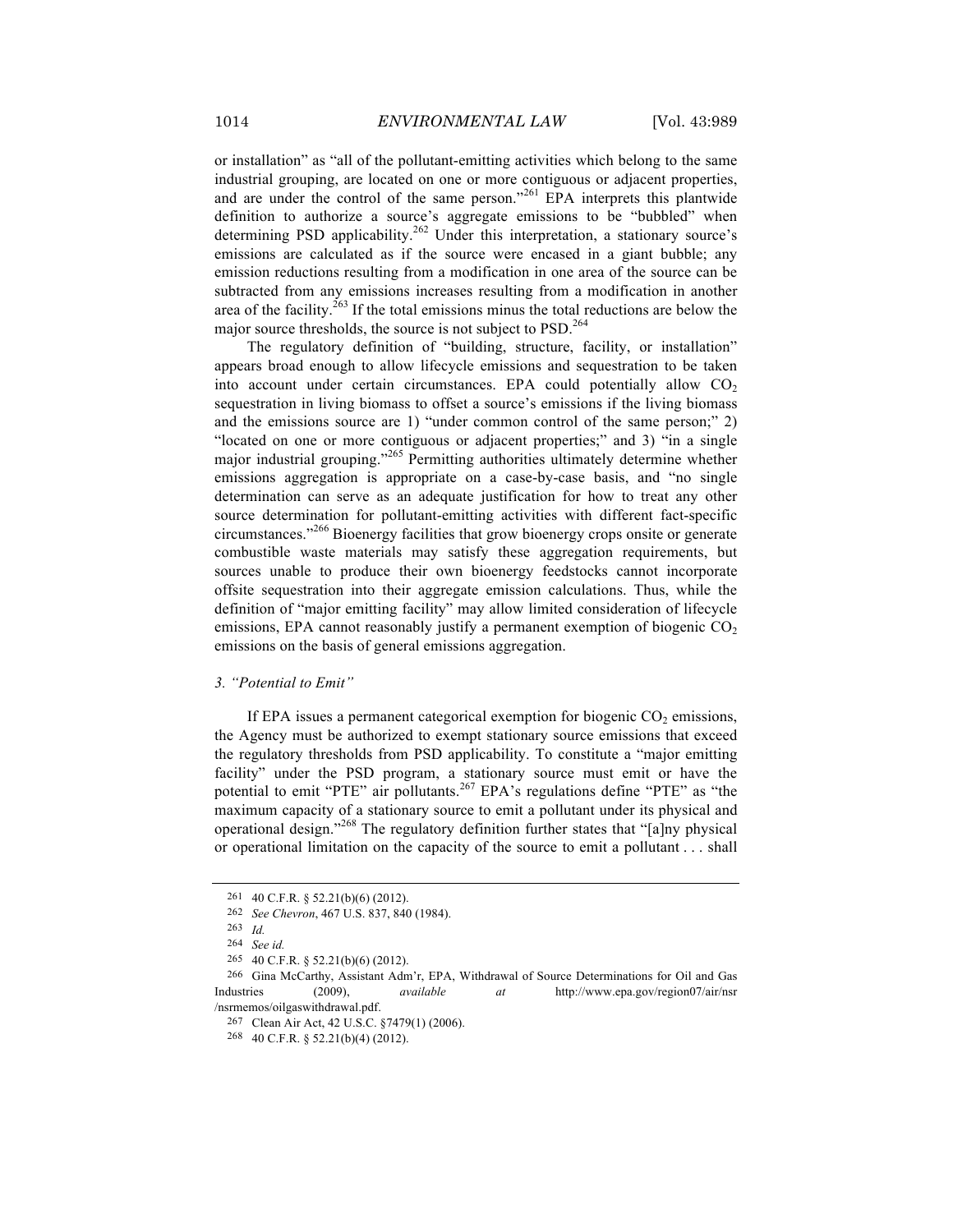be treated as part of its design if the limitation or the effect it would have on emissions is federally enforceable."<sup>269</sup> A stationary source can therefore accept an enforceable physical or operational limitation to prevent its PTE from exceeding the "major" source threshold; these sources are called "synthetic minor sources."<sup>270</sup> EPA asserts that its authority to approve synthetic minor source permits grants it discretion to exempt sources with the PTE pollutants in excess of the applicable thresholds from PSD regulation.<sup>271</sup> However, while EPA may have discretion to exempt specific sources from PSD on a case-by-case basis, it cannot issue a categorical exemption on the basis of PTE.

Synthetic minor sources typically restrict their PTE through an enforceable permit limitation.272 EPA guidance clarifies that "any permit limitation can legally restrict potential to emit if it meets two criteria: 1) it is federally enforceable . . . and 2) it is enforceable as a practical matter." $273$  A state-issued minor source construction permit can therefore limit a source's PTE if the permit is federally and practicably enforceable.<sup>274</sup> EPA's guidance provides examples of the types of permit limitations that can restrict a source's PTE, including emissions, production, and operational limits.<sup>275</sup> Neither emissions limits—restrictions on the quantity of pollutants emitted—nor production limits—restrictions on manufacturing and production capacity—offer sufficient flexibility to incorporate lifecycle sequestration into PTE calculations.<sup>276</sup> Operational limitations, however, may potentially allow for sequestration to offset PTE. According to EPA, "[o]perational limits are all other restrictions on a manner in which a source is run, including hours of operation, amount of raw material consumed, fuel combusted, or conditions which specify that the source must install and maintain add-on controls that operate at a specified emission rate or efficiency."<sup>277</sup> If  $CO_2$  sequestration in living biomass can qualify as an "add-on control," a permit could theoretically require that a source maintains living biomass and sequesters sufficient quantities of  $CO<sub>2</sub>$  to restrict the source's PTE to minor source levels.

Neither the statutory nor regulatory PSD provisions define "add-on controls." However, the regulations define "innovative control technology" as "any system of air pollution control that has not been adequately demonstrated in practice, but would have a substantial likelihood of achieving greater continuous emissions reduction than any control system in current practice or of achieving at least comparable reductions at lower cost in terms of energy, economics, or nonair quality environmental impacts."<sup>278</sup> Additionally, the statutory definition of BACT provides further insight into the scope of "add-on controls": CAA section 169

<sup>269</sup> *Id.*

<sup>270</sup> EPA, LIMITING POTENTIAL TO EMIT IN NEW SOURCE PERMITTING 2 (1989), *available at* http://www2.epa.gov/sites/production/files/documents/newsou-perm-rpt.pdf [hereinafter PTE GUIDANCE].

<sup>271</sup> Brief for Respondents, *supra* note 185, at 48.

<sup>272</sup> *Id.*

<sup>273</sup> *Id.*

<sup>274</sup> *Id.*

<sup>275</sup> *Id.* at 5.

<sup>276</sup> *See id.*

<sup>277</sup> *Id.*

<sup>278</sup> 40 C.F.R. § 52.21(b)(19) (2012).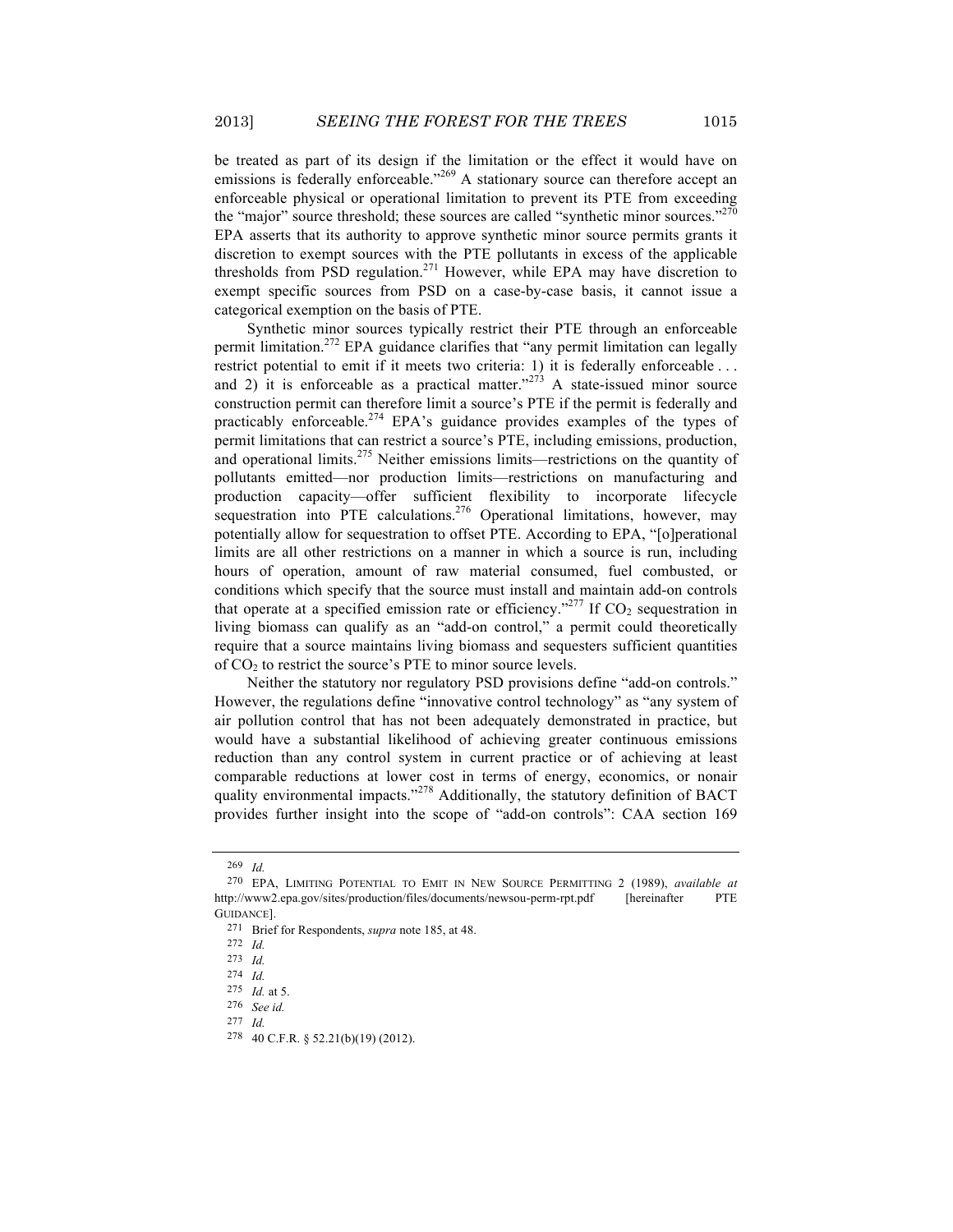defines "best available control technology" as an emissions limitation that achieves the greatest reduction in pollutant emissions "through application of production processes and available methods, systems, and techniques."<sup>279</sup> If emissions reductions can reasonably be interpreted to encompass sequestration, then permitting authorities may have authority to impose enforceable sequestration requirements on a source's PTE.

However, temporal and geographic limitations restrict the extent to which sequestration can be incorporated into PTE calculations. At a temporal level, EPA guidance states that PTE limitations must extend over the shortest time period possible in order to be practicably enforceable.<sup>280</sup> Operational limitations should generally be limited to one-month periods, which "prevents the enforcing agency from having to wait for long periods of time to establish a continuing violation before initiating an enforcement action."<sup>281</sup> The Agency recognizes that a onemonth limit may not be reasonable in certain situations, and allows rolling monthly limits to be imposed on sources with "substantial and unpredictable annual variation in production, such as emergency boilers,<sup>3282</sup> or for sources that shut down operations on a seasonal basis.<sup>283</sup> However, "[u]nder no circumstances would a production or operational limit expressed on a calendar year annual basis be considered capable of legally restricting potential to emit."<sup>284</sup> In addition to EPA's explicit temporal restriction, the Agency imposes an implicit geographic restriction on operational limitations as well: PTE guidance describes operational limits as "all other restrictions on the manner in which *a source* is run."285 This statement suggests that offsite sequestration cannot constitute an enforceable limitation on PTE because it would not restrict operations at the source itself. Thus, while onsite sequestration could potentially limit PTE on a source-by-source basis, sequestration in living biomass cannot categorically offset biogenic emissions from stationary sources, and EPA cannot permanently exempt bioenergy sources from PSD applicability on the basis of PTE.

# *C. Legal Justifications for a Permanent Exemption*

EPA's primary argument to support the Deferral Rule concerned the supposition that biogenic  $CO<sub>2</sub>$  emissions may have only a negligible impact on net atmospheric GHG concentrations.<sup>286</sup> This argument was premised on the presumption that biogenic  $CO<sub>2</sub>$  emissions are offset by carbon sequestration in living biomass occurring offsite from the emissions source.<sup>287</sup> In EPA's view, if a bioenergy facility's emissions can be mostly offset by offsite sequestration, these biogenic emissions should not be counted when making a PSD and Title V

287 *Id.*

<sup>279</sup> Clean Air Act, 42 U.S.C. § 7479(3) (2006).

<sup>280</sup> PTE GUIDANCE, *supra* note 270, at 9.

<sup>281</sup> *Id.*

<sup>282</sup> *Id.* at 9–10.

<sup>283</sup> *Id.* at 10.

<sup>284</sup> *Id.* at 9.

<sup>285</sup> *Id.* at 5.

<sup>286</sup> Deferral Rule, *supra* note 10, at 43,499.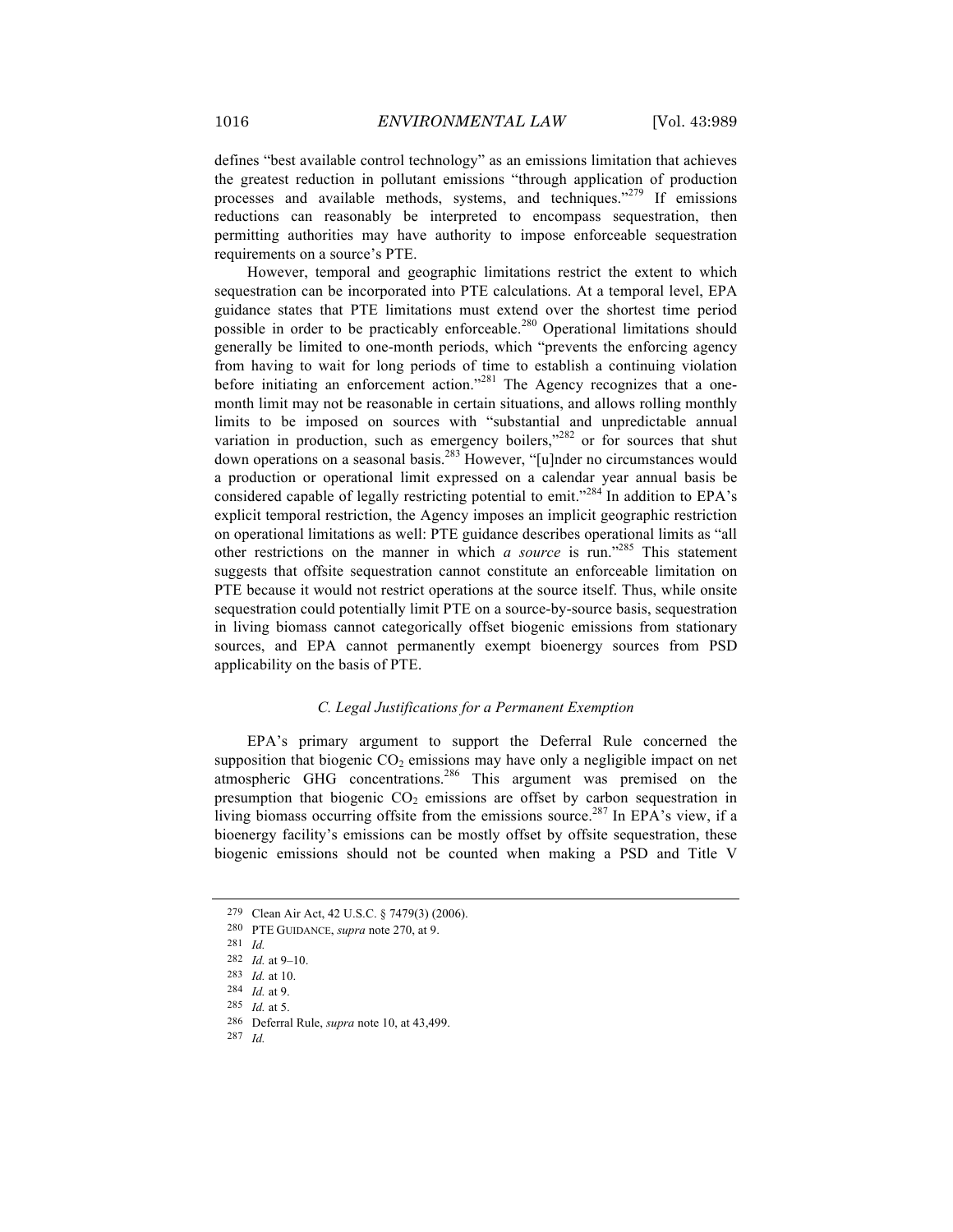applicability determination.<sup>288</sup> In order to exclude biogenic emissions from the statutory applicability thresholds, the Deferral Rule effectively treated biogenic  $CO_2$  as a separate air pollutant from fossil fuel-derived  $CO_2$ .<sup>289</sup> However, all  $CO_2$ emissions share the same physical and chemical properties and have the same impact on radiative forcing, which is the primary driver of climate change.<sup>290</sup> Nevertheless, the Agency contends that it has discretion to determine how biogenic emissions should be regulated under the PSD program, and thus its interpretation is entitled to deference.<sup>291</sup> Where Congress has implicitly authorized an agency to construe a statutory provision, an agency's interpretation is entitled to deference and must be upheld as long as it constitutes a reasonable interpretation of the statute.<sup>292</sup> However, EPA is only entitled to deference if the scope of the PSD applicability requirements are silent or ambiguous, and its ability to exercise discretion depends on whether a categorical exemption is justified under an applicable legal doctrine.

In the preamble to the final rule, EPA voiced its intent to permanently exempt biogenic  $CO<sub>2</sub>$  emissions from regulation under the PSD and Title V programs if it determines that the net carbon cycle impact of these emissions is negligible.<sup>293</sup> EPA later speculated that a permanent deferral might be justified under the administrative necessity, absurd results, and de minimis doctrines.<sup>294</sup> If EPA issues a permanent exemption for biogenic emissions under the PSD program, the Agency will likely argue that the exemption is necessary to reduce heavy administrative burdens and avoid the absurd result of regulating sources of emissions that have a de minimis impact on net GHG levels.<sup>295</sup> The discussion below examines these legal rationales within the existing judicial framework to consider whether a permanent exclusion for biogenic  $CO<sub>2</sub>$  emissions would be permissible under the PSD program.

#### *1. The "Administrative Necessity" Doctrine*

EPA's first legal justification for the Deferral Rule's biomass exemption relied on the doctrine of "administrative necessity,"296 which allows an agency to deviate from statutory requirements that are impossible to administer as long as the agency only deviates as far as necessary to make the statute implementable.<sup>297</sup> EPA argued that regulation of biogenic  $CO<sub>2</sub>$  emissions is not currently justified given the complexity and uncertainty involved with accounting for such emissions, $298$  which

<sup>288</sup> *Id.*

<sup>289</sup> *See* exception to the general definition of "subject to regulation," 40 C.F.R.

<sup>§ 52.21(</sup>b)(49)(ii)(a) (2012).

<sup>290</sup> ACCOUNTING FRAMEWORK, *supra* note 1, at 7.

<sup>291</sup> Brief for Respondents, *supra* note 185, at 26–27, 47–48.

<sup>292</sup> *Chevron*, 467 U.S. 837, 843–44 (1984).

<sup>293</sup> Deferral Rule, *supra* note 10, at 43,498.

<sup>294</sup> Brief for Respondents, *supra* note 185, at 35.

<sup>295</sup> *See id.* at 7.

<sup>296</sup> *See id.* (explaining how the doctrine of administrative necessity was offered as a legal justification for the Tailoring Rule due to the extreme administrative burdens associated with permitting GHG emissions, and stating that this same burden supported promulgation of the Deferral Rule).

<sup>297</sup> Deferral Rule, *supra* note 10, at 43,494.

<sup>298</sup> *Id.* at 43,496.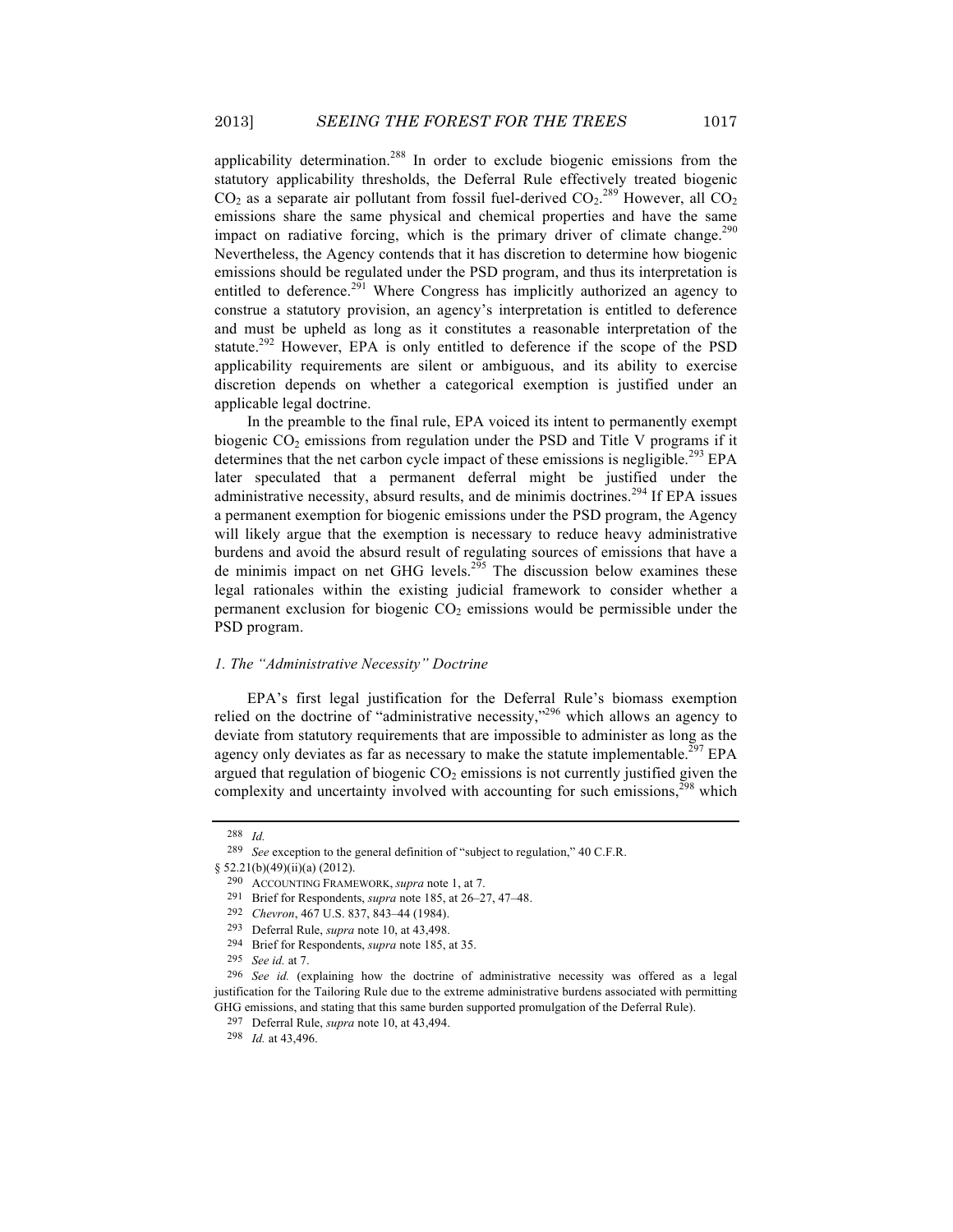is due in part to "the unique role and impact biogenic sources of  $CO<sub>2</sub>$  have in the carbon cycle."<sup>299</sup> In the preamble to the final rule, the Agency stated: "[A]t present attempting to determine the net carbon cycle impact of particular facilities combusting particular types of biomass feedstocks would require extensive analysis and would therefore entail extensive workload requirements by many of the permitting authorities."<sup>300</sup> These extensive workload requirements "would These extensive workload requirements "would unnecessarily strain the resources of the affected permitting authorities and result in delays in processing permits for other applicants," and this "extensive workload . . . justifies exempting those sources for a period of time."<sup>301</sup> In *Center for Biological Diversity v. EPA*, the D.C. Circuit found that the Deferral Rule was not justified under the administrative necessity doctrine because EPA failed to consider a "middle-ground option" that would require sources of biogenic  $CO<sub>2</sub>$  "to obtain" permits but only if they fail to make 'any effort to take into account net carbon cycle impacts.'"<sup>302</sup> The court held that the Agency's rejection of this approach was arbitrary and capricious, but did not determine whether such a "middle-ground" approach would be consistent with the statutory requirements.<sup>303</sup> Thus, while the administrative necessity doctrine failed to adequately support the temporary Deferral Rule, the court did not foreclose the doctrine from justifying a permanent exemption.<sup>304</sup> Nevertheless, it is apparent that the Agency would have difficulty justifying a permanent categorical exemption for sources of biogenic  $CO<sub>2</sub>$ emissions under the doctrine of administrative necessity.

The doctrine of administrative necessity may justify agency action that is not explicitly authorized by statute, "where the conventional course . . . would, as a practical matter, prevent the agency from carrying out the mission assigned to it by Congress."<sup>305</sup> However, while such exemptions may be permissible in limited instances, they "are not favored."306 The doctrine merely creates a "narrow range of inherent discretion in an agency to create case-by-case exceptions in order to come within the practical limits of *feasibility*."<sup>307</sup> Agencies may also justify a categorical exemption on the basis of administrative necessity, but "[t]he agency's burden of justification in such a case is especially heavy."<sup>308</sup> When an agency seeks judicial authorization for a categorical exemption from statutory requirements on the basis that it lacks the administrative capacity to implement the relevant statutory provision, a court "will carefully study the governing statute . . . to ascertain whether the statute authorizes approaches that deviate from the legislative mandate in response to concerns about feasibility."<sup>309</sup> Furthermore, administrative agencies

306 *Id.*

<sup>299</sup> *Id.*

<sup>300</sup> *Id.*

<sup>301</sup> *Id.* at 43,496.

<sup>302</sup> *Ctr. for Biological Diversity*, No. 11-1101, slip op. at 16 (D.C. Cir. July 12, 2013) (quoting Deferral Rule, *supra* note 10, at 43,496).

<sup>303</sup> *Id.* at 16.

<sup>304</sup> *See id.* at 17.

<sup>305</sup> *Ala. Power Co.,* 636 F. 2d 323, 358 (DC Cir. 1979).

<sup>307</sup> Pub. Citizen v. Fed. Trade Comm'n, 869 F.2d 1541, 1556 (D.C. Cir. 1998).

<sup>308</sup> *Ala. Power Co*., 636 F. 2d at 359.

<sup>309</sup> *Id.* at 359–60.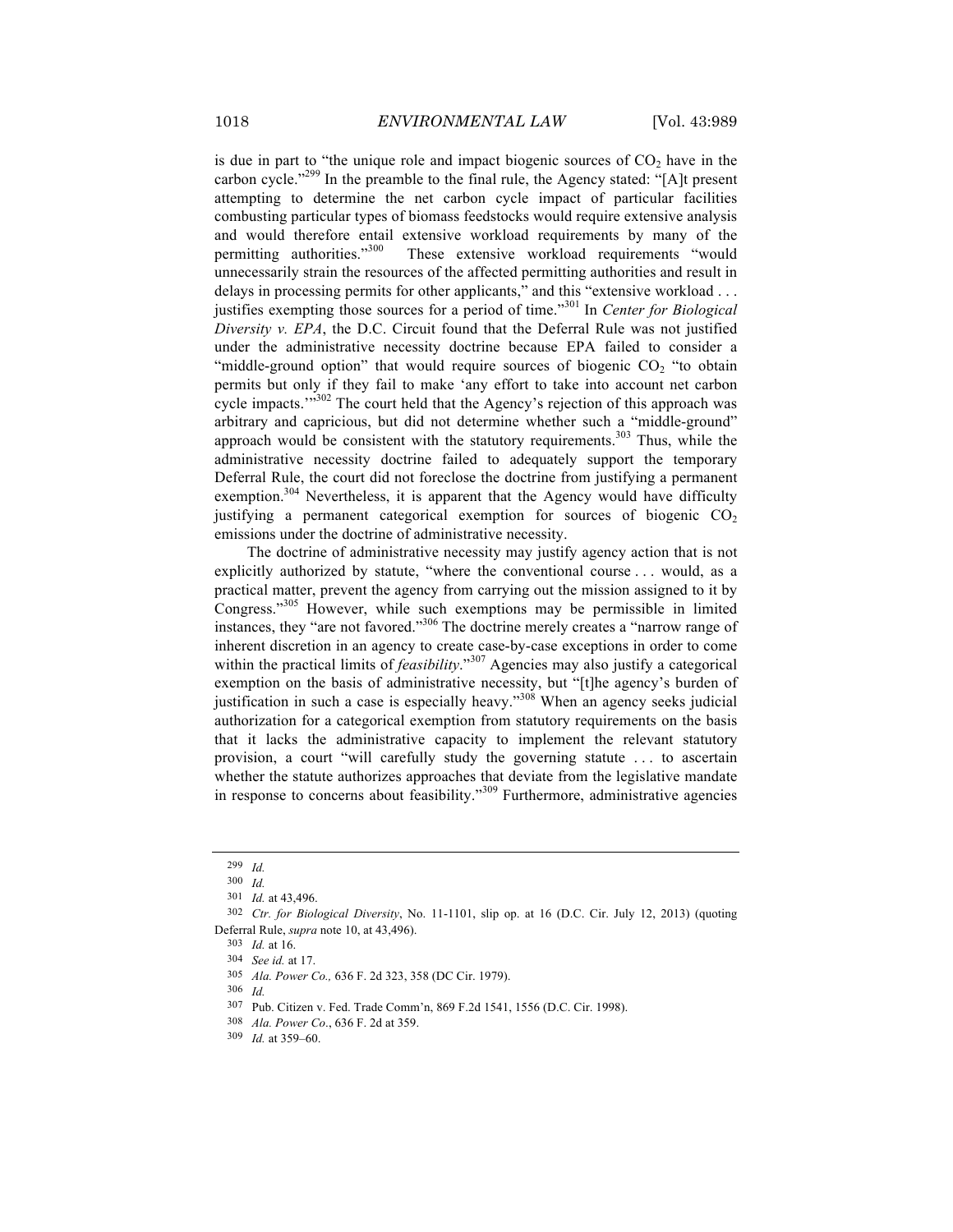do not have general authority to create exemptions from statutory requirements "based upon the agency's perceptions of costs and benefits."<sup>310</sup>

The CAA requires all proposed "major emitting facilities"—stationary sources with the potential to emit *any air pollutant*—to obtain a preconstruction PSD permit and apply BACT to "each pollutant subject to regulation" under the statute that the source may emit in quantities that exceed the statutory thresholds. $311$ However, under EPA's interpretation in the Deferral Rule, biogenic  $CO<sub>2</sub>$  does not constitute an air pollutant subject to regulation under the CAA.<sup>312</sup> The Agency justified this interpretation on the grounds that including biogenic  $CO<sub>2</sub>$  in the definition of "regulated NSR pollutant"—EPA's longstanding interpretation of "any air pollutant" in the context of the PSD program—would strain the resources of permitting authorities.<sup>313</sup> However, the statutory text does not seem to authorize EPA to exercise such a substantial degree of administrative discretion when making PSD applicability determinations, and feasibility of regulation is not a factor that should be considered in determining whether a pollutant is "subject to regulation" under the CAA.<sup>314</sup>

In promulgating the Deferral Rule, EPA did not argue that regulating sources of biogenic  $CO_2$  emissions would be impossible or impracticable.<sup>315</sup> Instead, EPA essentially contended that the costs associated with regulating biogenic emissions (extensive workloads and strained resources) outweigh the potential benefits of regulation (stationary source control of biogenic emissions).<sup>316</sup> In EPA's view, the Deferral Rule was necessary to avoid extreme administrative burdens that would result if permitting authorities were required to process permit applications for bioenergy facilities, because each application review would require a case-by-case analysis of the source's net impacts on the carbon cycle. $317$  EPA voiced concern that permitting agencies may not be able to sufficiently determine the net atmospheric impacts associated with biogenic  $CO<sub>2</sub>$  emissions because, at present, no standard methodology exists to guide these agencies in making such calculations.<sup>318</sup> According to EPA, the "extensive workload requirements" this accounting process would entail "would unnecessarily strain the resources of the affected permitting authorities and result in delays in processing permits for other applicants."<sup>319</sup> Given the possibility that EPA may ultimately conclude that bioenergy feedstocks have a negligible or de minimis impact on the carbon cycle, requiring permitting authorities to account for biogenic emissions may not be a productive use of these agencies' limited resources at the present time.<sup>320</sup>

Because the Agency felt that requiring permits for biogenic  $CO<sub>2</sub>$  sources "would frustrate the goals" of the Tailoring Rule by regulating "sources with trivial

<sup>310</sup> *Id.* at 357.

<sup>311</sup> Clean Air Act 42 U.S.C. § 7475(a) (2006).

<sup>312</sup> 40 C.F.R. § 52.21(b)(49)(ii)(a) (2012).

<sup>313</sup> *See*, *e.g*., Deferral Rule, *supra* note 10, at 43,496–97.

<sup>314</sup> *See* 42 U.S.C. § 7475(a) (2006) (stating "No major emitting facility . . . may be constructed").

<sup>315</sup> Deferral Rule, *supra* note 10, at 43,496.

<sup>316</sup> *See id.* at 43,496–97.

<sup>317</sup> *Id.* at 43,496.

<sup>318</sup> *Id.*

<sup>319</sup> *Id.*

<sup>320</sup> *Id.*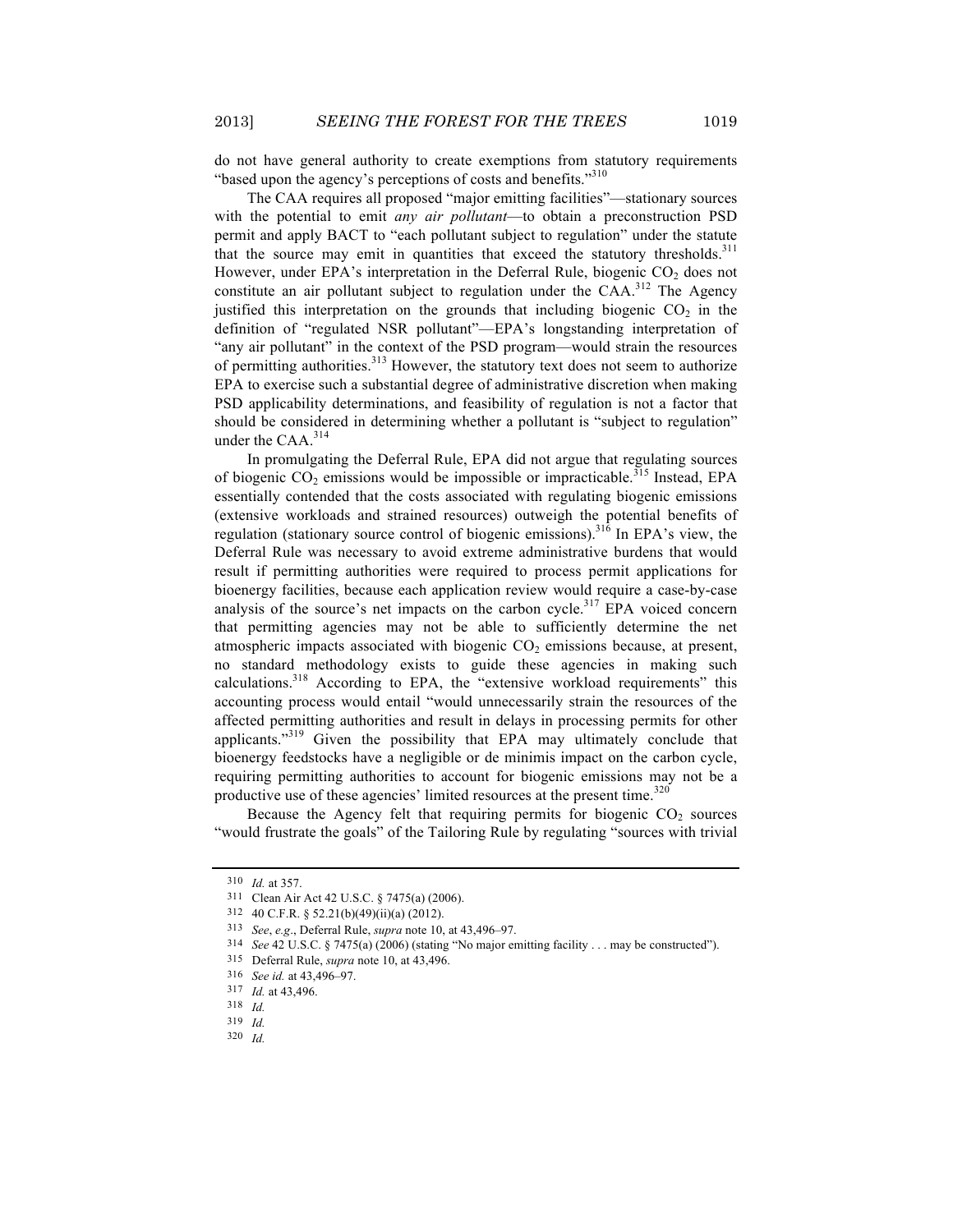or positive impacts on the net carbon cycle," EPA rejected an alternative option that would require a source to obtain a permit if its emissions had a negative impact on the net carbon cycle.<sup>321</sup> The D.C. Circuit held that EPA acted arbitrarily and capriciously in rejecting this option because the administrative necessity doctrine requires an agency to "adopt the narrowest exemption possible."<sup>322</sup> According to the court, however, it was the Agency's failure to provide an explanation of why it rejected this alternative, rather than the rejection itself, that was arbitrary and capricious.<sup>323</sup> Nevertheless, the court noted that the "middle-ground option would have had the practical effect of reducing [biogenic  $CO<sub>2</sub>$ ] emissions."<sup>324</sup> Moreover, that net carbon cycle impacts of biogenic emissions can be considered during the BACT analysis indicated that "permitting authorities are able to handle the scientific complexity of regulating biogenic carbon dioxide."<sup>325</sup>

Thus, while the D.C. Circuit did not foreclose the possibility of justifying a permanent exemption under the doctrine of administrative necessity, the court's analysis suggests that a categorical permitting exemption for all biogenic  $CO<sub>2</sub>$ sources would likely be too broad to justify on the basis of administrative necessity alone. On the one hand, it is not impossible for permitting authorities to regulate biogenic emissions—Massachusetts, for example, currently regulates these emissions under step two of the Tailoring Rule.<sup>326</sup> Moreover, the fact that EPA issued a detailed guidance document to assist permitting authorities with making BACT determinations for biogenic sources indicates that these emissions may be controlled by available technologies.<sup>327</sup> On the other hand, if EPA's primary concern is to avoid regulating "sources with trivial or positive impacts on the net carbon cycle,"328 rather than deviating from statutory requirements that are impossible to administer, then administrative necessity is not an appropriate justification for such a drastic departure from the statutory mandate.

#### 2. *The Absurd Results and De Minimis Doctrines*

EPA believes it has authority to permanently exempt biogenic  $CO<sub>2</sub>$  emissions from PSD applicability determinations if the benefit of regulating these emissions would be trivial or de minimis.<sup>329</sup> According to the Agency, if biogenic emissions have a negligible net impact on GHG levels, then regulating these emissions would impose a substantial regulatory burden in exchange for trivial environmental benefits, and could lead to the absurd result of restricting activities that actually reduce GHG levels.<sup>330</sup> In *Alabama Power Co. v. Costle*, the D.C. Circuit recognized an agency's authority to issue certain categorical exemptions "where the

<sup>321</sup> *Id.*

<sup>322</sup> *Ctr. for Biological Diversity*, No. 11-1101, slip op. at 17 (D.C. Cir. July 12, 2013).

<sup>323</sup> *Id.*

<sup>324</sup> *Id.* at 16.

<sup>325</sup> *Id.* at 17.

<sup>326</sup> *Id.*

<sup>327</sup> *Id.*; *see* BIOMASS BACT GUIDANCE, *supra* note 27.

<sup>328</sup> Deferral Rule, *supra* note 10, at 43,496.

<sup>329</sup> *Id.* at 43,498.

<sup>330</sup> *Id.* at 43,498–99.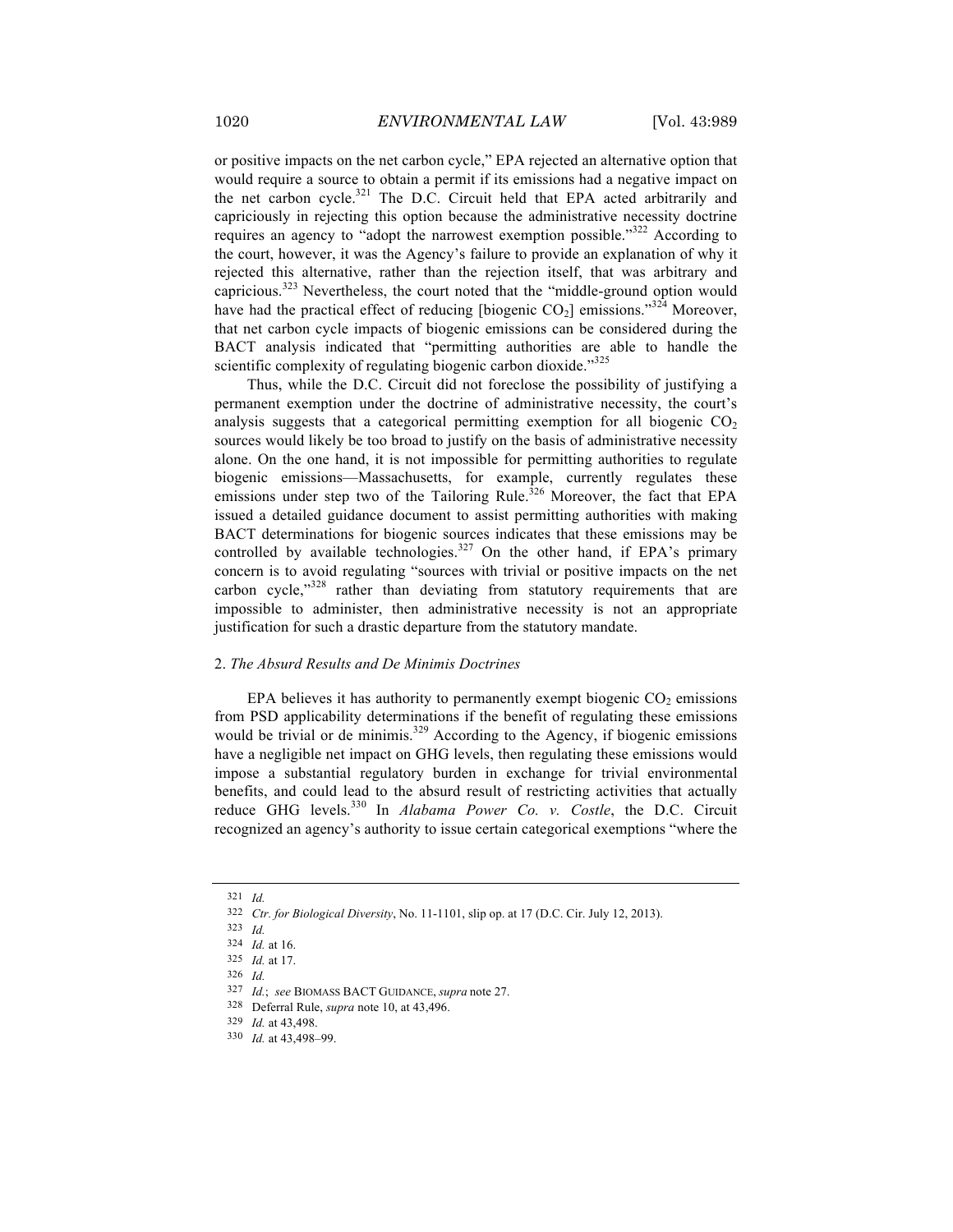burdens of regulation yield a gain of trivial or no value."<sup>331</sup> This "de minimis" doctrine is closely linked to the "absurd results" doctrine, which requires agencies and the court to look to the purpose of a statute, rather than the plain meaning of the text, where a literal application of the text would "lead to absurd or futile results."<sup>332</sup> To justify a permanent exemption for biogenic  $CO<sub>2</sub>$  emissions under the de minimis and absurd results doctrines, EPA must demonstrate that no significant benefits can be gained from regulating biogenic  $CO<sub>2</sub>$  emissions, and regulation would lead to "absurd results" that Congress did not intend to occur.

In *Center for Biological Diversity v. EPA*, the Agency argued that the Deferral Rule was justified under both the de minimis and absurd results doctrines, but the D.C. Circuit quickly rejected both of these assertions.<sup>333</sup> The court first rejected the de minimis doctrine because EPA conceded in its brief that the doctrine is used to justify permanent exemptions, rather than temporary exemptions like the Deferral Rule.<sup>334</sup> The court later rejected the absurd results doctrine on the grounds that EPA's reliance on the doctrine was post hoc, because the Agency first invoked the doctrine in its appellate brief and did not present the doctrine as justification in the text of the Deferral Rule itself.<sup>335</sup> Because both of these doctrines were easily rejected, the majority did not discuss whether either of these doctrines could justify a permanent exemption for biogenic emissions. The concurrence, however, rejected the Agency's use of the absurd results doctrine, arguing that there is "nothing absurd" about applying the PSD and Title V requirements to biogenic  $CO<sub>2</sub>$ emissions when EPA already applies those requirements to biogenic  $CO<sub>2</sub>$  emissions in general.<sup>336</sup> The dissent, on the other hand, asserted that the de minimis doctrine could adequately justify a permanent exemption if EPA establishes that biomass combustion does not increase atmospheric  $CO_2$  concentrations.<sup>337</sup> Unfortunately, neither of these opinions provide significant clarity on whether the court would uphold a permanent exemption under the absurd results or de minimis doctrines.

An agency may create a categorical exemption "to overlook circumstances that in context may fairly be considered de minimis."<sup>338</sup> In *Alabama Power*, the court explained that de minimis exemptions are a useful tool for implementing statutory goals when complying with the literal terms of the text would lead to "absurd or futile results."<sup>339</sup> However, this tool does not give agencies unrestrained authority to deviate from statutory requirements.<sup>340</sup> De minimis exemptions are permissible when "the burdens of regulation yield a gain of trivial or no value."<sup>341</sup> De minimis exemptions are not permissible where regulation would provide a benefit or would further regulatory objectives, "but the agency concludes that the

<sup>331</sup> 636 F. 2d 323, 360–61 (D.C. Cir. 1979); Deferral Rule, *supra* note 10, at 43,498.

<sup>332</sup> *Ala. Power Co*., 636 F. 2d at 360, n. 89.

<sup>333</sup> *Ctr. for Biological Diversity*, No. 11-1101, slip op. at 13, 18 (D.C. Cir. July 12, 2013).

<sup>334</sup> *Id.* at 13 (quoting Brief for Respondents, *supra* note 185, at 35).

<sup>335</sup> *Id.* at 17–18.

<sup>336</sup> *Id.* at 4 (Kavanaugh, J., concurring).

<sup>337</sup> *Id.* at 9 (Henderson, J., dissenting).

<sup>338</sup> *Ala. Power Co*., 636 F.2d 323, 360 (D.C. Cir. 1979).

<sup>339</sup> *Id.* at 360, n.89.

<sup>340</sup> *Id.* at 360.

<sup>341</sup> *Id.* at 360–61.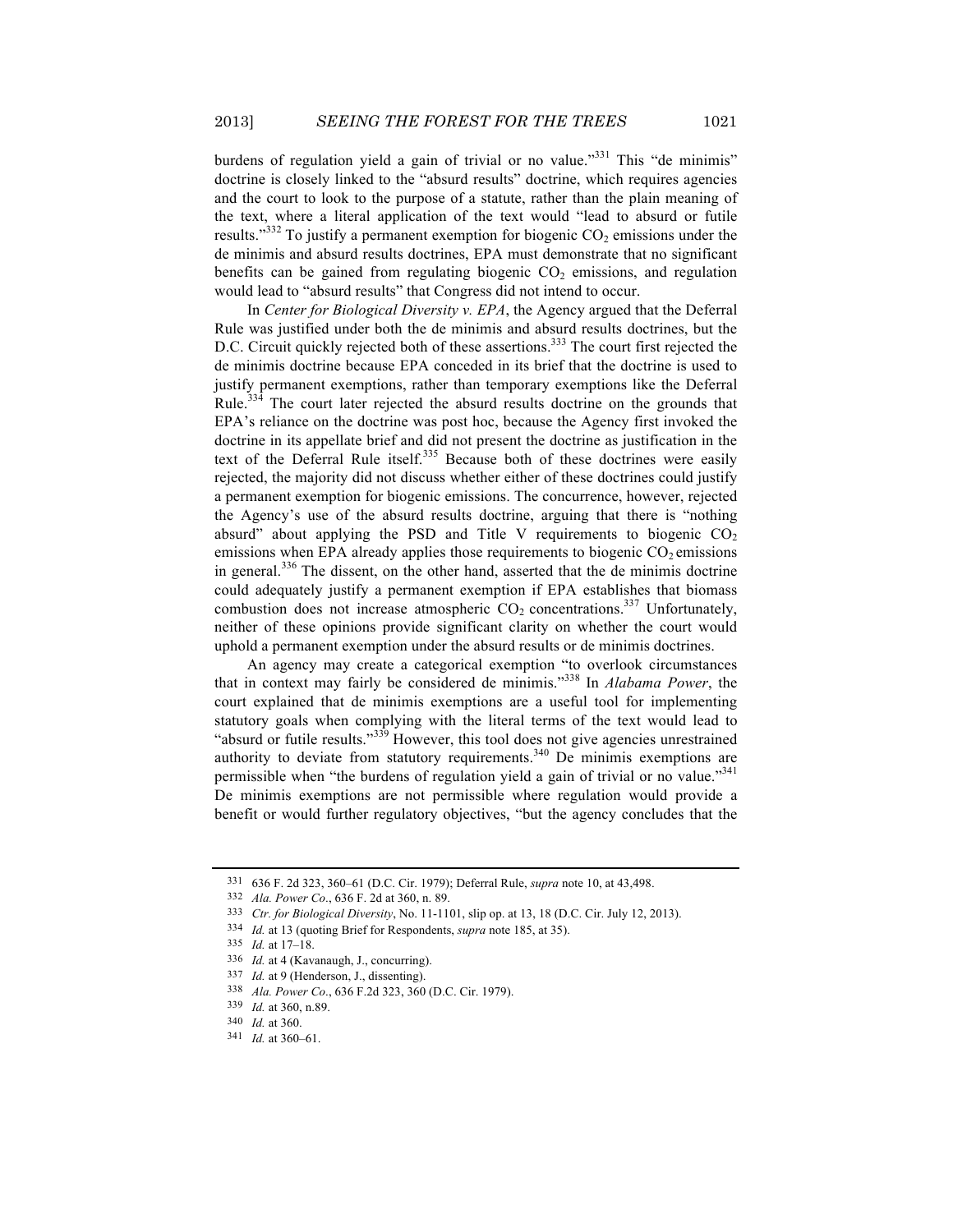acknowledged benefits are exceeded by the costs."<sup>342</sup> De minimis exemptions must also survive a *Chevron* analysis, and therefore an exemption cannot be contrary to the express terms of the statute, and the agency's interpretation of the statute must be permissible. $343$ 

The *Alabama Power* court stated that determinations of whether a de minimis exemption is permissible will depend on the specific facts and circumstances involved, and agencies have the burden of showing that the benefits of regulation would truly be trivial or negligible.<sup>344</sup> In the context of the PSD program of the CAA, the court explained that "the Agency must follow a rational approach to determine what level of emission is a de minimis amount."<sup>345</sup> A "rational approach" includes determining de minimis emissions thresholds for each applicable statutory provision: For example, EPA must determine the quantity of emissions that is de minimis for determining whether PSD applies to the source, and EPA must determine what quantity is de minimis for BACT applicability.<sup>346</sup> In addition, the Agency should assess the regulatory burdens associated with various de minimis thresholds. $347$ 

De minimis exemptions may be upheld for quantities of emissions that are so low they cannot reasonably be regulated, as long as the statutory text allows an agency to exercise discretion. In *Ober v. Whitman*, the Ninth Circuit upheld an EPA plan exempting de minimis sources of particulate matter from "reasonably available control measures" required to reduce pollutant emissions in areas that are not in attainment with the NAAQS.<sup>348</sup> The court stated that a de minimis exemption must be a permissible agency action, and the agency must therefore describe the standard it used in determining de minimis thresholds and must present sufficient factual information to support its determination.<sup>349</sup> The court emphasized that it would "defer to the agency's judgment only if EPA has provided a full explanation of its de minimis levels and its application of those levels to sources of pollution."350 EPA was able to show that sources emitting less than one microgram of particulate matter  $(PM_{10})$  per cubic meter were de minimis, because these emissions were so low that no "reasonably available control technology" existed to control emissions from these sources.<sup>351</sup> The court upheld EPA's de minimis exemption because the relevant statutory provision required either the application of reasonably available control measures or a demonstration that attainment is

<sup>342</sup> *Id.* at 361.

<sup>343</sup> A court will review an agency's interpretation of a statutory provision under the *Chevron* twostep analysis: "First . . . if the intent of Congress is clear, that is the end of the matter; for the court, as well as the agency, must give effect to the unambiguously expressed intent of Congress. . . if the statute is silent or ambiguous with respect to the specific issue, the question for the court is whether the agency's answer is based on a permissible construction of the statute." *Chevron*, 467 U.S. 837, 842–43 (1984).

<sup>344</sup> *Ala. Power Co*., 636 F.2d at 360*–*61.

<sup>345</sup> *Id.* at 405.

<sup>346</sup> *Id.*

<sup>347</sup> *Id.*

<sup>348</sup> 243 F.3d 1190, 1195 (9th Cir. 2001).

<sup>349</sup> *Id.*

<sup>350</sup> *Id.*

<sup>351</sup> *Id.*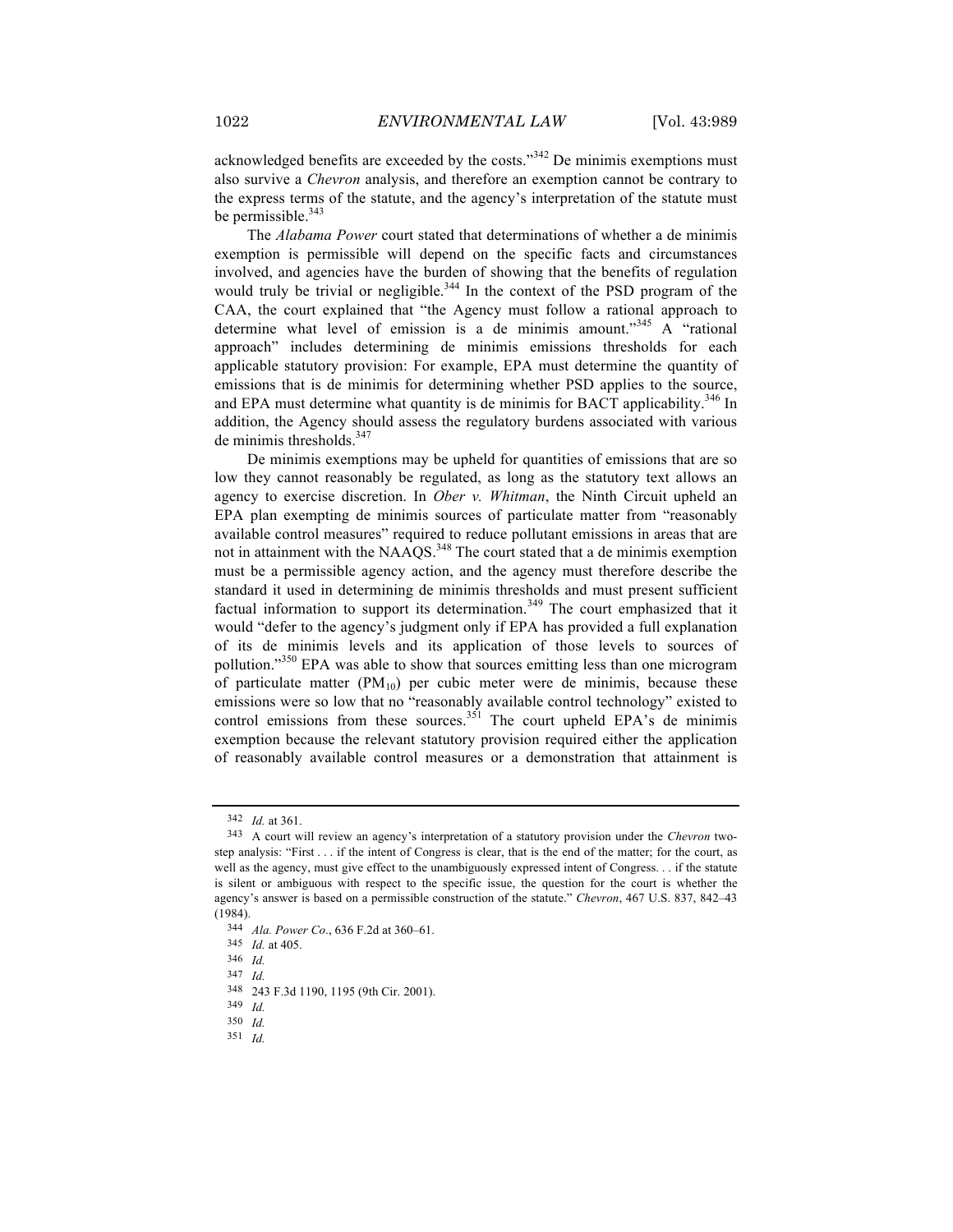"impracticable."<sup>352</sup> The court found that the statutory terms "reasonably" and "impracticable" "allow for the exercise of agency judgment."<sup>353</sup>

De minimis exemptions may not be upheld where a statutory provision is so explicit and strict that an agency is left no discretion to issue exemptions from the statutory requirements. In *Sierra Club v. EPA*,  $354$  the D.C. Circuit held that EPA lacked authority to exempt sources from "extraordinarily rigid" CAA requirements that did not grant EPA the discretionary authority to issue de minimis exemptions. That case concerned section 165(e) of the CAA, which requires PSD permit applicants to conduct preconstruction air quality monitoring.<sup>355</sup> EPA argued that it had the authority to exempt sources from these preconstruction monitoring requirements because there is a "virtual presumption of inherent agency authority" to issue de minimis exemptions under the  $CAA$ <sup>356</sup>. The court, however, found the statutory language requiring preconstruction monitoring to be unambiguous, and this rigid statutory requirement rebutted EPA's "virtual presumption" of authority to exempt sources from the statutory mandate.<sup>357</sup>

If EPA determines that a permanent exclusion of biogenic  $CO<sub>2</sub>$  emissions is warranted, it will have difficulty justifying this exclusion under the de minimis and absurd results doctrines because it cannot show that regulating biogenic  $CO<sub>2</sub>$ emissions would yield trivial or negligible benefits or would lead to absurd or futile results. The purpose of the PSD program is "to protect public health and welfare from any potential or actual adverse effect which ... may reasonably be anticipate $[d]$  to occur from air pollution."<sup>358</sup> In furtherance with this goal, the PSD provisions require that relevant proposed stationary sources obtain a preconstruction permit "setting forth emissions limitations,"<sup>359</sup> and subject "each pollutant subject to regulation" to the "best available control technology."<sup>360</sup> In the 2009 Endangerment Finding, EPA concluded "Greenhouse gases in the atmosphere may reasonably be anticipated both to endanger public health and to endanger public welfare."<sup>361</sup> Therefore, because GHG emissions contribute to air pollution that may endanger public health and welfare, Congress intended for these emissions to be subject to emissions limitations and to the best pollution control technology available.<sup>362</sup> Exempting sources of biogenic emissions from the PSD permitting requirements conflicts with Congress's intentions and therefore is inconsistent with the goals of the PSD program. $363$ 

Biogenic  $CO_2$  emissions are physically and chemically identical to  $CO_2$ emitted from fossil fuel combustion,  $364$  and thus all stationary sources emitting  $CO<sub>2</sub>$ 

<sup>352</sup> *Id.* at 1198; Clean Air Act, 42 U.S.C. § 7513a(a)(1)(B)–(C).

<sup>353</sup> Ober v. Whitman, 243 F.3d at 1194–95.

<sup>354</sup> Sierra Club v. EPA, NO. 10-1413, slip op. (D.C. Cir. Jan. 22, 2013).

<sup>355</sup> *Id.* at 467; Prevention of Significant Deterioration of Air Quality, 42 U.S.C. § 7475(e) (2006).

<sup>356</sup> *Sierra Club*, 705 F.3d 458, 468 (D.C. Cir. 2013).

<sup>357</sup> *Id.*

<sup>358</sup> 42 U.S.C. §7470(1) (2006).

<sup>359</sup> *Id.* §7475(a)(1).

<sup>360</sup> *Id.* § 7475(a)(4).

<sup>361</sup> Endangerment Finding, *supra* note 12, at 66,497.

<sup>362</sup> *See id.*

<sup>363</sup> *See* 42 U.S.C. § 7470 (2006).

<sup>364</sup> ACCOUNTING FRAMEWORK, *supra* note 1, at 7.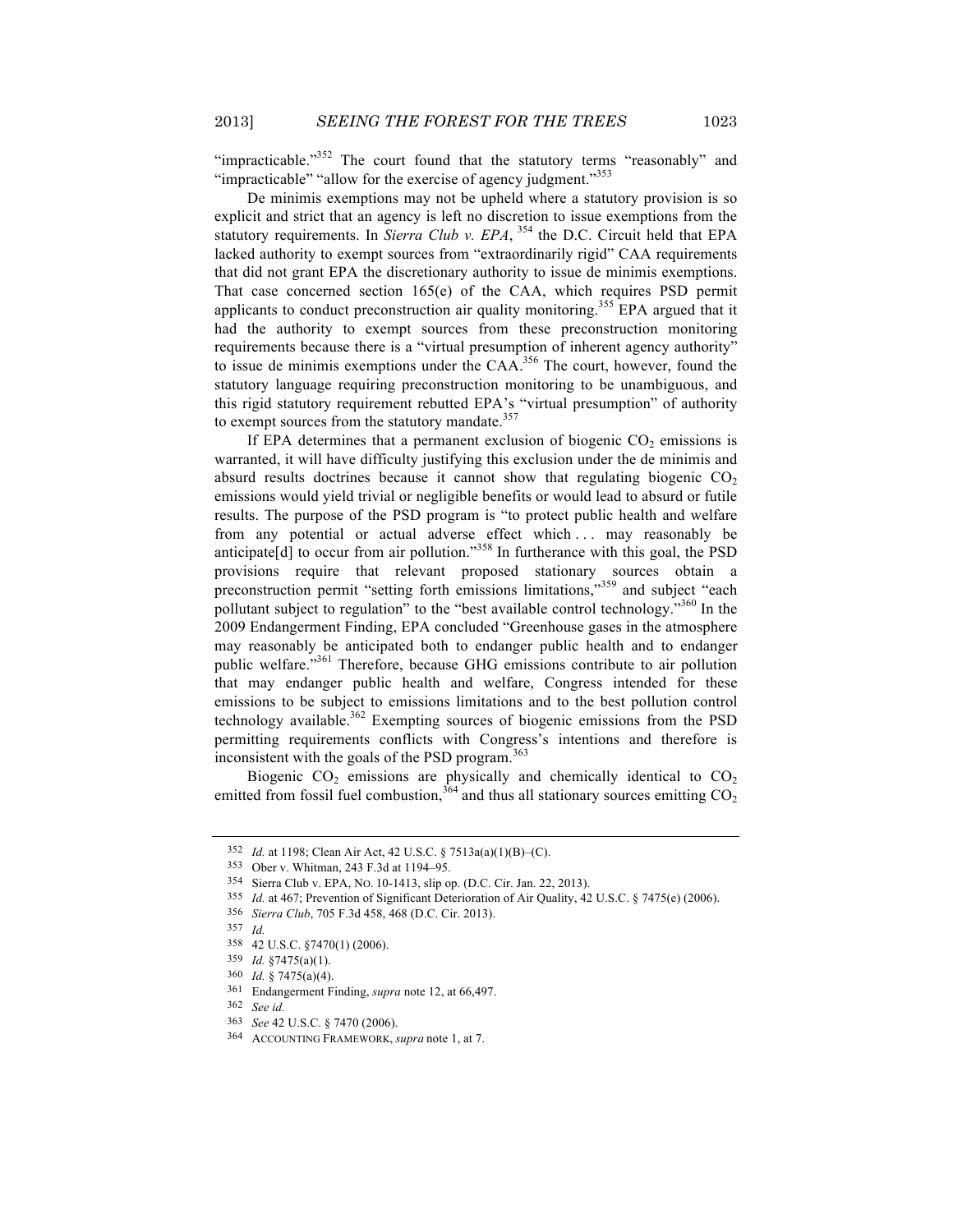contribute to air pollution that may endanger public health and welfare. EPA speculates that biogenic emissions may only negligibly contribute to air pollution because they may be offset by  $CO_2$  sequestration in living biomass.<sup>365</sup> However, this argument relies on the premise that  $CO<sub>2</sub>$  is removed from the atmosphere *after* it has been emitted by sources—it does not refute the fact that biogenic  $CO<sub>2</sub>$ contributes to GHG pollution *at the time of emission*. To justify application of the de minimis doctrine in this context, EPA must demonstrate that biogenic  $CO<sub>2</sub>$ emissions in excess of 100,000 tpy (or 75,000 tpy for modified sources) essentially balance out to zero due to corresponding sequestration. However, the fact that biomass is combusted under this scenario is irrelevant because 100,000 tons of biogenic  $CO<sub>2</sub>$  has the same climate impacts as 100,000 tpy of fossil fuel-derived CO2. If biogenic emissions can be offset by sequestration, can fossil fuel emissions be offset as well? Moreover, the purpose of the PSD program is to *prevent* deterioration of air quality; regulating sources emitting more than 100,000 tpy of *any* GHG thus furthers this statutory objective.<sup>366</sup> Emissions of  $CO<sub>2</sub>$  from bioenergy sources cannot therefore be considered trivial or negligible when they exceed the regulatory thresholds for PSD applicability because they contribute to air pollution that may endanger public health and welfare.

If EPA permanently exempts biogenic  $CO<sub>2</sub>$  emissions, the de minimis threshold will be based on the type of fuel combusted at a source, rather than a source's actual, non de minimis emissions rate. This regulatory paradox assumes that sequestration rates are correlated with emissions rates from the stack, but this assumption is misguided. Allowing biogenic emissions to trigger PSD applicability would reduce total GHG emissions, and thus potential benefits of regulation can hardly be viewed as negligible or trivial. Moreover, reducing biogenic emissions at the source level would supplement  $CO<sub>2</sub>$  reductions resulting from sequestration in living biomass, further reducing atmospheric GHG concentrations that endanger public health and welfare. These aggregate emissions reductions can hardly be considered an "absurd result" where the explicit purpose of the statutory provision is to protect public health and welfare from the adverse effects of air pollution.<sup>367</sup>

It seems clear that a permanent exemption for biogenic  $CO<sub>2</sub>$  emissions would not be a permissible exercise of agency discretion under the legal rationales presented in support of the Deferral Rule.<sup>368</sup> The administrative necessity doctrine would not support a permanent categorical exemption because regulating biogenic emissions is not impossible or impractical.<sup>369</sup> The de minimis doctrine cannot support a permanent exemption because the Agency cannot demonstrate that imposing regulatory limitations and controls on biogenic  $CO<sub>2</sub>$  emissions would yield only trivial benefits, and the statutory text does not grant EPA the discretion to issue de minimis exemptions for air pollutants that are subject to regulation

<sup>365</sup> Deferral Rule, *supra* note 10, at 43,499.

<sup>366</sup> *See* 42 U.S.C. § 7470 (2006).

<sup>367</sup> *See*, *e.g*., *id.*

<sup>368</sup> However, this does not mean that a permanent exemption would be unable to survive judicial review in general. The Tailoring Rule was recently upheld by the D.C. Circuit on the grounds that the Rule's challengers lacked standing. *See* Coal. for Responsible Regulation v. EPA, 684 F.3d 102, 134 (D.C. Cir. 2012).

<sup>369</sup> *See* discussion *supra* Part IV.B.1.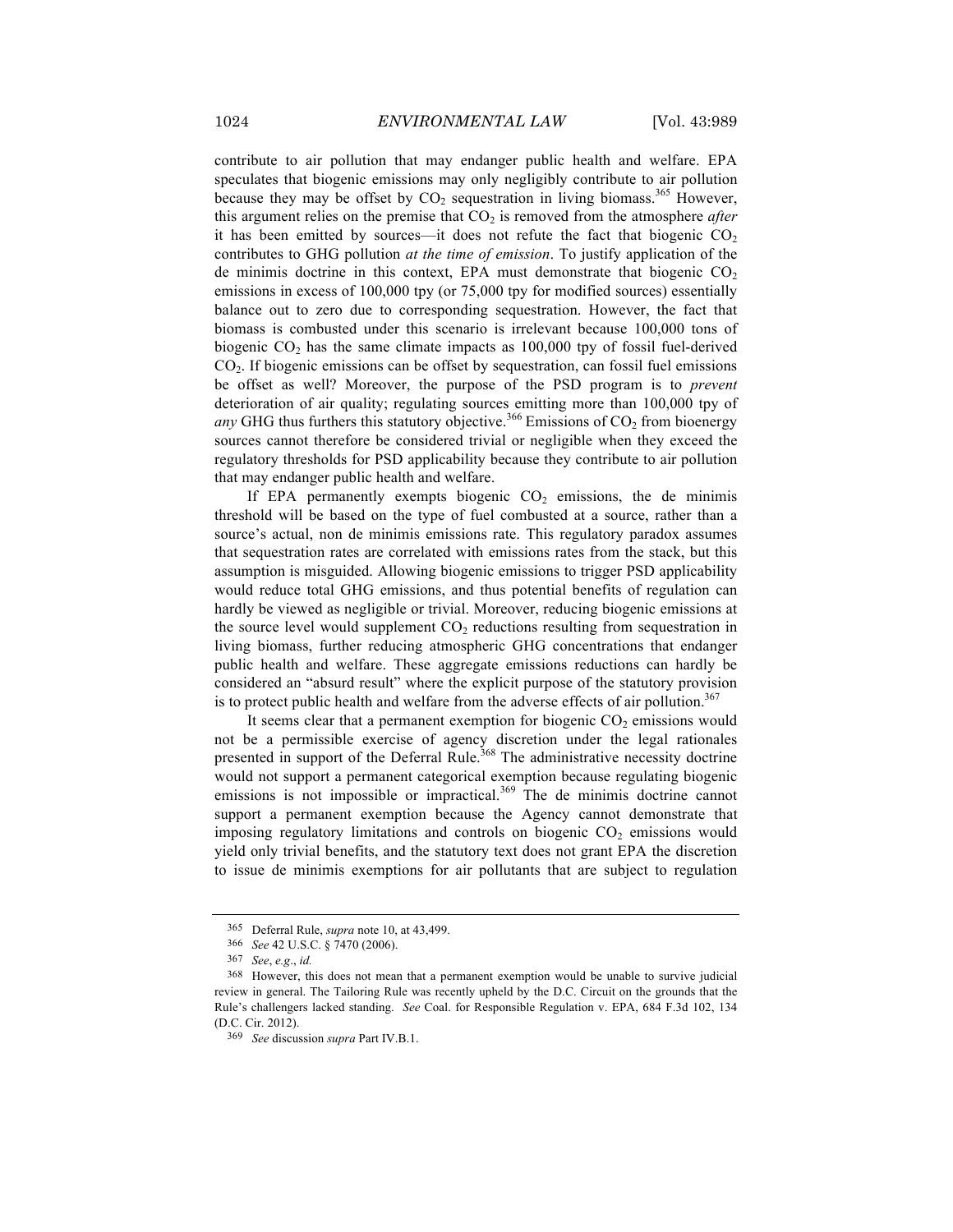under the  $CAA$ <sup>370</sup> Finally, the absurd results doctrine would not support a permanent exemption, because regulation would reduce air pollutant that potentially endangers public health and welfare, in accordance with the express purpose of the PSD program.<sup>371</sup> The PSD provisions of the CAA are clear: Any major stationary source with the potential to emit GHGs in quantities that exceed the regulatory thresholds must comply with the PSD program requirements.<sup>372</sup> EPA does not have administrative discretion to interpret the air pollutant GHG differently under different provisions of the CAA.<sup>373</sup>

However, the conclusion that EPA lacks authority to categorically exclude biogenic  $CO<sub>2</sub>$  from the air pollutant GHG does not suggest that the Agency's hypothesis regarding the net impacts of bioenergy production is meritless. It is entirely possible that bioenergy generated from certain types of biomass may have a neutral or negligible net impact on atmospheric GHG concentrations when total lifecycle emissions are taken into account. From a policy perspective, EPA may be justified in treating biomass and fossil fuels differently for regulatory purposes, especially if the ultimate goal is to reduce total GHG emissions. However, excluding certain types of  $CO<sub>2</sub>$  emissions from regulation on the basis of origin is not the most effective means of accomplishing these policy objectives. EPA should instead explore other avenues to reduce the burdens associated with bioenergy regulation. For example, while biogenic  $CO<sub>2</sub>$  emissions may be subject to the PSD requirements, including the requirement to apply BACT,<sup>374</sup> EPA or the relevant permitting authority may consider both direct and indirect energy, environmental, and economic impacts when making BACT determinations.<sup>375</sup> While policy considerations may not factor into PSD applicability determinations, renewable energy policy objectives may thus be incorporated into BACT determinations for specific facilities. The following Part discusses the potential for a specific type of biomass feedstock to be designated BACT for a bioenergy facility and explains why this outcome is preferable to a permanent regulatory exemption of biogenic  $CO<sub>2</sub>$ .

# V. BIOMASS AS THE BEST AVAILABLE CONTROL TECHNOLOGY FOR BIOGENIC CO<sub>2</sub> EMISSIONS

A number of significant policy goals and objectives guide bioenergy policy in the United States, including the desire to reduce dependency on fossil fuels, increase domestic renewable energy production, and reduce GHG emissions that contribute to climate change.<sup>376</sup> While it is dangerous to allow policy objectives to influence science-based decision making, some provisions of the CAA allow policy goals to be considered during the administrative process. EPA believes BACT determinations are an area where policy, science, and economic considerations can

<sup>370</sup> *See* discussion *supra* Part IV.B.3.

<sup>371</sup> *See* discussion *supra* Part IV.C.2.

<sup>372</sup> *See* discussion *supra* Part IV.B.3.

<sup>373</sup> *Id.*

<sup>374</sup> Clean Air Act, 42 U.S.C. § 7475(a)(4) (2006).

<sup>375</sup> *Id.* § 7479(3); BIOMASS BACT GUIDANCE, *supra* note 27, at 25.

<sup>376</sup> Deferral Rule, *supra* note 10, at 43,492.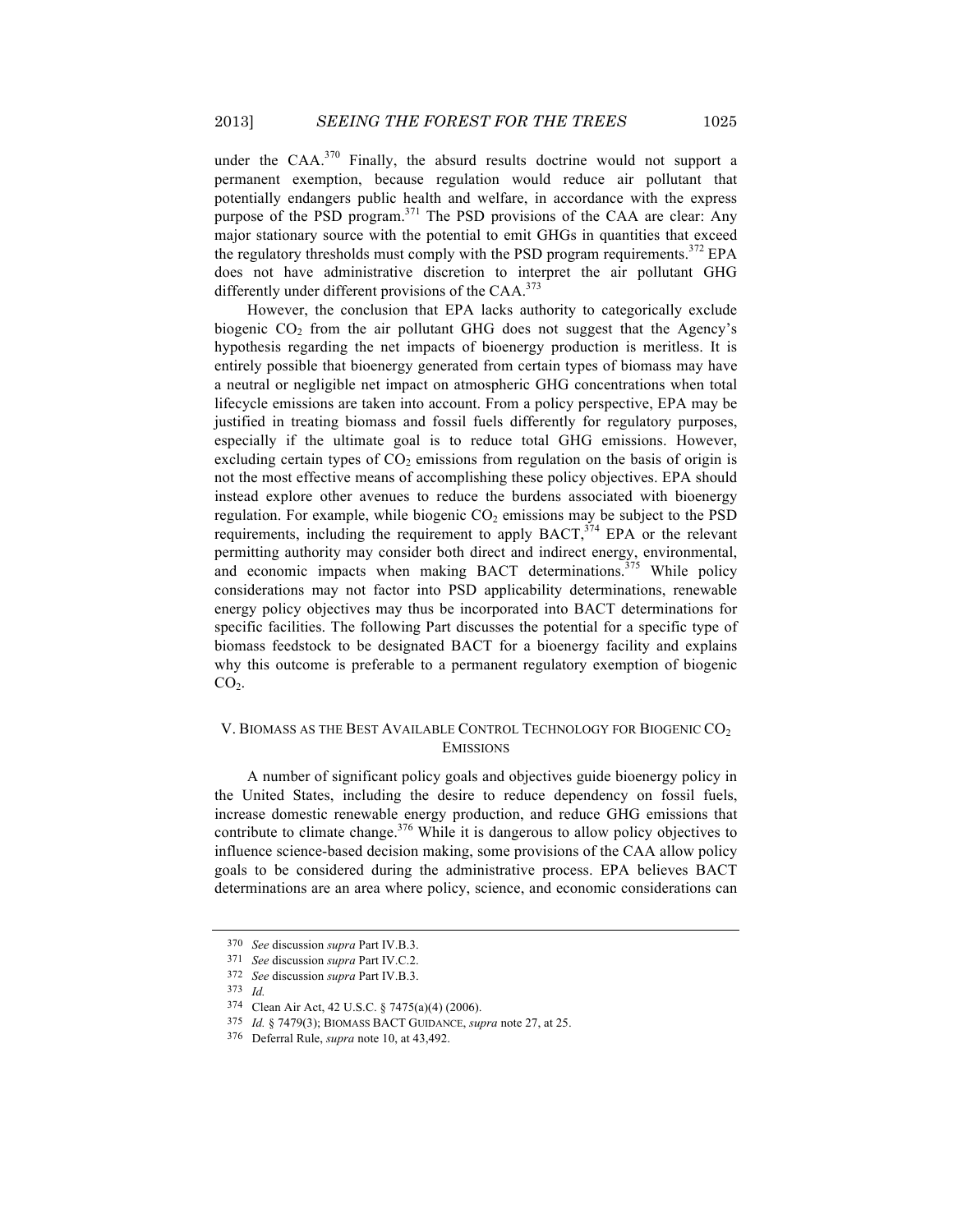be factored into the statutory decision-making process.<sup>377</sup> The Agency asserts that biogenic CO<sub>2</sub> emissions warrant special consideration in a BACT analysis "because land-based biomass carbon stocks can be replenished more quickly than fossil fuel carbon stocks, and thus these biogenic carbon stocks can act as a sink on a shorter time scale than fossil carbon."<sup>378</sup> In addition, sequestration in living plant material may offset emissions from bioenergy facilities "on a continuous basis."<sup>379</sup> Accordingly, EPA believes "it is appropriate for permitting authorities to account for both existing federal and state policies and their underlying objectives in evaluating the environmental, energy, and economic benefits of biomass fuel."<sup>380</sup> After taking the energy, economic, and environmental impacts associated with biomass into account, EPA believes that permitting authorities may likely conclude that combusting a specific biomass feedstock is by itself the "best available control technology" for a bioenergy facility.<sup>381</sup> The discussion below provides a brief overview of the Five Step BACT Analysis $382$  as it pertains to bioenergy facilities, and considers the policy implications of the determination that certain types of biomass are BACT for bioenergy GHG emissions.

## *A. The BACT Analysis: A Top-Down Approach*

Under the CAA, any stationary source triggering PSD applicability must apply the "best available control technology" for each regulated air pollutant it may emit or generate.<sup>383</sup> BACT is "an emission limitation based on the maximum degree of reduction of each pollutant," which the relevant permitting authority "determines is achievable for such facility."<sup>384</sup> BACT can be applied through "production processes and available methods, systems, and techniques."<sup>385</sup> BACT is determined for each proposed facility on a case-by-case basis, and permitting authorities must take into account projected energy, environmental, and economic impacts associated with various control options.<sup>386</sup> EPA recommends permitting agencies use a five step "top-down" approach to determine BACT: Under Step One, all available control technologies should be identified; at Step Two, technically infeasible options should be eliminated; at Step Three, the remaining control technologies should be ranked in order of effectiveness; at Step Four, the top ranked control options should be evaluated; and at Step Five, BACT is selected.<sup>387</sup> When a proposed electricity generating facility has the capacity to utilize biomass as a fuel source, certain types of bioenergy feedstocks may be

<sup>377</sup> BIOMASS BACT GUIDANCE, *supra* note 27, at 25.

<sup>378</sup> *Id.* at 6.

<sup>379</sup> *Id.* at 8.

<sup>380</sup> GHG GUIDANCE, *supra* note 21, at 10.

<sup>381</sup> *See* BIOMASS BACT GUIDANCE, *supra* note 27, at 5.

<sup>382</sup> *Id.* at 12*–*31 (outlining EPA's five-step analysis for top-down selection of appropriate best available control technology).

<sup>383</sup> Clean Air Act, 42 U.S.C. § 7475(a)(4) (2006).

<sup>384</sup> *Id.* § 7479(3).

<sup>385</sup> *Id.*

<sup>386</sup> *Id.*

<sup>387</sup> GHG GUIDANCE, *supra* note 21, at 17–18.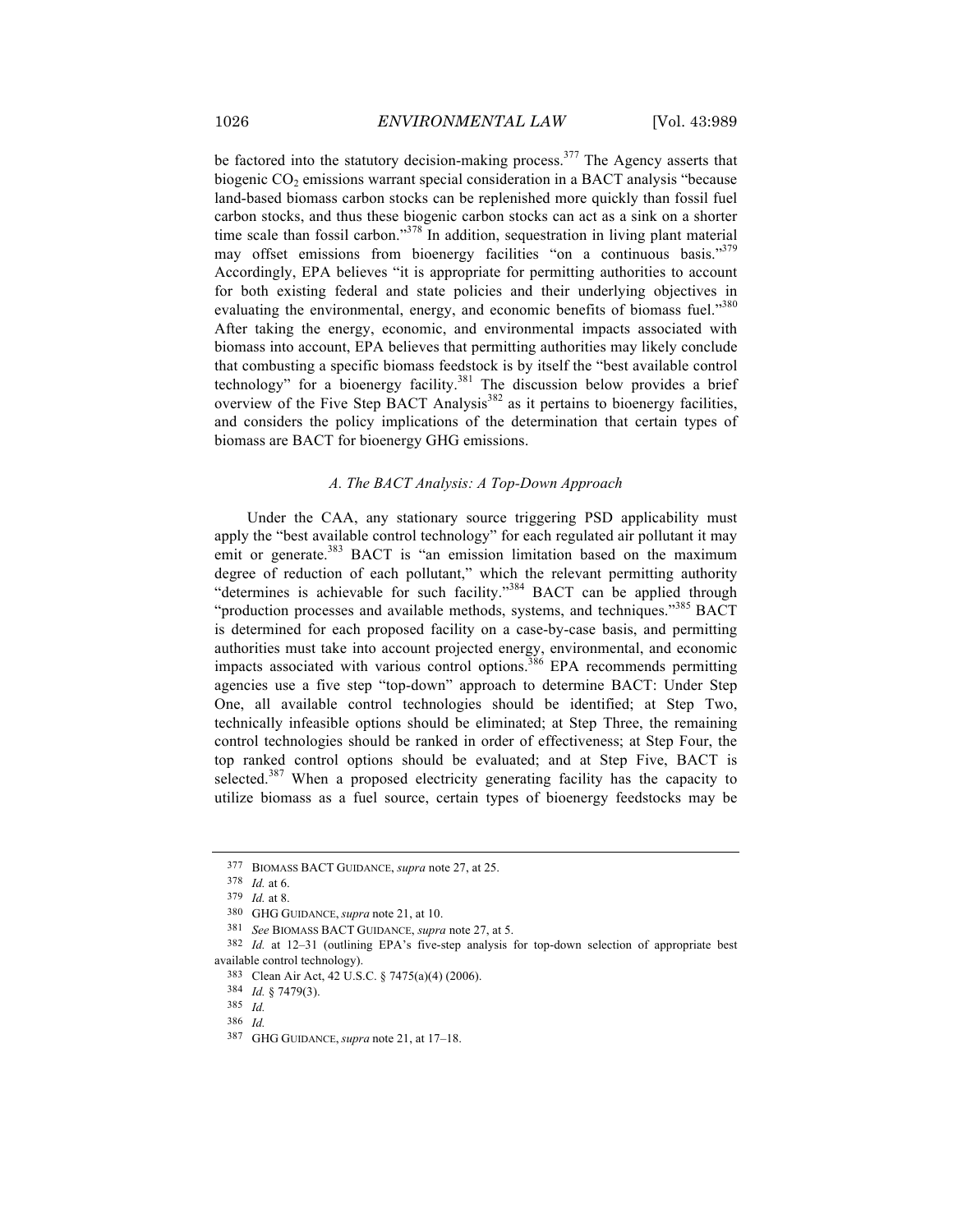identified as available control options under a BACT analysis.<sup>388</sup> EPA believes that in most of these cases, permitting agencies may conclude that certain types of biomass are inherently BACT for GHG emissions.<sup>389</sup>

The first step in the BACT analysis requires identification of available control options, which are pollution control technologies or techniques, including add-on pollution controls or processes and practices that are inherently lower emitting, which can practicably be applied to the emissions unit.<sup>390</sup> For facilities that intend to use biomass alone as a fuel source, available control options for GHG emissions may be limited to a specific bioenergy feedstock, energy efficiency improvements, or carbon capture and sequestration.<sup>391</sup> For proposed facilities with the capacity to cofire biomass with another type of fuel, available control options would also include using different fuel ratios and combinations.<sup>392</sup> In most BACT analyses for GHG emissions, application of methods or technologies that increase energy efficiency should be included alongside or in combination with other control options.<sup>393</sup>

Under Step Two of the BACT analysis, permitting agencies can eliminate identified control options that are not technically feasible for the specific proposed source.<sup>394</sup> A control option may be infeasible if physical, chemical, or design limitations "would preclude the successful use of the control option on the emissions unit under review."<sup>395</sup> If a control option has been operated successfully at the same type of source or in similar emissions situations, or can "reasonably be installed and operated on the source type under consideration," it is generally presumed to be technically feasible.<sup>396</sup> In the context of bioenergy facilities, an option that requires using a specific feedstock or a large proportion of biomass in conjunction with another fuel may be eliminated as long as the permitting authority can sufficiently demonstrate technical infeasibility.<sup>397</sup>

Under Step Three, the remaining control options are ranked in order of effectiveness.<sup>398</sup> In determining effectiveness, permitting agencies must consider each control option's control efficiency, expected emissions rate, and projected emissions reduction.<sup>399</sup> Energy, environmental, and economic impacts associated with available control options are not assessed under Step Three; $400$  control options requiring specific bioenergy feedstocks may therefore be poorly ranked in terms of effectiveness, because these options may not significantly reduce emissions at the source. However, under Step Four of the analysis, a permitting authority's evaluation of the remaining control options is not limited to the top ranked options;

<sup>388</sup> *Id.* at 10.

<sup>389</sup> *Id.*

<sup>390</sup> *Id.* at 24–25.

<sup>391</sup> BIOMASS BACT GUIDANCE, *supra* note 27, at 15.

<sup>392</sup> *Id.*

<sup>393</sup> *See* GHG GUIDANCE, *supra* note 21, at 29.

<sup>394</sup> *Id.* at 33.

<sup>395</sup> *Id.*

<sup>396</sup> *Id.* at 33–34.

<sup>397</sup> BIOMASS BACT GUIDANCE, *supra* note 27, at 16.

<sup>398</sup> GHG GUIDANCE, *supra* note 21, at 37.

<sup>399</sup> *Id.*

<sup>400</sup> *Id.* at 37 n.92.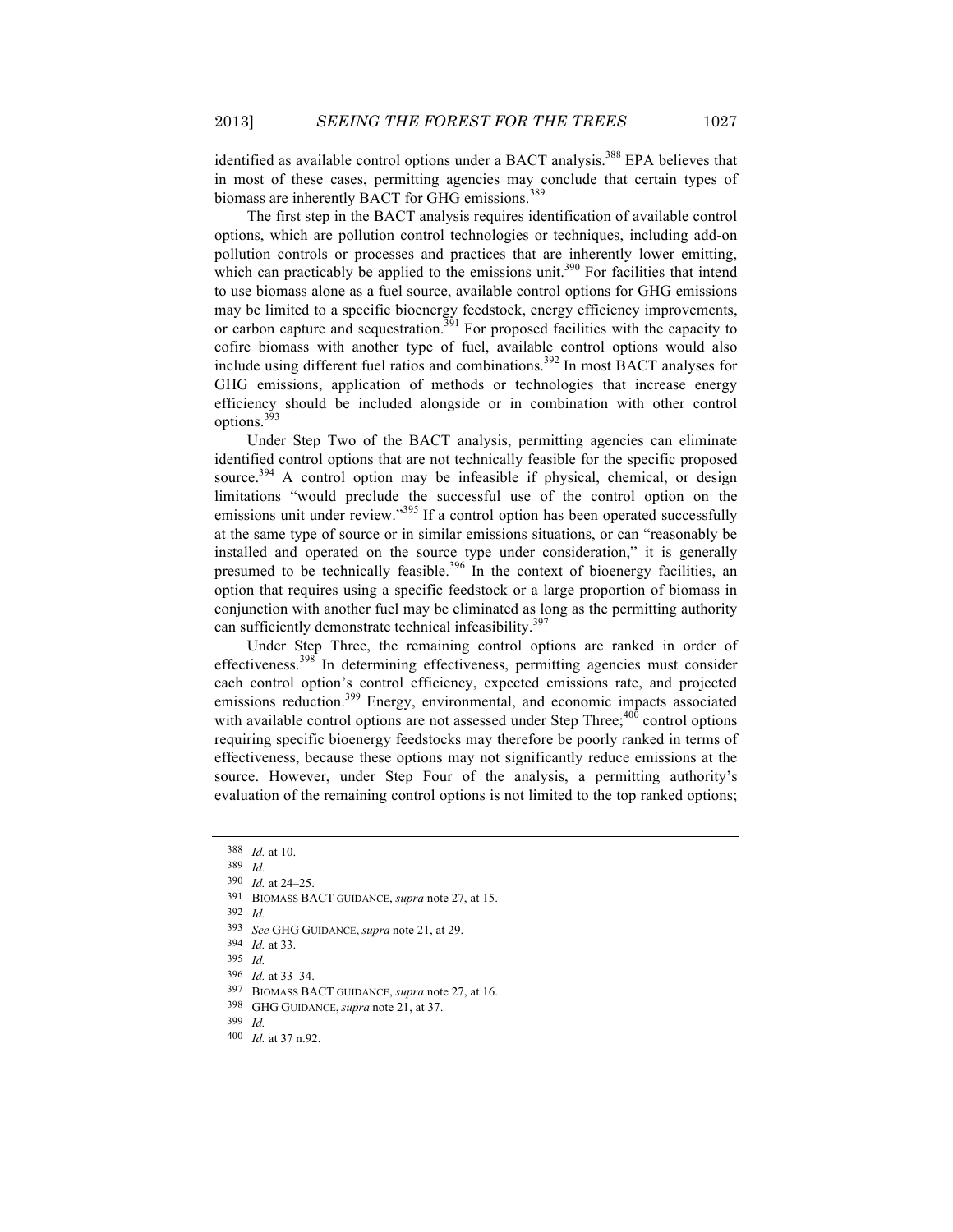authorities can consider the impacts and benefits of any technically feasible available control.<sup>401</sup>

The net climate impacts of biogenic emissions can be considered under Step Four of the BACT analysis. Under Step Four, permitting authorities must consider the direct and indirect energy, economic, and environmental impacts associated with the remaining available control options. $402$  The energy impacts evaluation should assess the source's energy demands, including energy that is produced and consumed onsite, as well as energy drawn from the grid. $403$  This assessment can also consider the impacts this demand has on fuel scarcity, or availability of locally sourced fuel supplies.<sup>404</sup> When BACT analyses concern bioenergy facilities, EPA asserts in BACT Guidance that the energy impacts analysis should also consider local, state, or federal policies that aim to diversify the types of fuels used in electricity generation.<sup>405</sup> In addition, the Agency contends that it may be appropriate to consider renewable energy policies as well.406 EPA recognizes that while renewable fuel policies "have not traditionally been part of the BACT energy impacts analysis," they could be considered, "especially if state policies mandate the replacement of fossil fuel with biogenic fuel." $407$  By incorporating these considerations into the BACT analysis, states—through their permitting authorities—can encourage bioenergy facilities to use locally available biomass feedstocks as BACT. In some cases, this may further additional policy goals, such as diverting waste from landfills or generating energy from forest residues that would otherwise be burned in the field.<sup>408</sup>

In evaluating the economic impacts associated with a control option, "[t]he emphasis should be on the cost of control relative to the amount of pollutant removed, rather than economic parameters that provide an indication of the general affordability of the control alternative relative to the source."<sup>409</sup> An available control option can be eliminated on economic grounds if the cost of reducing emissions, expressed in dollars per ton of pollutants removed, are "disproportionately high."<sup>410</sup> In addition to direct economic impacts, permitting authorities can also consider indirect economic impacts and benefits.<sup>411</sup> According to EPA guidance, indirect economic benefits may include economic growth and employment opportunities associated with bioenergy production, or increased demand for feedstocks that would otherwise be disposed of.<sup>412</sup> Any local or state policies that promote bioenergy production to foster economic growth may also be considered.<sup>413</sup>

<sup>401</sup> BIOMASS BACT GUIDANCE, *supra* note 27, at 20.

<sup>402</sup> GHG GUIDANCE, *supra* note 21, at 38.

<sup>403</sup> BIOMASS BACT GUIDANCE, *supra* note 27, at 19.

<sup>404</sup> *Id.*

<sup>405</sup> *Id.* at 27.

<sup>406</sup> *See id.* (acknowledging that renewable energy policies could become part of BACT analysis).

<sup>407</sup> *Id.*

<sup>408</sup> *See generally id.* at 27–28 (describing such policies and their benefits in several states).

<sup>409</sup> *Id.* at 19.

<sup>410</sup> GHG GUIDANCE, *supra* note 21, at 38–39.

<sup>411</sup> BIOMASS BACT GUIDANCE, *supra* note 27, at 25.

<sup>412</sup> *Id.* at 25–27.

<sup>413</sup> *See id.* at 25.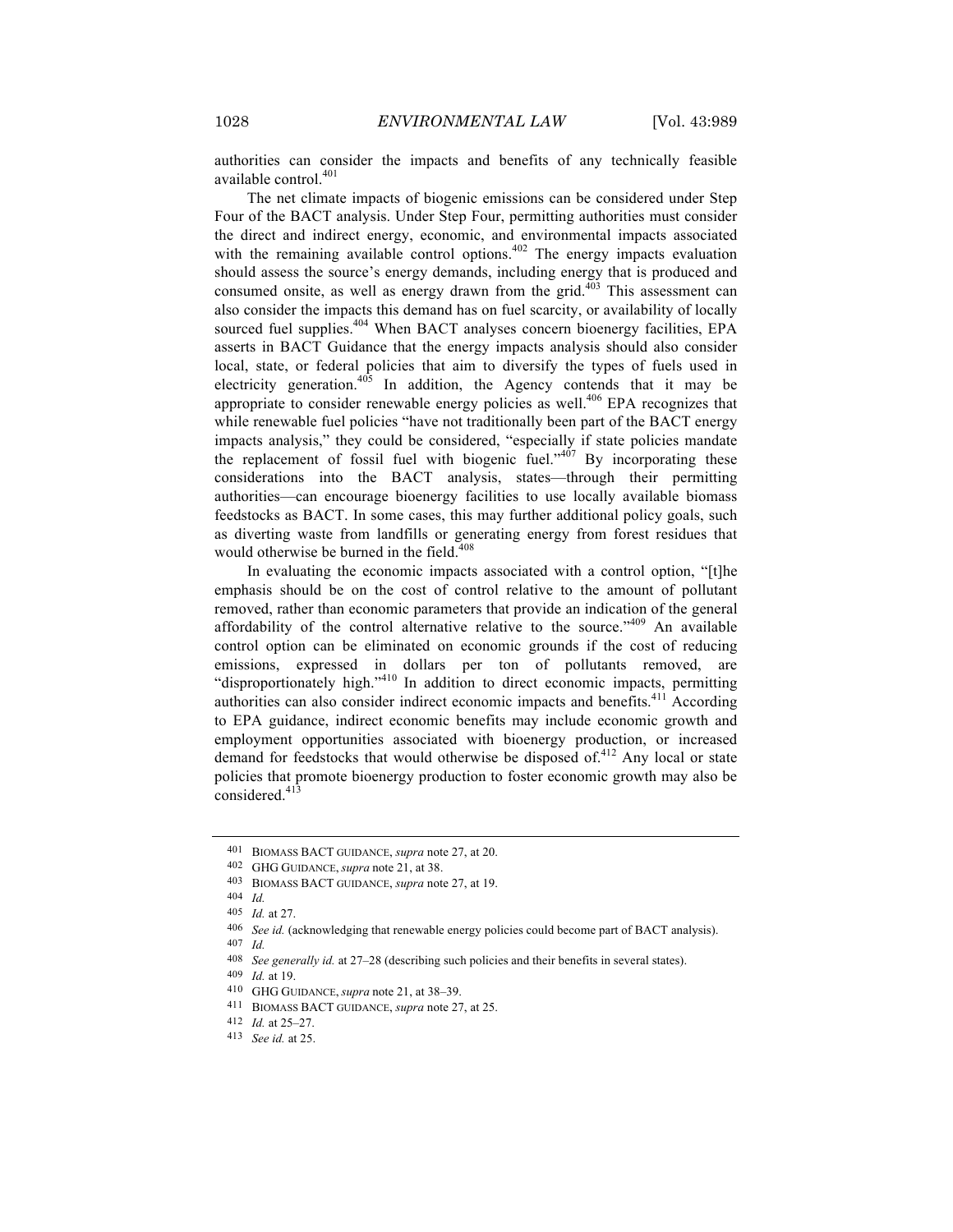Traditionally, EPA interpreted the environmental impact analysis requirement under Step Four to focus on "the indirect or collateral environmental impacts that may result" from an available control option.414 This traditional analysis did not consider the direct environmental impacts resulting from a source's emissions of a regulated pollutant.<sup>415</sup> In recent BACT Guidance, however, the Agency stated that "a different frame of reference should be considered" for biogenic  $CO<sub>2</sub>$ emissions.<sup>416</sup> EPA explained that biogenic emissions may be offset by sequestration that occurs outside the facility, and this potential sequestration should therefore be considered under Step Four of the BACT analysis.<sup>417</sup> Any factor that may affect the net carbon impacts of a source's biogenic emissions should be considered during this analysis.418 In addition, "it may also be appropriate to consider broad categories of feedstocks in terms of their net impact on atmospheric GHG stocks."<sup>419</sup> In other words, permitting authorities must conduct a complete accounting of the net impact a source's biogenic  $CO<sub>2</sub>$  emissions would have on atmospheric and terrestrial GHG concentrations.<sup>420</sup>

Finally, in Step Five of the analysis, the most effective control option identified in Step Four should be selected as BACT, and the permitting authority must establish an emissions limit.421 Permitting authorities have discretion to consider a range of factors when setting an emissions limit, and may consider "special circumstances at the specific source under review which might affect the range of performance."<sup>422</sup> Permitting authorities must also establish the form of the limits so that they can be practicably enforced. $423$  Finally, the permitting authority must review the record to ensure that the final BACT determination is fully justified.<sup>424</sup>

#### *B. Applying BACT to Advance Bioenergy Policy*

EPA believes that using biomass residue material as a feedstock will provide sufficient energy, economic, and environmental benefits to justify its selection as BACT for GHG emissions from bioenergy facilities.<sup>425</sup> Where a facility intends to co-fire biomass and a fossil fuel, EPA speculates that BACT may require a higher ratio of biomass to fossil fuel use, along with additional controls to reduce emissions or increase energy efficiency.<sup>426</sup> This is because the benefits associated with a small proportion of biomass feedstocks may not fully outweigh the negative

<sup>414</sup> GHG GUIDANCE, *supra* note 21, at 39.

<sup>415</sup> *Id.*

<sup>416</sup> BIOMASS BACT GUIDANCE, *supra* note 27, at 20.

<sup>417</sup> *See id.* at 20–21.

<sup>418</sup> *Id.* at 21.

<sup>419</sup> *Id.*

<sup>420</sup> *Id.*

<sup>421</sup> GHG GUIDANCE, *supra* note 21, at 44.

<sup>422</sup> *Id.*

<sup>423</sup> *Id.* at 45. 424 *Id.*

<sup>425</sup> BIOMASS BACT GUIDANCE, *supra* note 27, at 29.

<sup>426</sup> *Id.* at 30.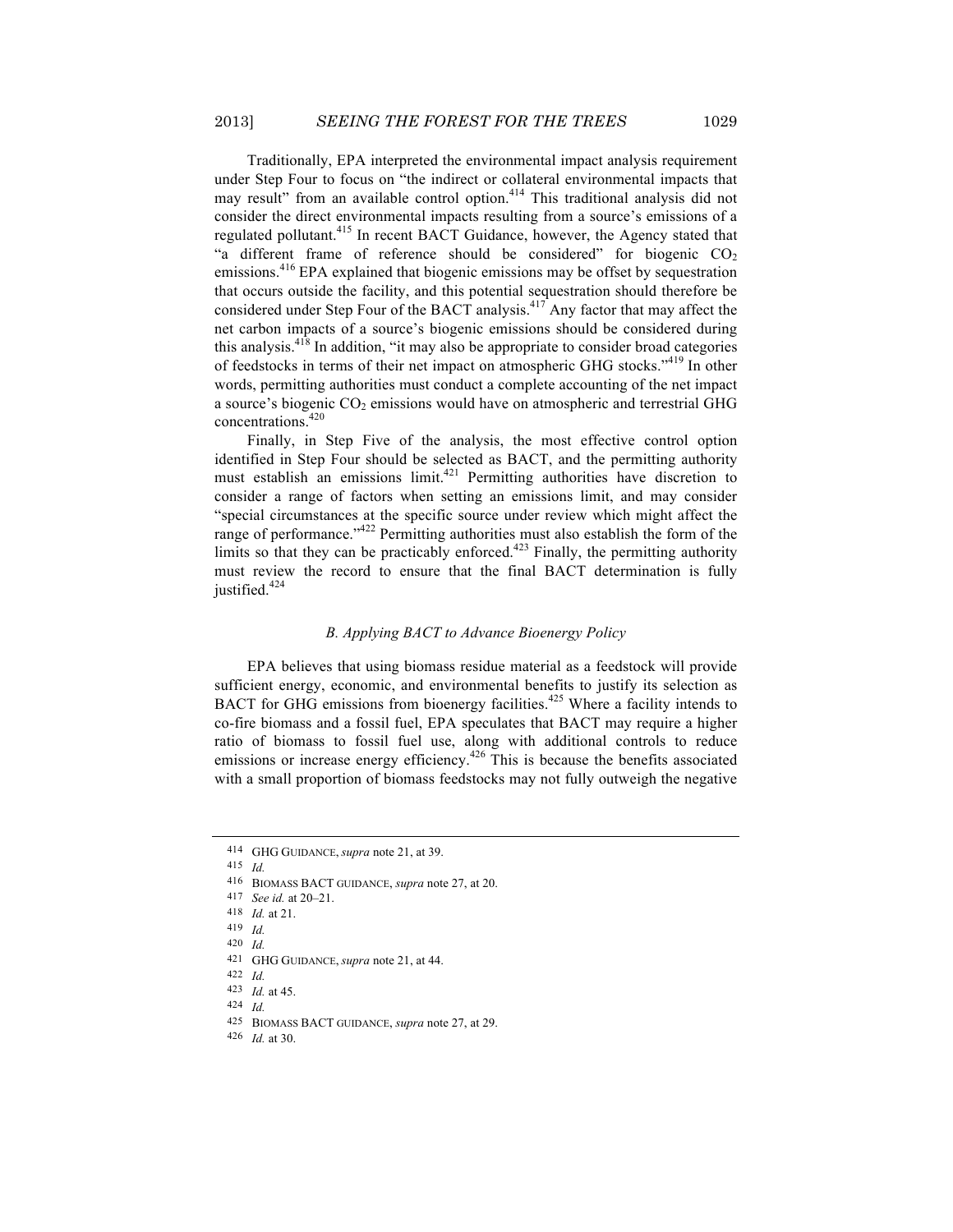impacts associated with the source's fossil fuel use.<sup>427</sup> This observation is significant, because it indicates that a fossil fuel fired power plant could not attempt to avoid stringent BACT limitations by co-firing coal with a small percentage of biomass. Ultimately, however, permitting authorities must support any determination that biomass is BACT with evidence that the carbon cycle impacts of the feedstock result in lower net emissions than other control options.<sup> $428$ </sup> This raises a couple of questions: First, how can permitting authorities accurately account for the net impacts of biogenic emissions? Next, if this accounting establishes that biomass is significantly less carbon intensive than coal, can permitting authorities require use of biomass as BACT for facilities that intend to use fossil fuels?

To conduct a complete accounting of a source's net impact on atmospheric GHG concentrations, permitting authorities must engage in a case-by-case assessment of the proposed facility and the types of feedstocks used. $429$  The source's biogenic  $CO<sub>2</sub>$  emissions rate would be offset by the rate of carbon sequestration in new feedstock growth, and the resulting net increase or decrease could be compared to the "business as usual" scenario—the amount of emissions or reductions that would occur if the facility is not constructed.<sup>430</sup> In addition, any projected land use changes would have to be factored into the equation. For example, if increased demand for the bioenergy feedstock required a conversion of forestland into agricultural land, these additional emissions would need to be accounted for. $431$  "Where a residue material is utilized, any loss of energy efficiency attributable to the use of this type of biomass feedstock may be offset by the absence of a significant net carbon cycle impact above the business as usual case."<sup>432</sup> While the process of conducting a comprehensive accounting of biogenic emissions is complex and time intensive, it is necessary to ensure that use of a specific feedstock will result in emissions reductions over a business-as-usual scenario.

The preceding analysis involved the comparison between biogenic emissions resulting from bioenergy generation and biogenic emissions resulting under a business-as-usual scenario. However, requiring use of biomass as BACT raises the additional question of whether permitting authorities can compare bioenergy emissions with nonbiogenic emissions resulting under a business-as-usual scenario. In other words, if permitting authorities conclude that biogenic emissions have a considerably lower impact on net atmospheric  $CO<sub>2</sub>$  levels than fossil fuel emissions, can permitting authorities require biomass as BACT for coal-fired boilers? This issue involves what EPA refers to as "redefining the source," which occurs when permitting authorities list a control option under Step One of the BACT analysis that requires a source to use a different fuel source than the one the applicant proposed to use in its permit application.<sup> $433$ </sup> In general, permitting

<sup>427</sup> *Id.*

<sup>428</sup> *See* GHG GUIDANCE, *supra* note 21, at 45; Deferral Rule, *supra* note 10, at 43,500.

<sup>429</sup> BIOMASS BACT GUIDANCE, *supra* note 27, at 21.

<sup>430</sup> *Id.* at 21–22.

<sup>431</sup> *Id.* at 22.

<sup>432</sup> *Id.* at 30.

<sup>433</sup> *Id.* at 13.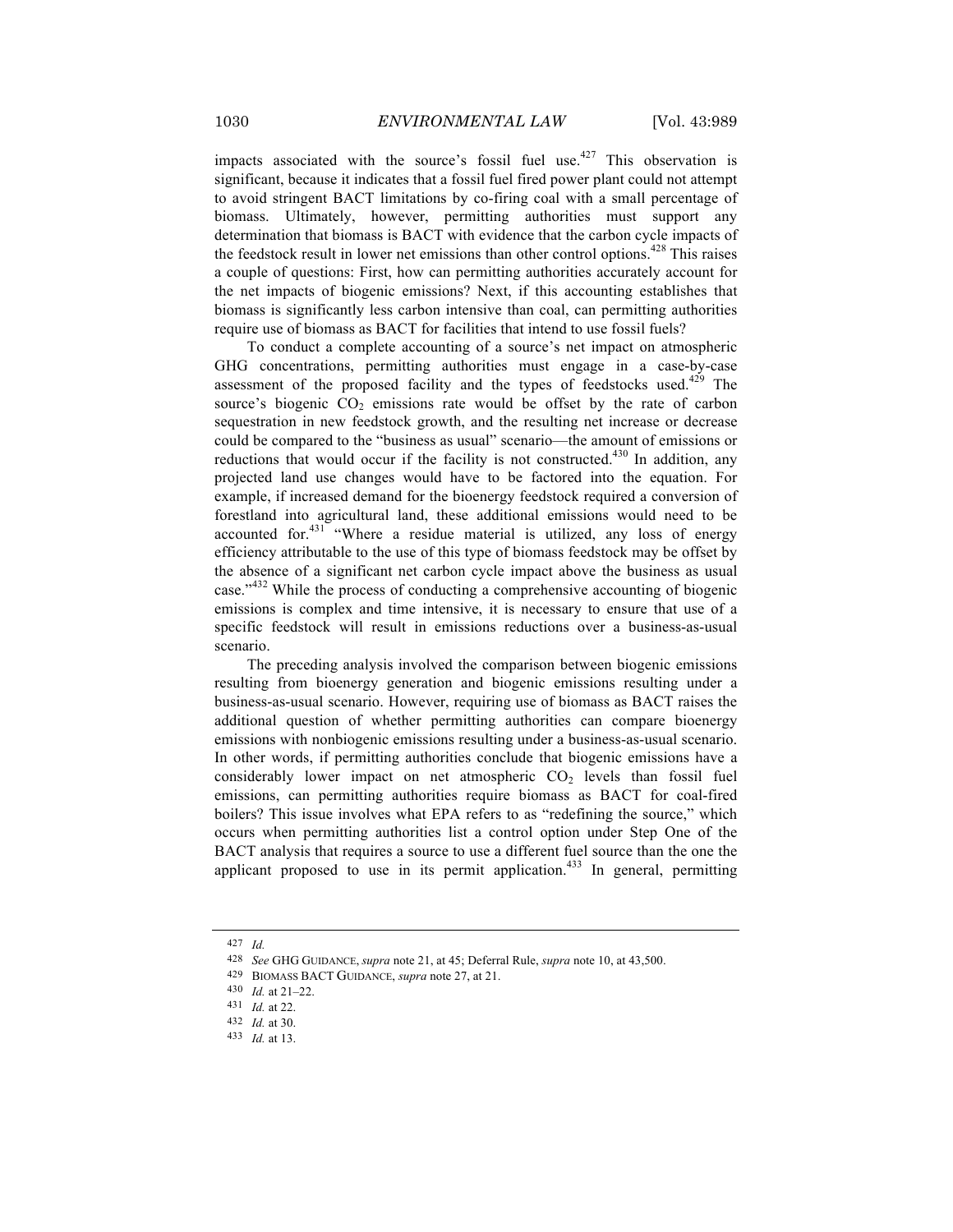authorities are not required to consider control options that redefine a source.<sup>434</sup> EPA formulated a "redesign" test to determine whether a proposed control option would redefine a source, which asks whether the proposed control would "so substantially alter the purpose or basic design of [the] proposed facility that it should be considered a redefinition of the source?" $435$  First, the permitting authority must assess the facility's basic design, including the "end, object, aim, or purpose," as defined by the permit applicant.  $436$  Next, the permitting authority "should take a 'hard look'" at the facility's design to determine "which design elements may be changed to achieve pollutant emissions reductions without disrupting the applicant's basic business purpose for the proposed facility."<sup>437</sup> Additionally, permitting authorities must consider that in most cases, BACT "should not be applied to regulate the applicant's purpose or objective for the proposed facility."<sup>438</sup>

When the "redesign" test is applied in the context of biomass, it seems clear that permitting authorities are not required to include biomass as an available control option when a proposed facility is designed to use coal. However, while permitting authorities are not required to consider options that redefine a source, this does not mean that they are prohibited from doing so. In EPA's BACT Guidance, the Agency indicated that state permitting authorities have discretion to consider available control options: "The 'redefining the source' issue is ultimately a question of degree that is within the discretion of the permitting authority."<sup>439</sup> State permitting authorities may therefore have discretion to require coal-burning facilities to use biomass as BACT, especially where this determination would further the state's renewable energy policy objectives.<sup>440</sup>

BACT determinations thus give states the discretion to incorporate important policy objectives into the existing regulatory regime, and provide flexibility to ensure that GHG regulations do not unnecessarily burden sources of biogenic emissions that have a negligible impact on the net carbon cycle. However, the process of conducting a net  $CO<sub>2</sub>$  accounting is extremely complex, and EPA recognized that "such a case-by-case analysis of the net atmospheric impact of biomass fuels would likely be prohibitively time-consuming and complex for facilities and permitting authorities."<sup>441</sup> In addition, the Agency was concerned that requiring a permitting process of this magnitude might discourage the construction of bioenergy facilities.<sup>442</sup> These concerns ultimately led the Agency to conclude that a regulatory exclusion for biogenic  $CO<sub>2</sub>$  emissions was more feasible and appropriate than conducting net carbon cycle analyses on a case-by-case basis.<sup>443</sup> However, incorporating a net carbon accounting into the BACT analysis is the most effective way to further bioenergy policy objectives within the statutory framework

<sup>434</sup> *Id.* at 12.

<sup>435</sup> In re: Desert Rock Energy Co., PSD Appeal No. 08-03 et al., Slip Op. at 64 (EAB Sept. 24, 2009).

<sup>436</sup> *Id.*

<sup>437</sup> *Id.*

<sup>438</sup> *Id.*

<sup>439</sup> BIOMASS BACT GUIDANCE, *supra* note 27, at 13.

<sup>440</sup> *See id.* at 29.

<sup>441</sup> *Id.* at 23.

<sup>442</sup> *Id.* at 24.

<sup>443</sup> Deferral Rule, *supra* note 10, at 43,495–96.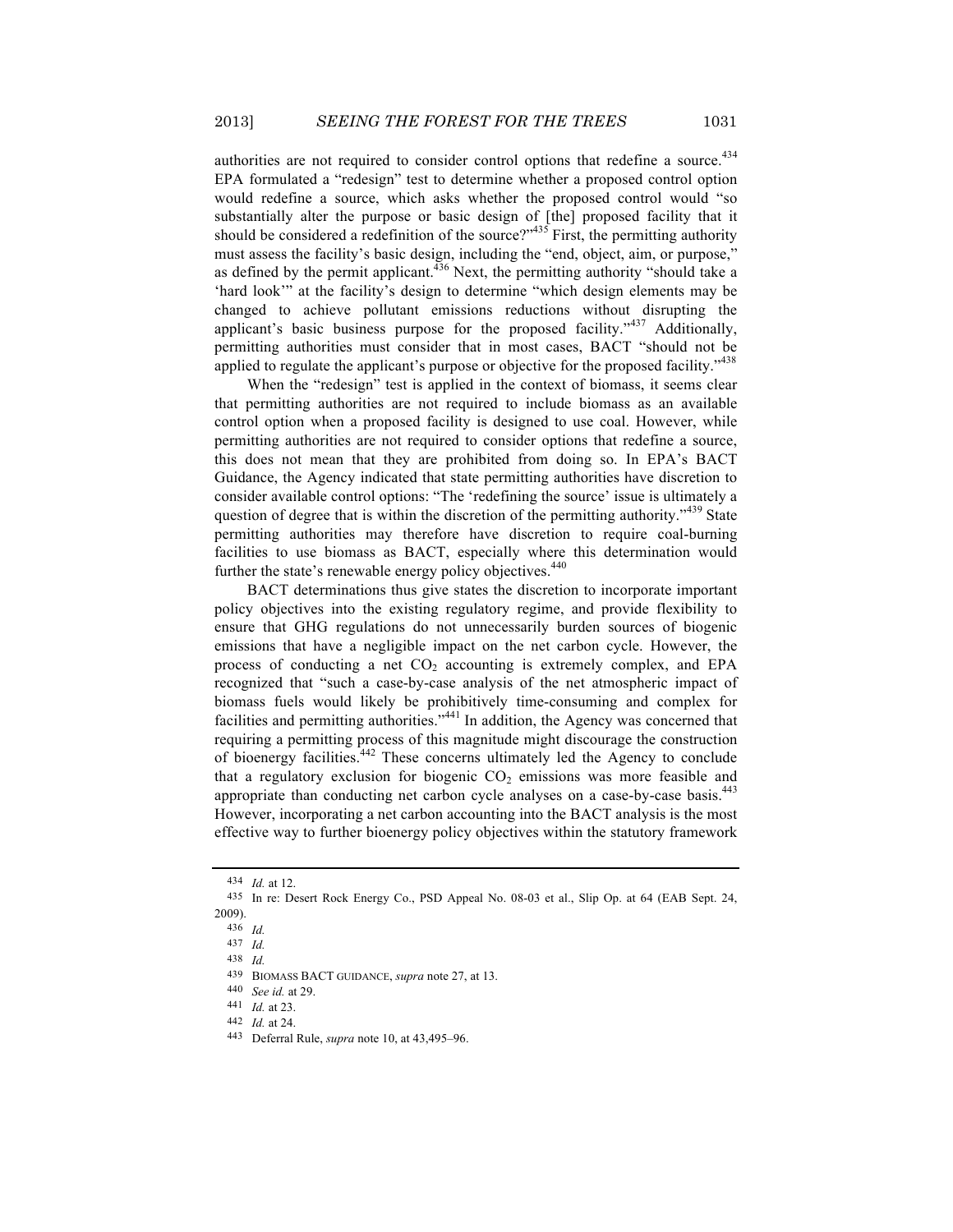of the PSD program.<sup>444</sup> Conducting case-by-case accountings will allow sources with negligible net climate impacts to avoid unnecessarily stringent regulatory obligations, while ensuring that sources with negative net impacts will be subject to adequate emissions controls. This process is the only way to guarantee that biogenic CO<sub>2</sub> emissions from bioenergy generation do not increase atmospheric  $CO<sub>2</sub>$  concentrations above a business-as-usual baseline. In addition, case-by-case BACT determinations allow states to further renewable energy and climate policy objectives in a reasonable and effective manner, whereas a permanent categorical exemption would prohibit states from regulating sources with extremely high levels of biogenic emissions, regardless of the resulting environmental impacts that may occur. Incorporating biomass considerations into the BACT analysis thus appears to provide the best balance between the desire to promote beneficial policy objectives and the necessity to prevent harmful GHG emissions.

#### VI. CONCLUSION

Climate change presents a significant environmental challenge, and it is important that renewable energy policy in the United States takes account of the need to reduce anthropogenic GHG emissions. There are valid policy rationales that support bioenergy generation as one component of a larger emissions reduction strategy. However, bioenergy is not a panacea, and  $CO<sub>2</sub>$  emission reductions can only be realized through compliance with stringent management practices and appropriate substitution for fossil fuel use. Exempting biogenic  $CO<sub>2</sub>$  emissions from regulatory control under the PSD program of the CAA is not legally justifiable, nor will it help achieve climate change policy objectives. Instead, EPA should encourage permitting authorities to conduct a net biogenic  $CO<sub>2</sub>$  accounting for bioenergy generating facilities during the BACT analysis. The process would allow permitting authorities to tailor a bioenergy source's emissions limitation to correspond with the source's net carbon cycle impact. This in turn decreases the regulatory burden imposed on the facility, while ensuring that the source will responsibly manage its bioenergy feedstock resources.

 $444$  In September 2011, EPA issued an Accounting Framework for calculating biogenic CO<sub>2</sub> emissions from stationary sources. ACCOUNTING FRAMEWORK, *supra* note 1. The EPA Science Advisory Board and its Biogenic Carbon Emissions Panel reviewed the Accounting Framework, and issued its own report in September 2012. SAB REVIEW, *supra* note 3. These documents cumulatively provide a coherent accounting methodology that permitting authorities may use for calculating a stationary source's net biogenic  $CO<sub>2</sub>$  emissions.